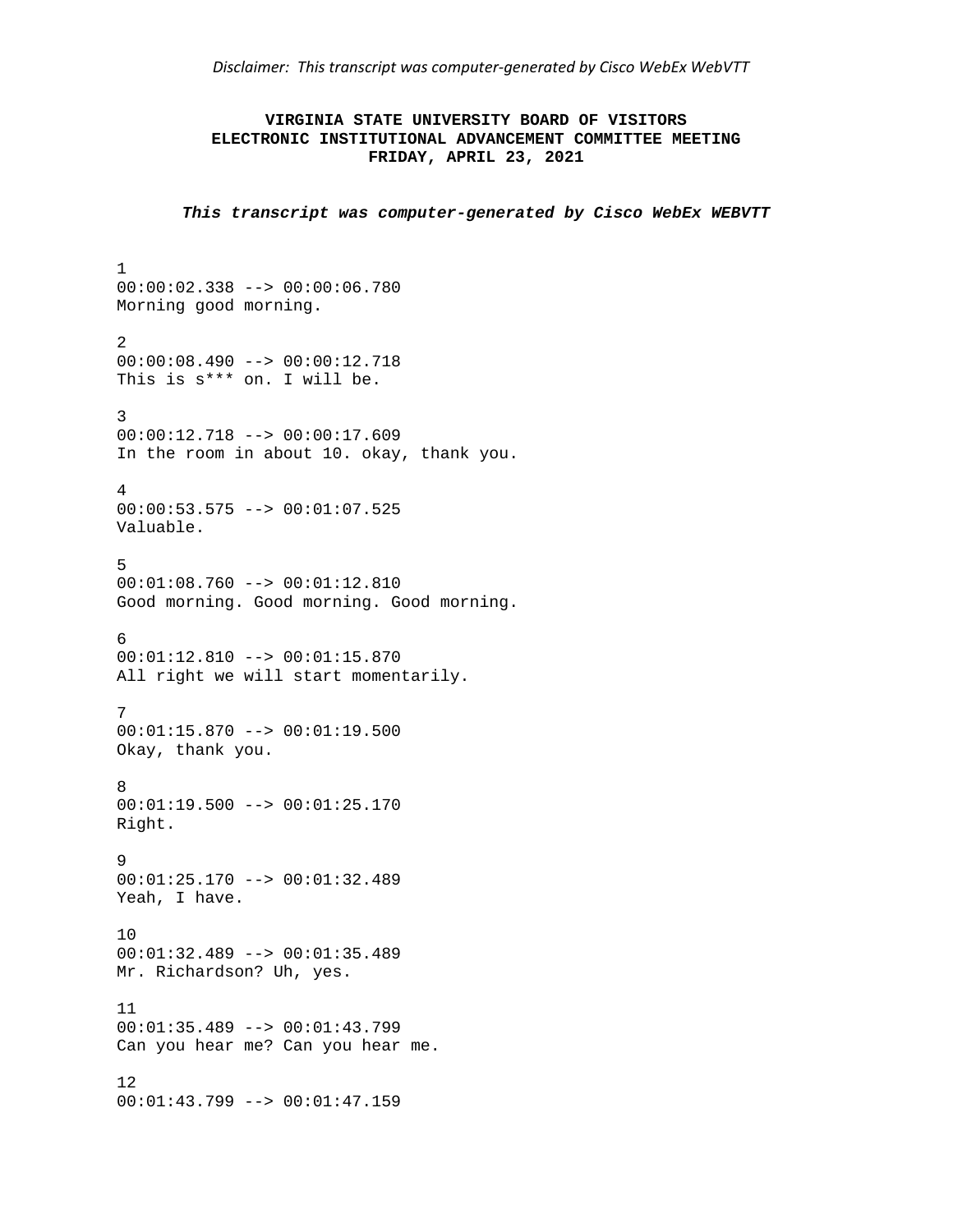```
Right. 
13 
00:01:47.159 --> 00:01:51.420 
Yeah. 
14 
00:01:51.420 --> 00:01:54.510 
I can hear you the, thank you. 
15 
00:01:54.510 --> 00:01:57.810 
Okay. 
16 
00:01:57.810 --> 00:02:01.290 
I want to put you might talk to anybody. 
17 
00:02:05.099 --> 00:02:09.330You barely there doctor red. 
18 
00:02:09.330 --> 00:02:13.409 
We were here. 
19 
00:02:13.409 --> 00:02:17.879 
That there is. 
20 
00:02:17.879 --> 00:02:23.009 
Okay, but we can hear you. Yeah. As clear as everyone else. 
21 
00:02:24.780 --> 00:02:28.620 
Silence. 
22 
00:02:35.759 --> 00:02:39.060The data. 
23 
00:02:39.060 --> 00:02:43.620 
A little better yes. Okay. 
24 
00:02:43.620 --> 00:02:49.919 
I just want to let me know that the past. Exactly. Right now our director 
campus ministry. 
25 
00:02:49.919 --> 00:02:53.159 
Is on the home and she will help her be invitations.
```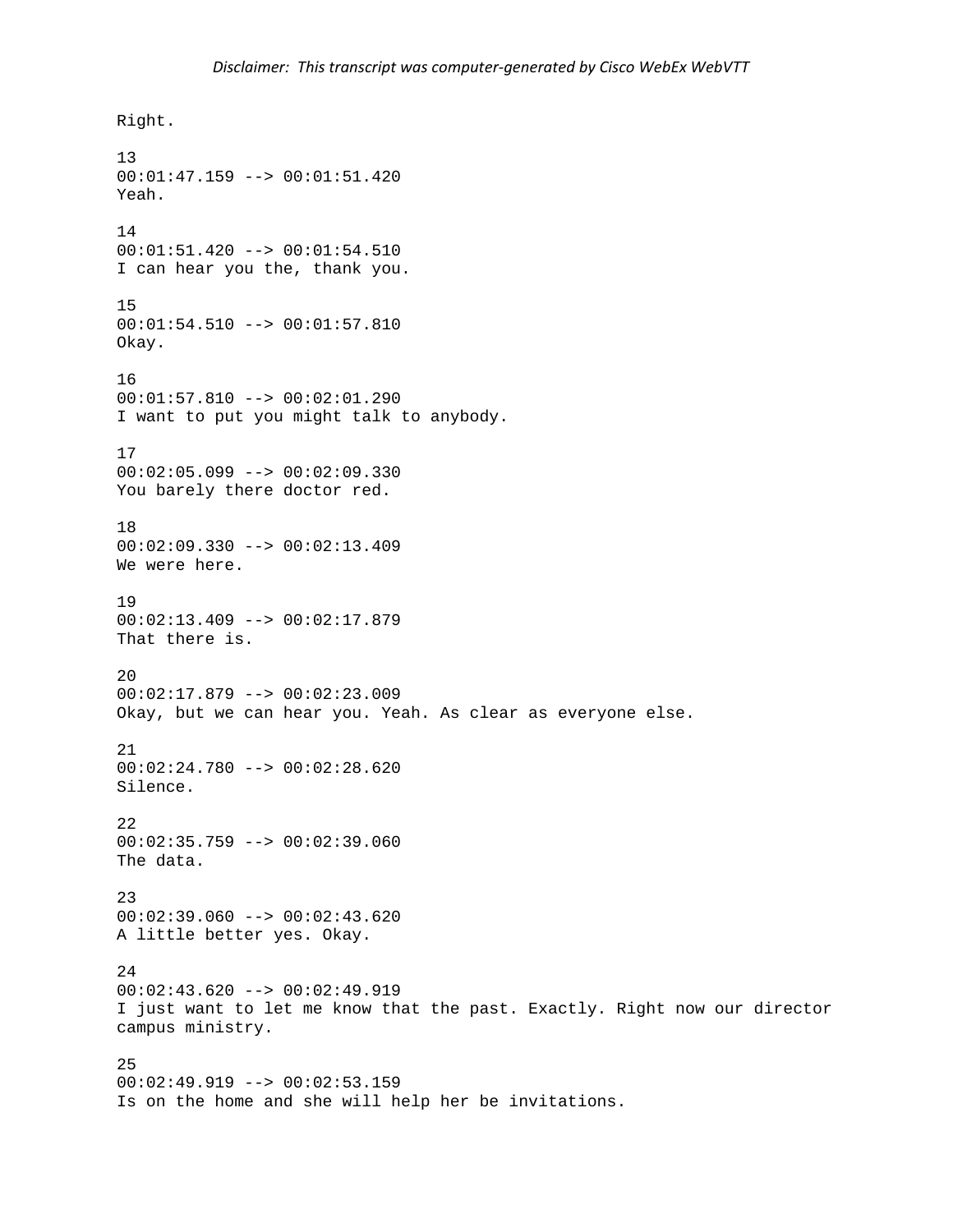26 00:02:53.159 --> 00:02:57.120 I'm sorry, I didn't catch her name. 27 00:02:57.120 --> 00:03:01.289 Yeah, great, thank you for joining us. 28 00:03:01.289 --> 00:03:06.270 Lessons whenever you're ready, we. 29 00:03:06.270 --> 00:03:09.449 All right. Okay. Do we have a quorum. 30 00:03:11.159 --> 00:03:17.129 Well, how do we do the roll call we will now? 31 00:03:17.129 --> 00:03:20.250 Okay, hold on 3rd. 32 00:03:20.250 --> 00:03:26.729 Okay, Eva. 33 00:03:30.330 --> 00:03:34.409 Okay. 34 00:03:34.409 --> 00:03:37.740 Problems with my printer. Okay. 35 00:03:37.740 --> 00:03:41.849 I have a call to order the meeting of. 36 00:03:41.849 --> 00:03:46.680 The institutional investment committee. 37  $00:03:46.680$  -->  $00:03:50.069$ Friday, April 23rd. 38 00:03:50.069 --> 00:03:53.189 We will open the meeting with a prayer.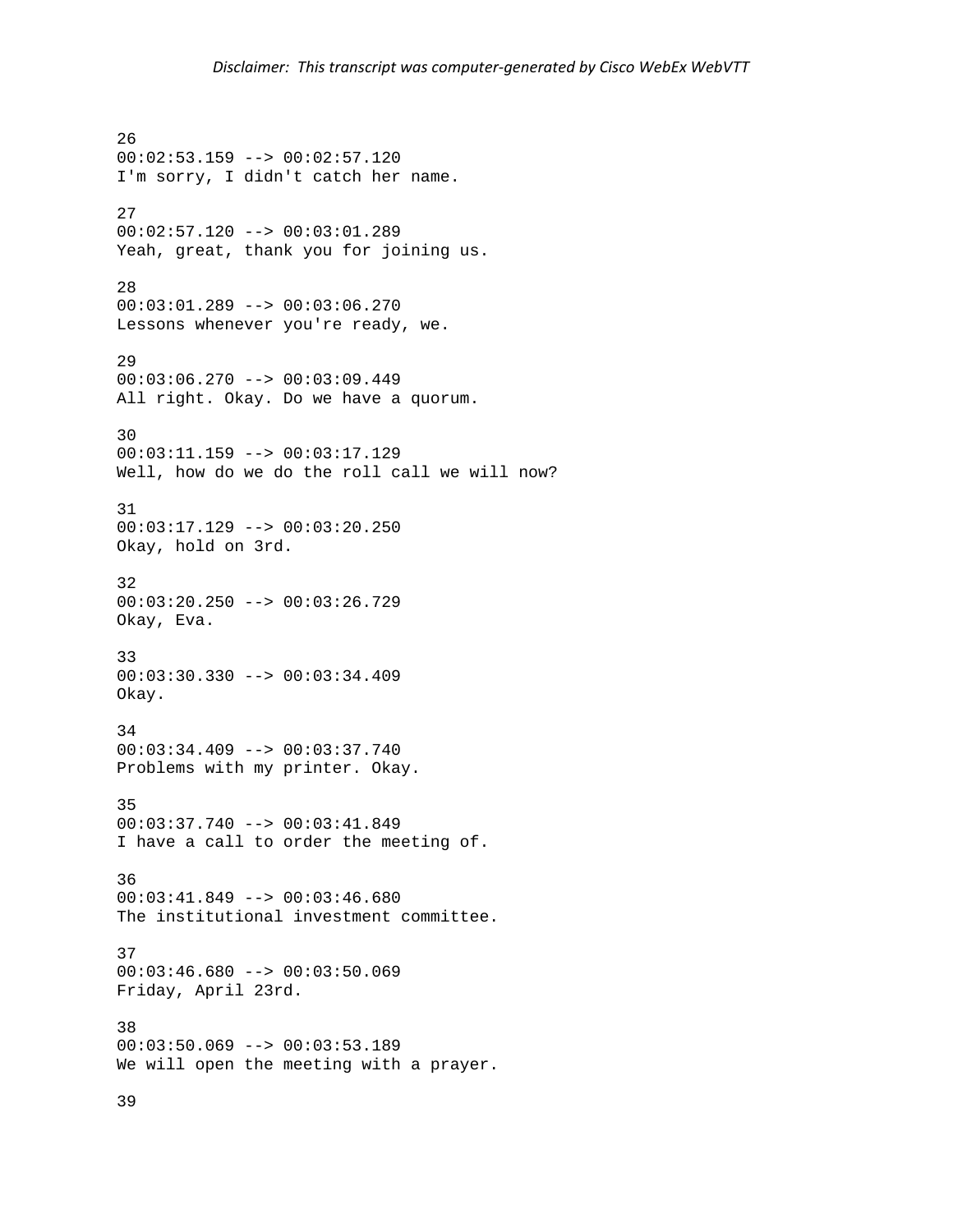```
00:03:53.189 --> 00:03:56.939 
Vacation bypass to jasmine Graham. 
40 
00:03:56.939 --> 00:04:00.990 
Gracious creator. We, thank you for this day. We thank you. 
41 
00:04:00.990 --> 00:04:06.750 
That you have brought us into the safety of this brand new day, as we. 
42 
00:04:06.750 --> 00:04:10.530Continue to do the business of Virginia state. 
43 
00:04:10.530 --> 00:04:13.979 
University God, I, thank you that. 
44 
00:04:13.979 --> 00:04:18.509 
You will give us wisdom respect. 
45 
00:04:18.509 --> 00:04:21.779 
And kindness as we advance. 
46 
00:04:21.779 --> 00:04:27.149 
The dialogue of the. 
47 
00:04:27.149 --> 00:04:32.699 
Um, institution, and it's in the name of our collective faithful. 
48 
00:04:32.699 --> 00:04:36.598 
Thank you thank you. I appreciate that. 
49 
00:04:36.598 --> 00:04:43.199Okay, now my screen has disappeared. So I think the next thing is is to 
roll call. 
50 
00:04:43.199 --> 00:04:46.649 
Right. 
51 
00:04:46.649 --> 00:04:50.428 
Good morning again. 
52 
00:04:50.428 --> 00:04:54.749
```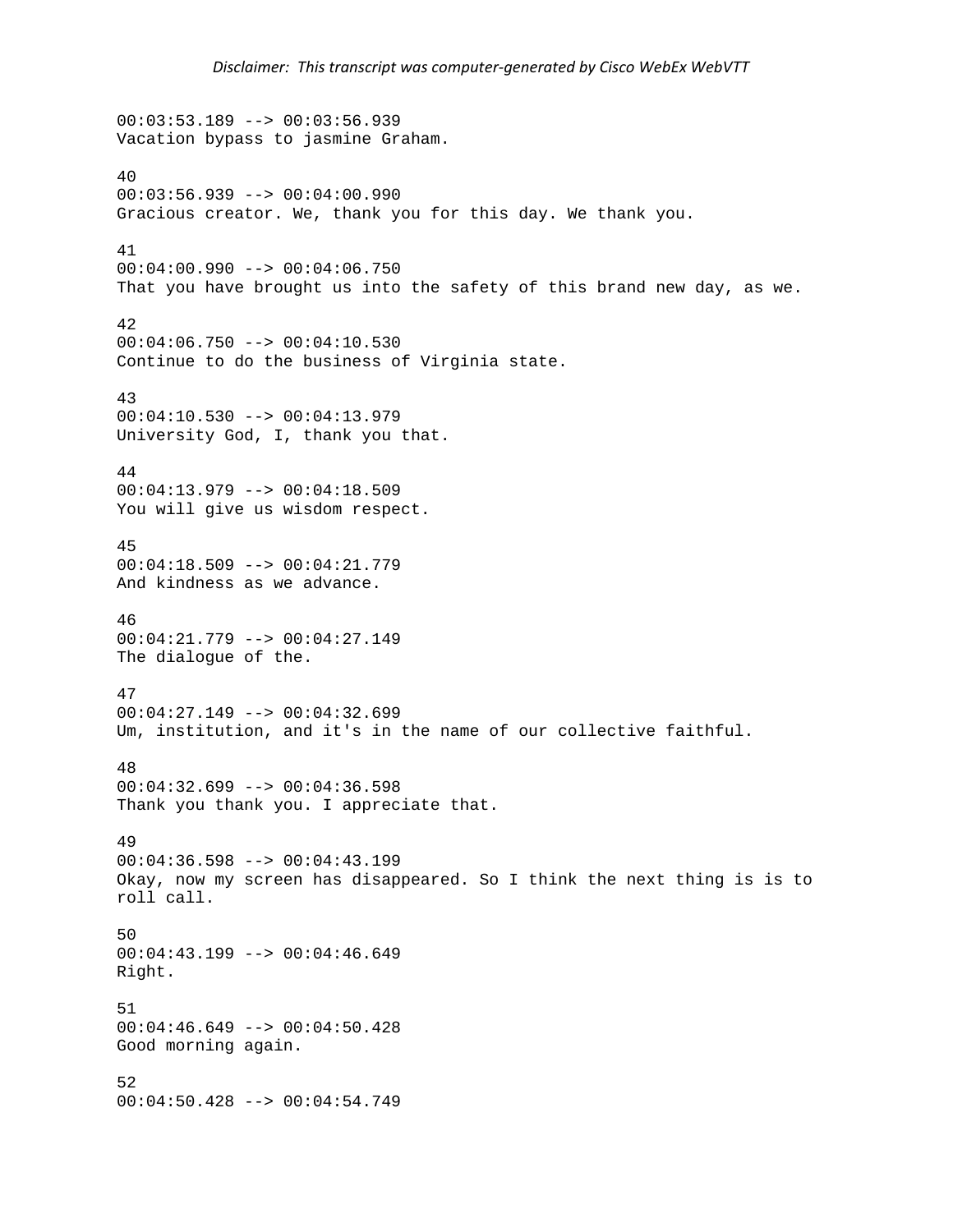```
Morning good morning. This is. 
53 
00:04:54.749 --> 00:04:59.519 
Present that to Valerie around here. 
54 
00:04:59.519 --> 00:05:03.119 
We are pregnant present. 
55 
00:05:03.119 --> 00:05:07.348 
Pampered. 
56 
00:05:07.348 --> 00:05:14.249 
Not the 15. 
57 
00:05:14.249 --> 00:05:20.488 
And she'll be back in and oh, she's here, thank you. 
58 
00:05:20.488 --> 00:05:23.759 
Here. 
59 
00:05:23.759 --> 00:05:27.449 
The 2nd, here. 
60 
00:05:27.449 --> 00:05:32.608 
Thank you. 
61 
00:05:35.129 --> 00:05:46.019And we'd like to recommend this Brenda from the foundation would be able 
to. 
62 
00:05:46.019 --> 00:05:49.949Here, thank you, thank you. 
63 
00:05:49.949 --> 00:05:54.209 
Joining us. 
64 
00:05:54.209 --> 00:05:57.959And it sounds like you have a quorum. 
65 
00:05:57.959 --> 00:06:01.528 
Okay, now I'll have the.
```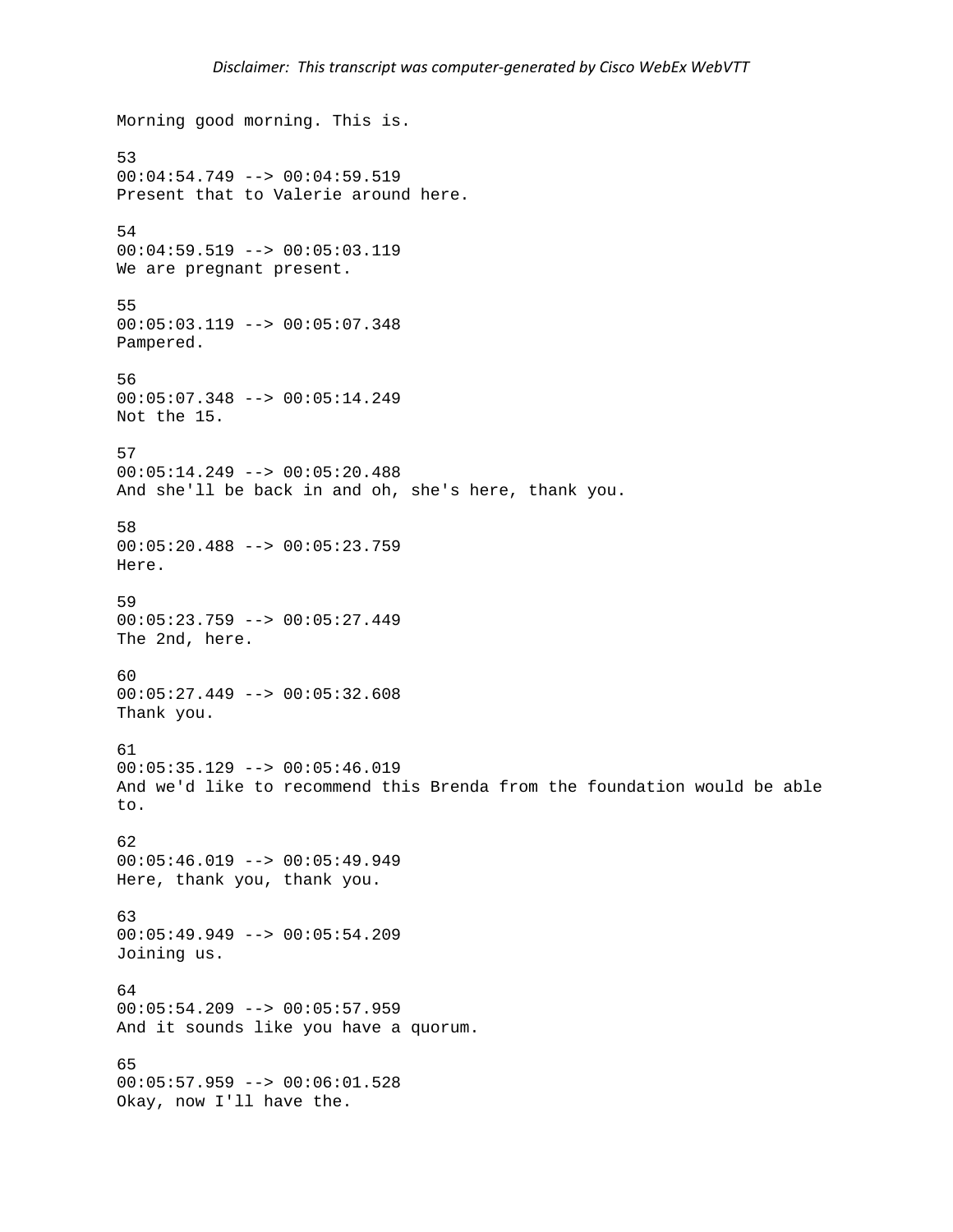66 00:06:01.528 --> 00:06:05.519 Approval of the agenda you had the agenda before you. 67 00:06:05.519 --> 00:06:09.598 Uh, are there any additions or. 68 00:06:09.598 --> 00:06:15.899 Directions or deletions hearing none. I assume that the. 69 00:06:15.899 --> 00:06:23.488 Agenda is approved. I don't see the agenda, but I am assuming that I get a little short brief. 70 00:06:23.488 --> 00:06:26.759 How we agenda. 71 00:06:26.759 --> 00:06:32.069 I don't see it on here, but I will call for a report. 72  $00:06:32.069$  -->  $00:06:35.548$ Issue here, thank you for joining us. Thanks. Thank you. 73 00:06:36.988 --> 00:06:48.869 Okay, um, anyway, and we move on to the approval of the previous meeting minutes. We have those before you any. 74 00:06:48.869 --> 00:06:53.819 Corrections and we approve those. 75 00:06:53.819 --> 00:06:56.908 Manage trends last meeting. 76  $00:07:00.629$  -->  $00:07:04.678$ Hearing none all those in favor say, aye aye. 77 00:07:04.678 --> 00:07:09.538 Hi, those opposed say, nay. 78 00:07:09.538 --> 00:07:14.338 Okay, I assume that I'm doing it in the correct fashion.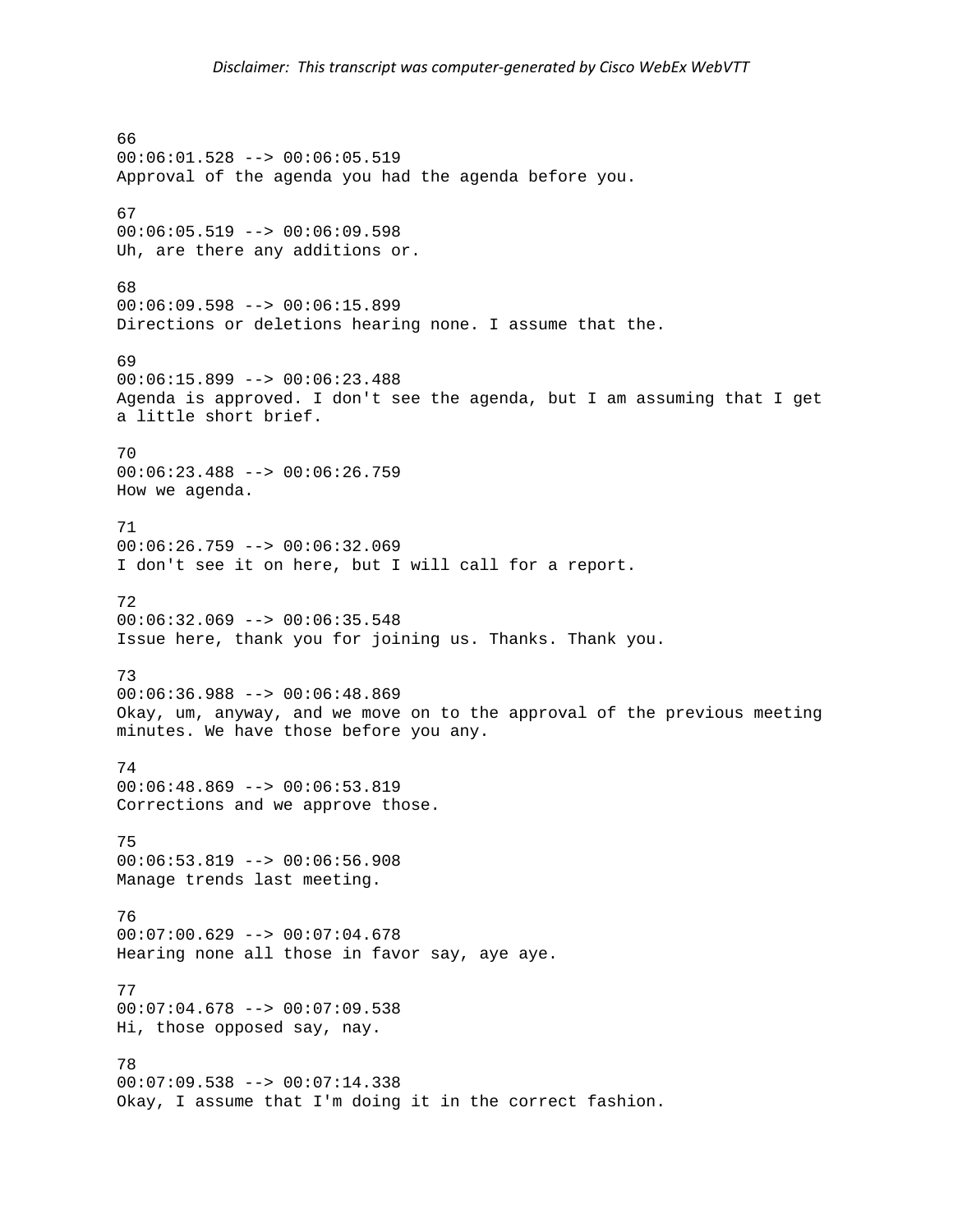79 00:07:14.338 --> 00:07:19.439 On too many boards and too many different ways to approve minutes but thank you. 80 00:07:19.439 --> 00:07:27.689 Okay, now we will have remarks from our president. Richard. 81  $00:07:27.689$  -->  $00:07:34.499$ Yeah, they were all follow that. Yeah, you will call. 82  $00:07:34.499$  -->  $00:07:40.738$ Okay, I'm trying to do the cliff notes version. Okay. Would you. 83  $00:07:40.738$  -->  $00:07:49.468$ Please call, uh, I assume that you're supposed to do that. Not right yeah, yeah please. Thank you. 84 00:07:52.678 --> 00:07:58.619 Which 1 are we got the agenda? 1st. 85 00:07:58.619 --> 00:08:01.709 The agenda for. 86 00:08:01.709 --> 00:08:05.639 Yeah. 87 00:08:05.639 --> 00:08:09.988 Thank you. That's the brown. Yes. 88 00:08:09.988 --> 00:08:13.199 Yes. 89 00:08:13.199 --> 00:08:17.968 Yeah.  $90$ 00:08:23.879 --> 00:08:28.798 Yes. 91 00:08:28.798 --> 00:08:33.119 Hello.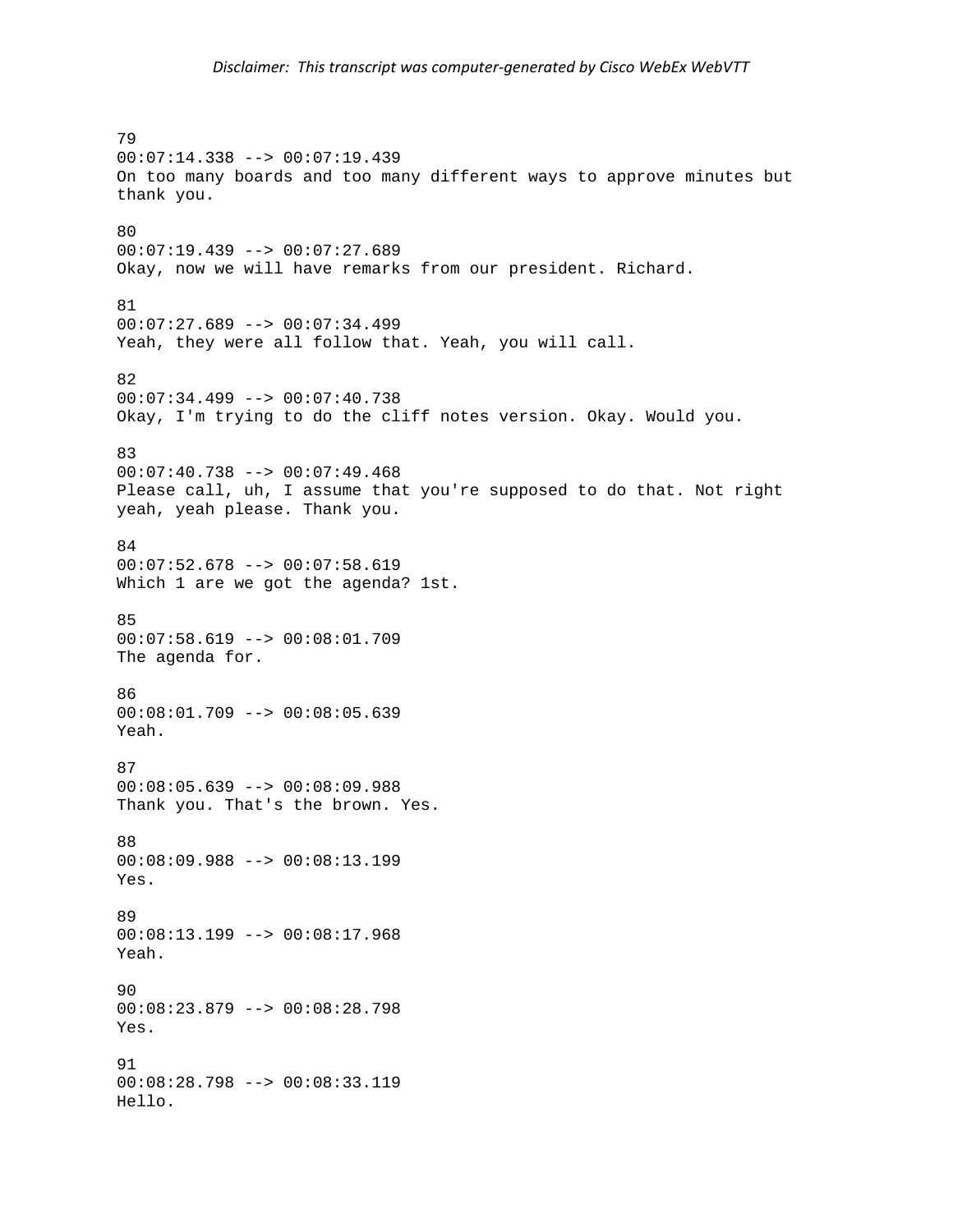92 00:08:35.219 --> 00:08:38.999 Silence. 93 00:08:40.558 --> 00:08:44.489 And for the minute there. 94 00:08:44.489 --> 00:08:48.928 Yes, yes, yes. 95 00:08:48.928 --> 00:08:54.568 Yes, sorry yeah. 96 00:08:54.568 --> 00:08:58.198 Not. 97 00:08:59.639 --> 00:09:03.328 Gone yes, yes. 98 00:09:08.339 --> 00:09:11.759 Yes, this. 99 00:09:13.499 --> 00:09:19.828 Thank you. Okay Thank you. Thank you. 100 00:09:19.828 --> 00:09:22.859 Thank you the 1st time. 101 00:09:23.364 --> 00:09:25.553 Just try to thank you all for coming in, 102 00:09:25.553 --> 00:09:31.283 for the work that you do on the committee and I also just like to have to brief from us, 103 00:09:31.283 --> 00:09:32.004 just to say, 104 00:09:32.033 --> 00:09:44.004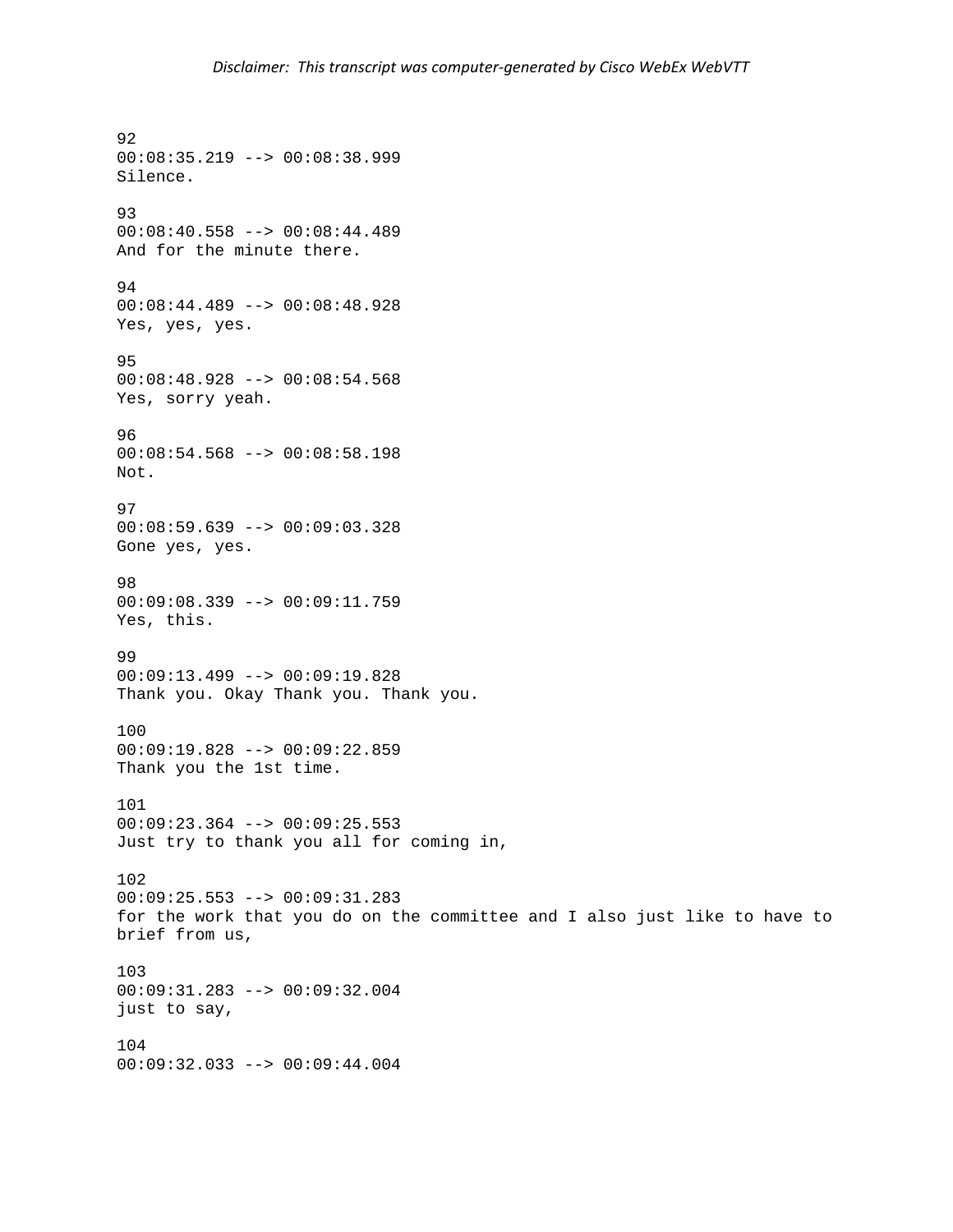I'm really excited about the work that Tanya hall is doing as new vice president for external relations and the way that she's really got a team to work together to advance condition of the institution. 105 00:09:44.394 --> 00:09:46.433 And I think you'll see that to her presentation. 106 00:09:48.178 --> 00:09:52.859 Thank you. Okay. 107 00:09:52.859 --> 00:09:59.339 Now, for reports and recommendations, we start off with the sponsored programs to face. 108 00:10:03.058 --> 00:10:06.599 I see present flat. 109 00:10:06.599 --> 00:10:09.749 Thank you for joining us. 110  $00:10:11.038$  -->  $00:10:14.458$ Silence. 111 00:10:17.933 --> 00:10:22.073 Good morning everyone my name is I want to face that. 112 00:10:22.073 --> 00:10:35.634 I'm here as associate vice president resource, economic development in graduate studies to share with you, the sponsor programs activity from the 3rd quarter of fiscal year 2021, reminder these activities on top of that are going to be. 113 00:10:36.869 --> 00:10:48.028 That are evolving grants to contracts, perceived by faculty and students, and this is reporting up through the end of March of 2021. 114 00:10:52.344 --> 00:11:05.844 So, we'll begin with a number of proposals process. So these are the number of applications that have been submitted by faculty and staff. We are up to 84 this year as you can see that is a significant increase over prior. 115 00:11:07.048 --> 00:11:20.933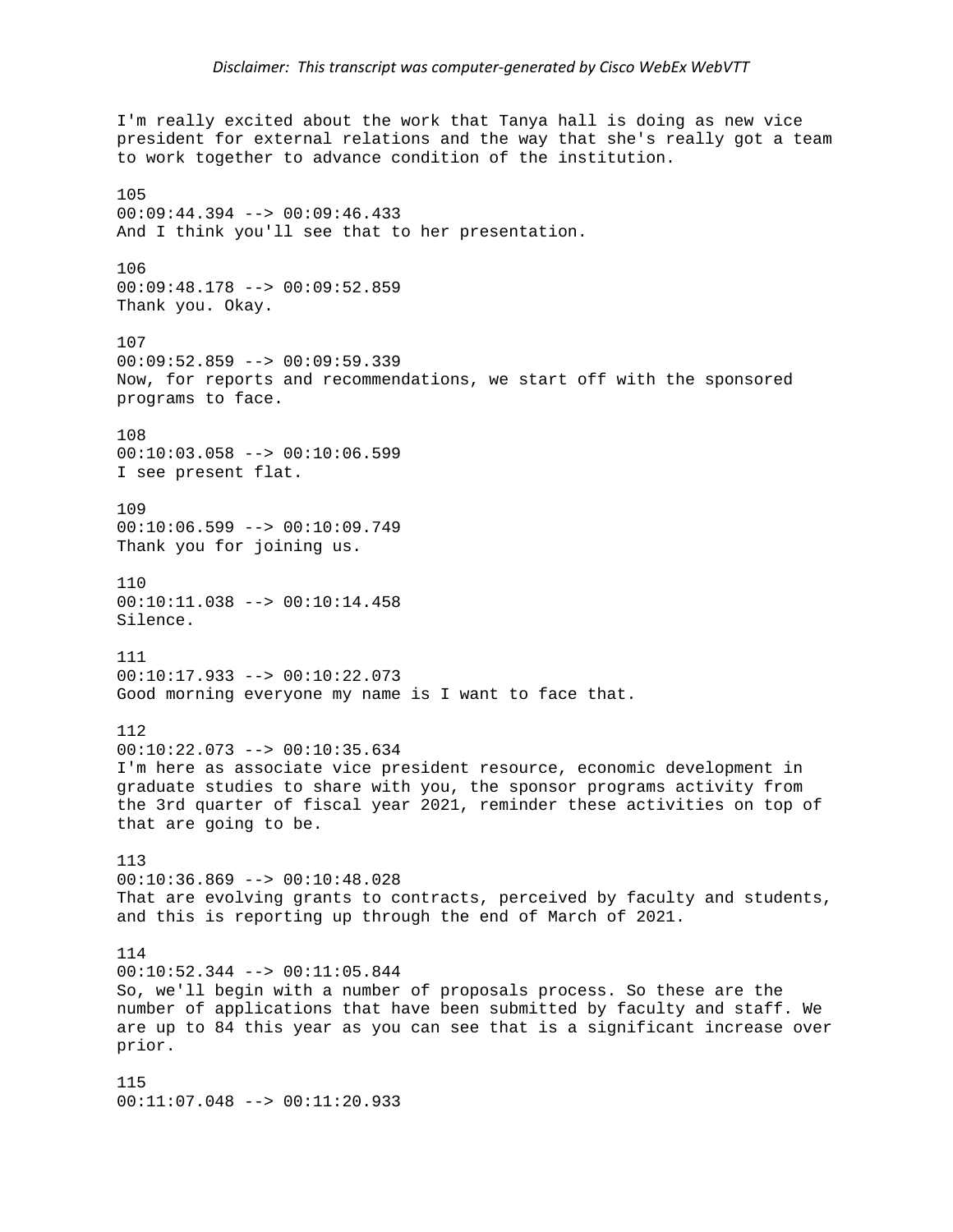Um, and then 44.37Million, those is as well that is additional growth beyond what we saw in the 2nd quarter and the 2nd quarter. We were outpacing the prior years by about 25 grand. So, that numbers now, but you're not.

116 00:11:29.004 --> 00:11:43.073 Along with that prompted as a growth in a number of friends that we have currently in our portfolio while we had been or a significant amount of time holding steady around mid eighties. We hadn't have gotten up to 93 funded brands in our portfolio. 117 00:11:45.928 --> 00:11:58.673 I think that is a great number. I think the best measure of our activity is actually in our sponsor program expenditures, because that's somebody that's actually going out to purchase pay salaries to purchase supplies to purchase equipment. 118 00:11:59.514 --> 00:12:03.234 And so, for us, we're actually a little bit down. We've been down all year. 119  $00:12:04.469$  -->  $00:12:11.609$ We are coming together though, so we are at 17.39Million expenditures. 120  $00:12:11.609$  -->  $00:12:25.014$ That is about 900,000 dollars behind last year. However, we closed that gap from again what our report is important to where we are about 1.7Million. So our sponsor program has finishes have actually picked up to this board. 121 00:12:25.014 --> 00:12:30.864 I do feel like we're still going to be a little bit behind where we've been in the last couple of years, but we're definitely closing that gap. 122  $00:12:33.509$  -->  $00:12:48.448$ And I will close with our indirect cost so these are funds that come back to the university from some funding agencies that help to support our infrastructure. 123 00:12:48.448 --> 00:13:02.364 This is actually growing and so we are right now 641,000 dollars. We cover. That is more than we've had in prior years, and any prior year at this point, and putting on us. 1 pays to have the most, and we have indirect cost recovery that we've had to empty institution.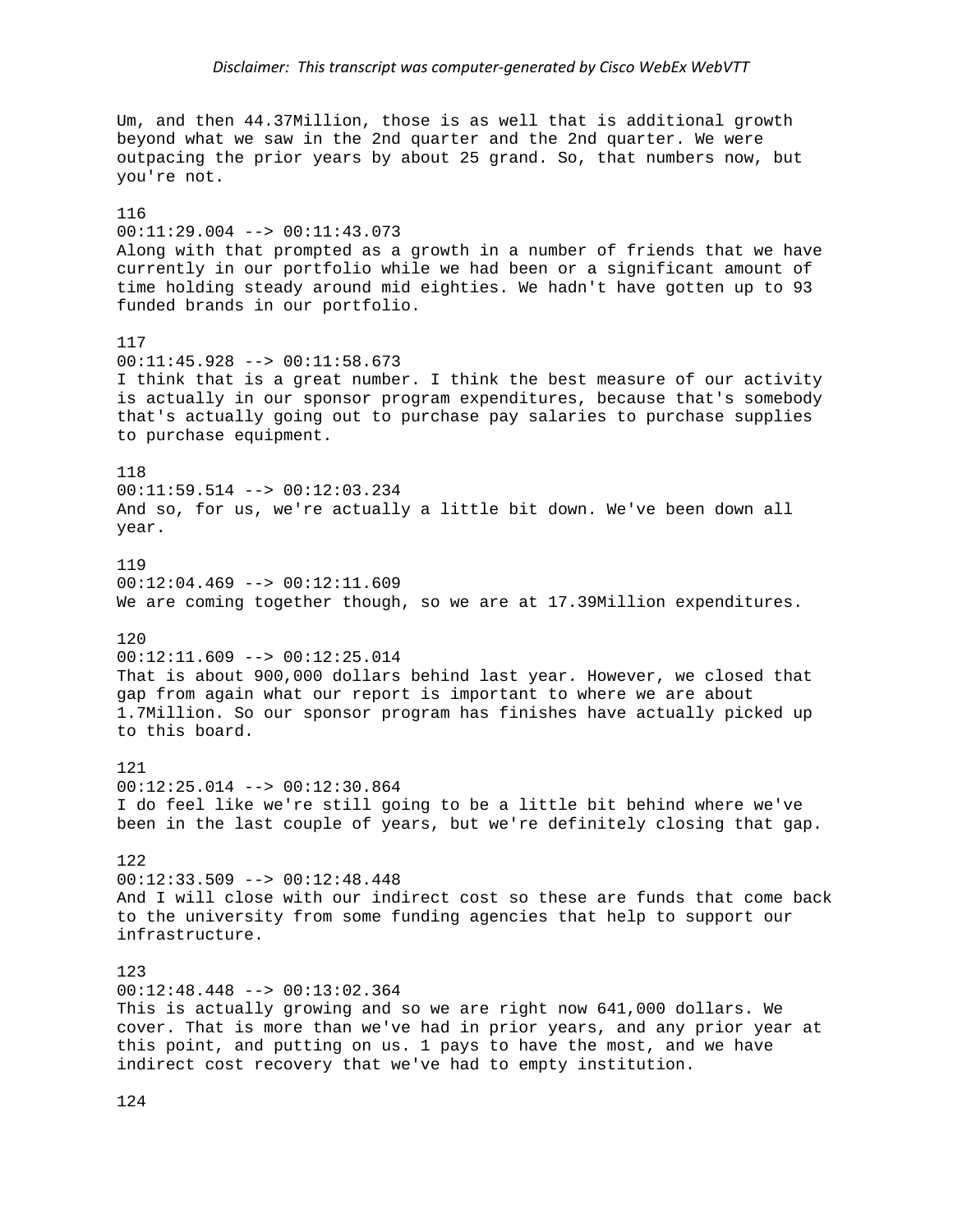$00:13:06.298$  -->  $00:13:11.849$ Do you have any questions to start to face? 125 00:13:13.349 --> 00:13:19.769 I appreciate it to the great work that you continue to do. Um, in terms of increasing the number. 126 00:13:19.769 --> 00:13:27.298 Of grants that we receive, particularly during this pandemic has a way to continue to sustain. 127 00:13:27.298 --> 00:13:30.298 Organization and to, uh. 128 00:13:30.298 --> 00:13:36.749 But it says a leader in and research, and some of the other things we're doing it. 129  $00:13:36.749$  -->  $00:13:42.629$ Thank you. Okay next we have a government government relations update. 130 00:13:42.629 --> 00:13:47.278 Uh, director. 131 00:13:47.278 --> 00:13:55.019 Silence. 132 00:14:06.749 --> 00:14:14.609 Silence. 133 00:14:17.428 --> 00:14:23.249 Silence. 134 00:14:24.989 --> 00:14:28.379 1, everyone Elton burden, director of government relations. 135 00:14:29.759 --> 00:14:36.418 All right, so the general assembly wrapped up his legislative session in March and the governance meet session. 136 00:14:36.418 --> 00:14:44.009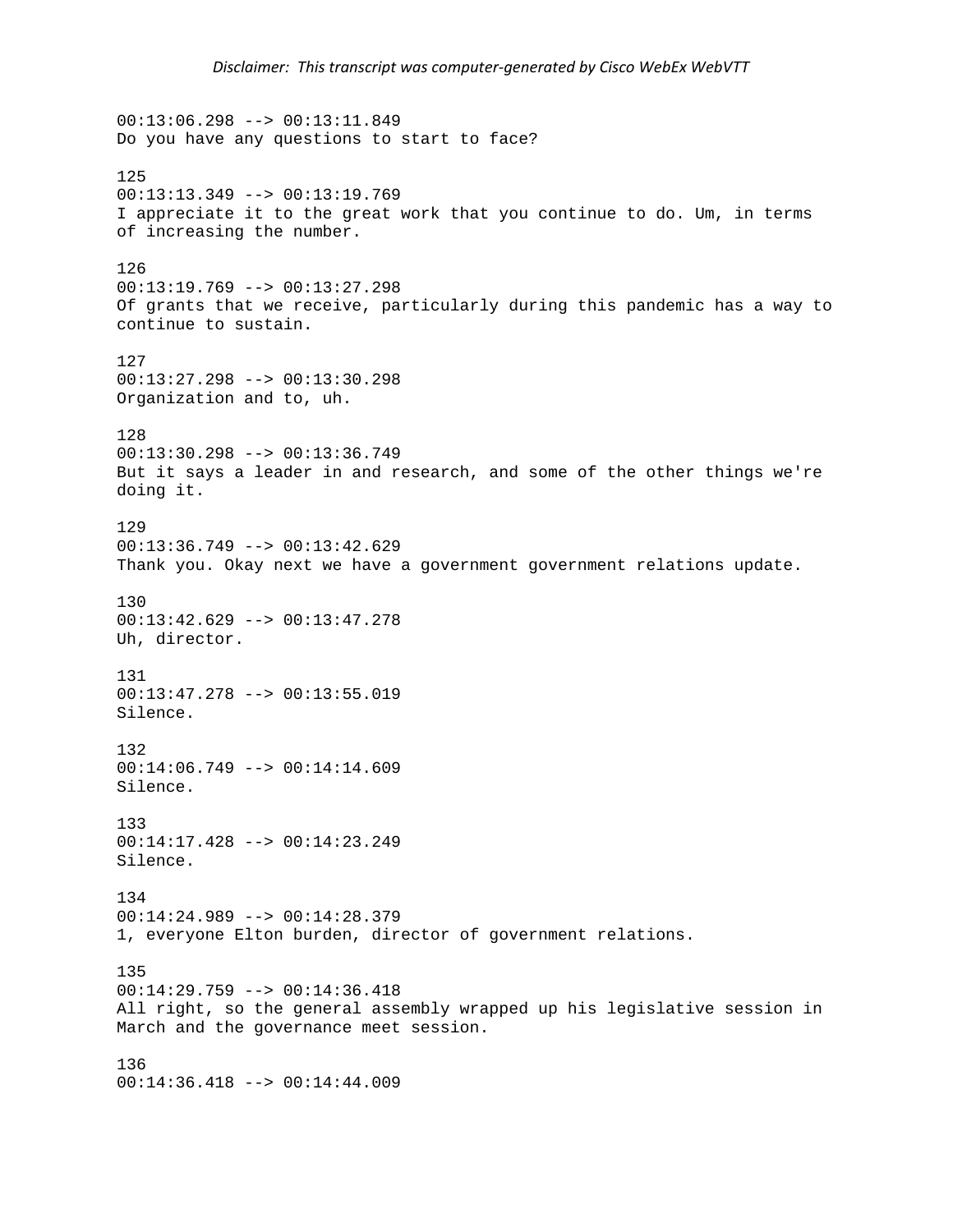Earlier this month, the last time I presented to the board, I highlighted it this was the largest budget that the institution had ever received. 137 00:14:44.009 --> 00:14:53.999 That includes full funding for capital projects like the art building, the admissions building, the technology upgrades waterproofing, the buildings on campus and so. 138 00:14:53.999 --> 00:14:55.224 On top of that, 139 00:14:55.254 --> 00:14:58.193 at the conclusion of this recent general assembly session, 140 00:14:58.224 --> 00:15:02.933 we were able to secure an additional 34Million dollars for APAC upgrades campus while also, 141 00:15:02.933 --> 00:15:04.943 all of the previously, 142  $00:15:04.943$  -->  $00:15:06.504$ a lot of funding for agency, 143 00:15:06.504 --> 00:15:09.864 212 and agency to 34 over the volume was restore. 144 00:15:09.864 --> 00:15:16.884 We were also able to pass budget language that would allow the institution to access the US Department of education capital, 145 00:15:16.884 --> 00:15:21.744 finding a program we noticed that in other state institutions had restrict, 146 00:15:21.744 --> 00:15:27.474 or pet restrictions from the state that prevent them from accessing the program. 147 00:15:27.474 --> 00:15:30.264 So, we use similar language that Sam, you.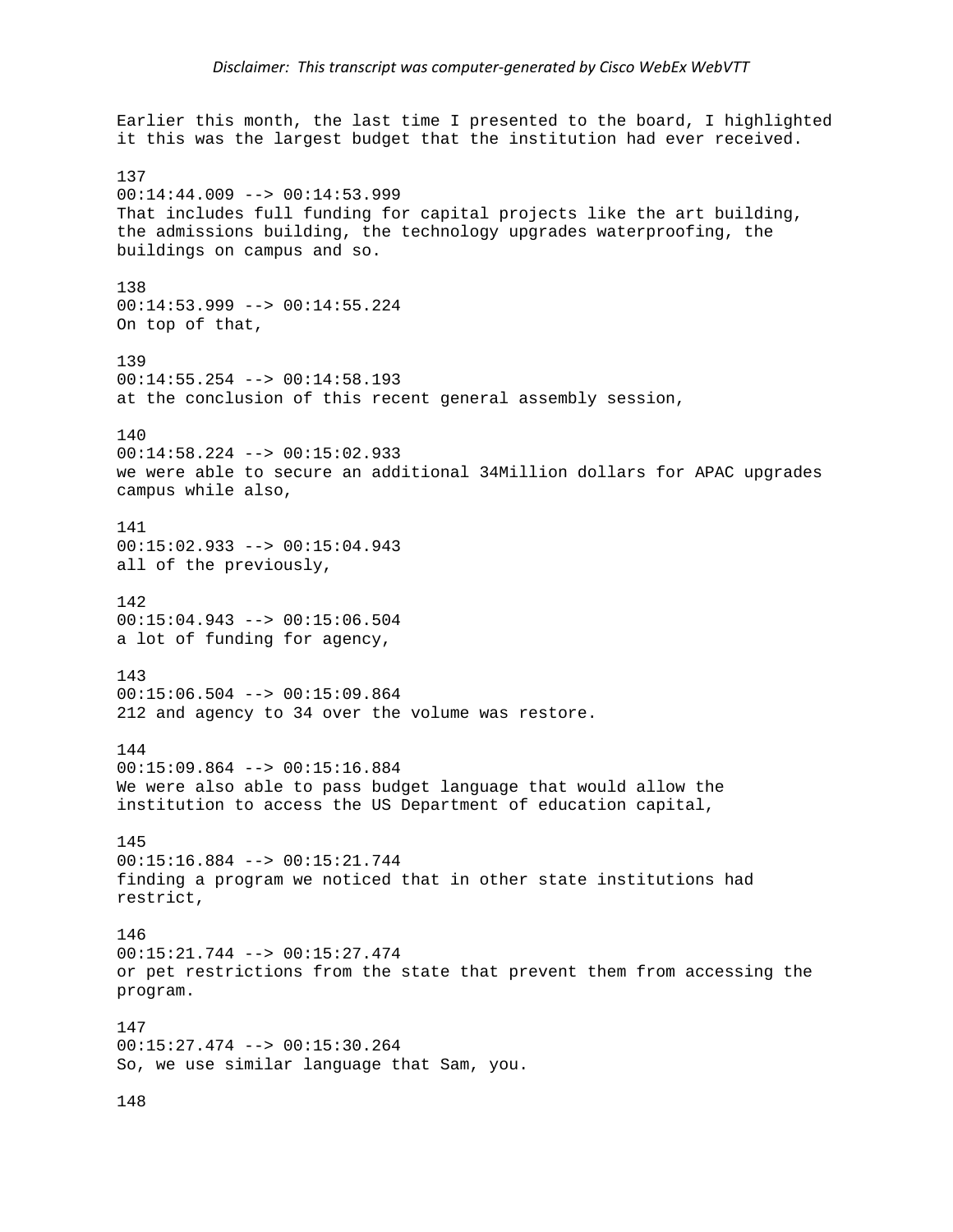00:15:32.484 --> 00:15:42.923 Use a previous 2 years ago in their general, the general assembly to make sure that we had access here in Virginia. Now why is that important? 149  $00:15:43.403$  -->  $00:15:51.653$ In the last federal cloverleaf build the Department of education recently discharged approximately 1.6Billion dollars of debt provided. 150 00:15:51.894 --> 00:16:02.453 So, 45 that participate in the capital financial program, and although we did not have any specific projects that we're currently looking at to plan through the program. 151 00:16:03.989 --> 00:16:16.408 Or feature packages that may arise, we wanted to make sure that we access. We made it clear to the states that when drafting the bill that we would take approval from the state before finance. 152 00:16:16.408 --> 00:16:27.149 And financial with the federal government, and then we weren't looking to do any projects behind their backs, but this could potentially relieve some depth for them because of the President's role. 153 00:16:29.578 --> 00:16:43.163 Because of the President's role, as the vice chair of the Council, president will ask to submit the higher education unified budget amendment on the state on the Senate side, which ultimately allocate to 60Million for fiscal year, 21 and 73.5Million for fiscal year 2002. 154  $00:16:43.163$  -->  $00:16:56.994$ so all the Virginia public universities amendment, Virginia State University was allocated 1.7Million to maintain affordable access MBO, fiscal year, 21, and 22 as well as additional funding for operational support and to address the impacts of the corporate 19 pandemic. 155 00:16:56.994 --> 00:17:06.354 And as you can see the general assembly also passed the budget amendment that would allow for up to a 5% salary, increase the police and adjunct faculty. 156 00:17:12.449 --> 00:17:16.318 Let's just pay the bills. 157 00:17:16.318 --> 00:17:23.098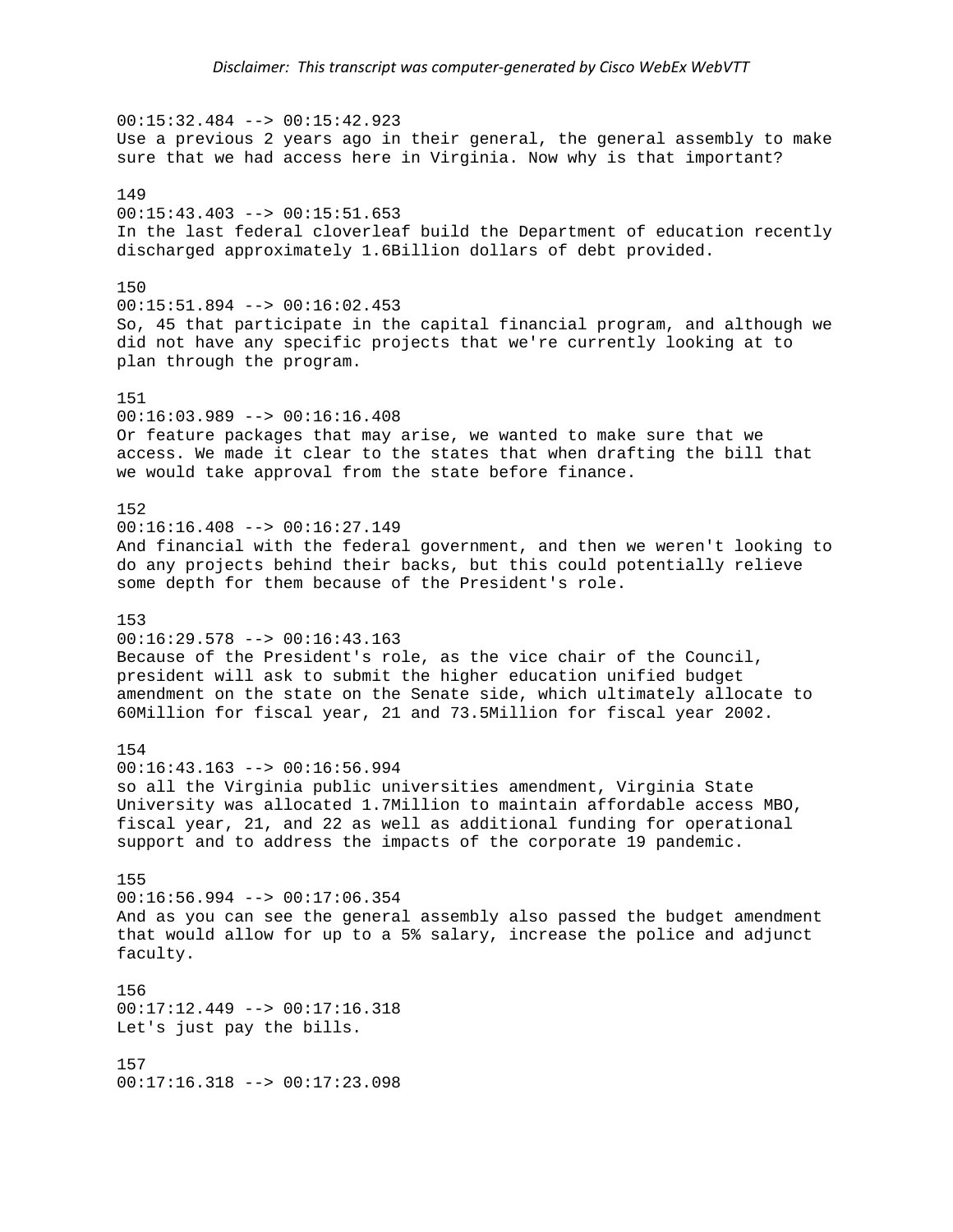That would pass by the general assembly. There weren't a ton of higher ed bills but here I've highlighted at least 3 for you. 158 00:17:23.098 --> 00:17:26.128 1 bill was intrigued by delegate pairs. 159 00:17:26.128 --> 00:17:33.058 And it prohibits colleges from asking applicants on their application if he or she has a criminal history. 160 00:17:33.058 --> 00:17:43.709 Effort known as banning the box there's approximately 70Million people in the country with a criminal history and 2 thirds of them will not complete an application. If there's a question regarding. 161 00:17:44.604 --> 00:17:53.574 Their criminal history house, middle 2020, which directly impacts you as board members? It requires universities to publish the names of their board members. 162 00:17:53.574 --> 00:18:01.044 The dates of upcoming meetings instructions for accessing those meetings and an archive of the agendas on their website. 163 00:18:03.388 --> 00:18:08.969 It also requires board members to post a single email address and. 164 00:18:08.969 --> 00:18:15.028 I email the email address board, an email address for each member. 165 00:18:15.354 --> 00:18:17.243 In which the public can submit comments, 166 00:18:17.814 --> 00:18:21.203 not to read is working with chef and a task force, 167 00:18:21.203 --> 00:18:30.503 or board liaison on some of the more detailed logistics of carrying out the bills that they'll report to shove in July and shabd will take those recommendations. 168 00:18:30.683 --> 00:18:37.314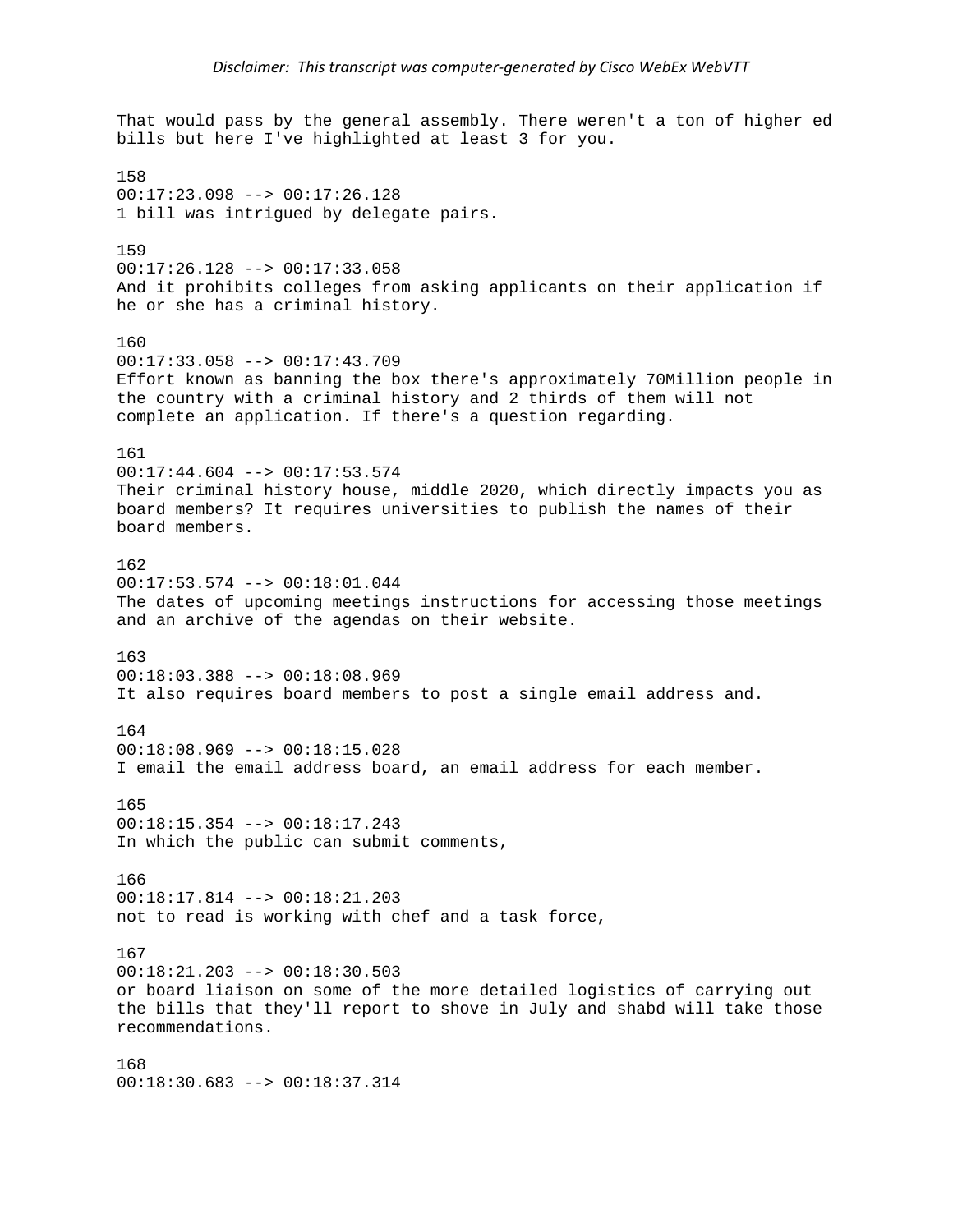And they're required to report back to the general assembly with final updates in November. 169  $00:18:37.679$  -->  $00:18:46.409$ Other bills that were approved includes 1 that would allow undocumented immigrants to receive financial aid averaging and colleges. 170  $00:18:46.409$  -->  $00:18:53.578$ And the governance G3 initiative, which allows for tuition for community college, for low and middle income students. 171  $00:18:55.919$  -->  $00:19:03.269$ Not long following the governance veto session. The candidate is running for governor have to start campaigning for their primary elections. 172 00:19:03.269 --> 00:19:15.179 Virginia State University was selected at the site for Virginia. 1st, gubernatorial debate where? 5 candidates, metal and stage and amason auditorium with CBS sixes bills. Hysterical as the moderator. 173 00:19:15.179 --> 00:19:19.739 The president highlighted within his opening remarks, but the. 174  $00:19:19.739$  -->  $00:19:26.939$ The real winners of the debate were really our students who were able to engage and speak with candidates following the banking. 175 00:19:26.939 --> 00:19:38.249 Our math students captured behind the scene interviews with Dr Bellamy, and each candidate highlighted their more personal side and we also had a videographer to help us capture some of the. 176 00:19:38.249 --> 00:19:44.219 Behind say that we'll be using to help develop a recruitment video for our political science department. 177 00:19:46.528 --> 00:19:55.739 These are some of the pictures backstage with Jennifer carefully, and Jeff McClellan as well as our mass com students getting everybody mixed up and ready for video. 178  $00:20:00.568$  -->  $00:20:06.179$ So, as you may know printing, inviting sign, American rescue plan in March.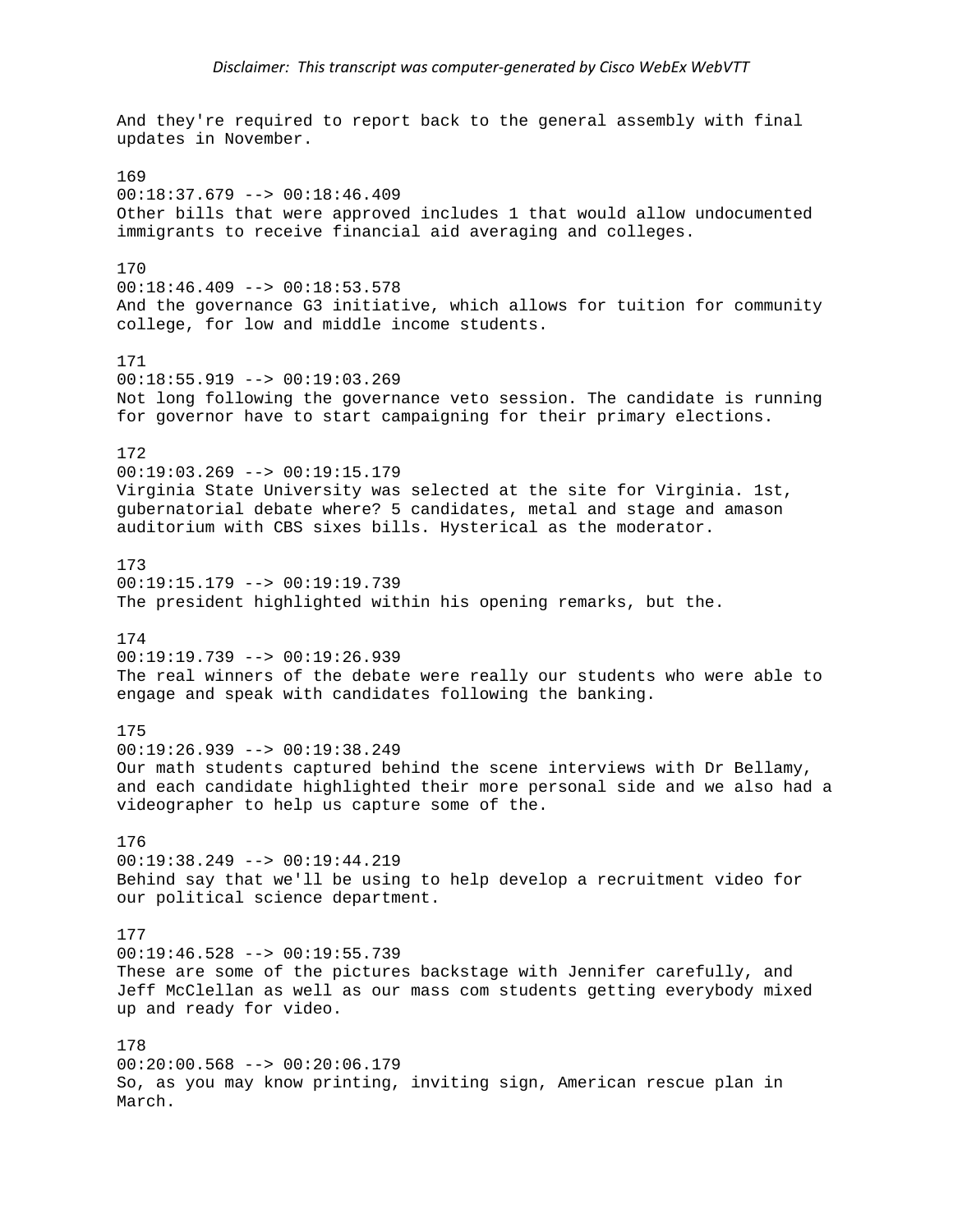179 00:20:06.179 --> 00:20:21.028 Like, passport release bill, there was direct funding for higher ed institutions as well as the set aside for agencies and minority. Certainly institutions right now they're working on the infrastructure bill that will make significant interest investment into. 180 00:20:21.028 --> 00:20:27.239 But the exciting part about that is that it wouldn't be a polar related bill with restricted restrictions. 181 00:20:27.983 --> 00:20:41.364 We also worked with Dr palm and Dr Boyd to submit an application for federal earmark that would seek funding for the issues public health Institute. Each member of Congress can submit up to 10 projects to service their districts. 182  $00:20:41.604$  -->  $00:20:45.354$ And we're hopeful that will be 1 of the 10 that Congressman and teach and puts for. 183  $00:20:45.659$  -->  $00:20:58.229$ President Abdullah continues to engage our federal legislators and federal leaders. He recently met virtually with several enrichment in the White House along with other president. 184 00:20:58.229 --> 00:21:04.648 To discuss infrastructure, developing medical schools, increasing the palabra, et cetera. 185 00:21:04.648 --> 00:21:16.048 President also mentioned in his comments, the concerns for policing in light of some of the cases that we've recently had happened in our communities as well as the need for additional resources. 186 00:21:16.048 --> 00:21:22.919 These pictures are from the press conference, have a vaccination clinic. 187  $00:21:22.919$  -->  $00:21:27.808$ And as soon as we had talked to Phil county board of Supervisors. 188 00:21:27.808 --> 00:21:33.719 The county administrator, we have the deputy chief diversity of equity and inclusion for the state.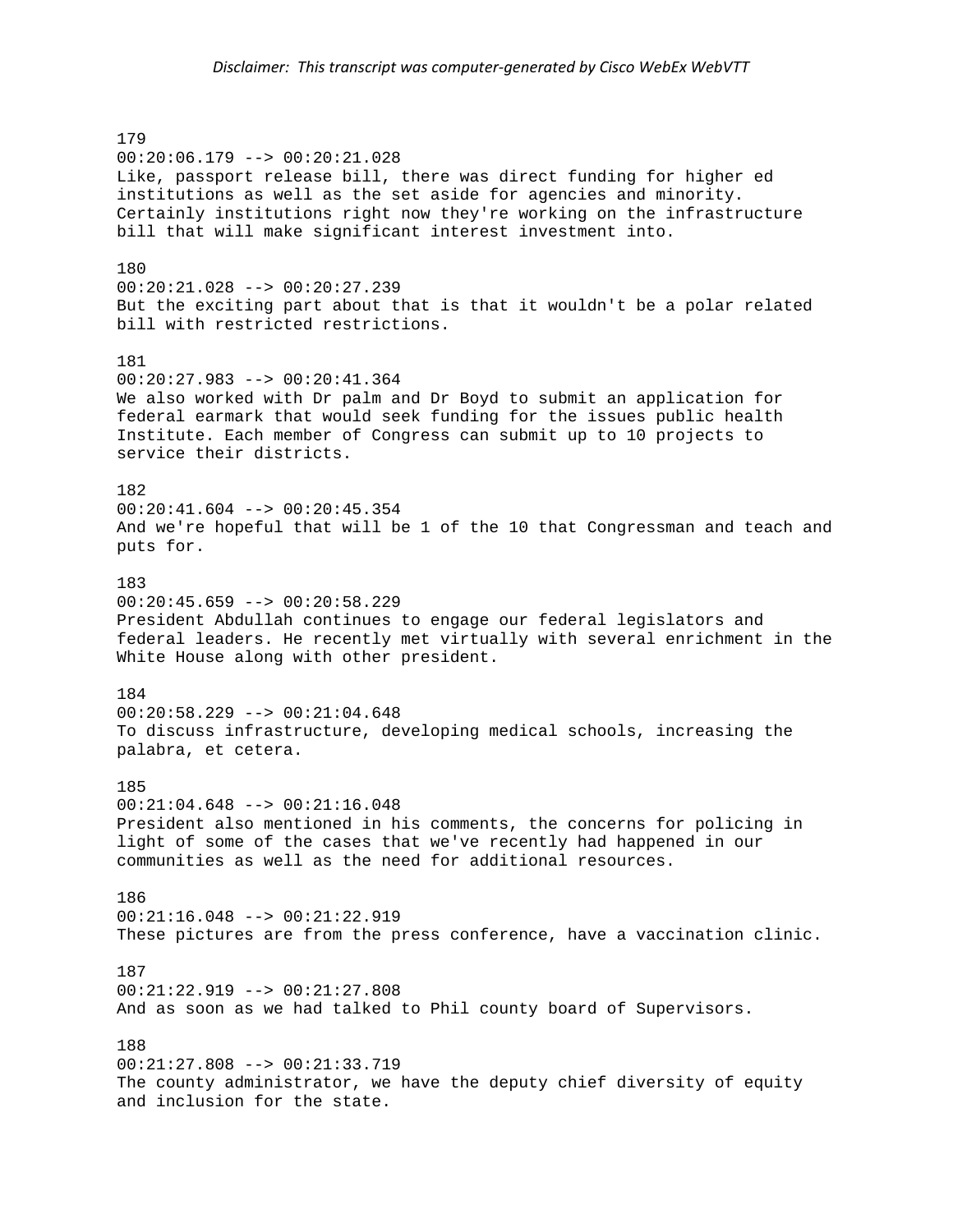189 00:21:33.719 --> 00:21:41.128 As well, as folks from the Virginia Department of emergency management, and the Virginia Department of health representatives from each of district. 190 00:21:41.128 --> 00:21:51.538 Kudos to you hairs and Glenn for putting that together. But I wanted to point out that these are the type of services that we provide. 191 00:21:51.538 --> 00:21:58.138 Like, the vaccination cleaning and the mobile health is that allow for us to submit stronger applications for things. 192 00:21:58.138 --> 00:22:03.058 On the federal level, like, to give mark that we just highlight. 193 00:22:04.409 --> 00:22:06.503 Here's what he meant personally, 194  $00:22:06.503$  -->  $00:22:15.683$ with Senator came before this actual meeting with the class but Senator came came to the class and was a guest lecture is not developing new, 195  $00:22:15.683$  -->  $00:22:26.933$ civil rights movement class and he also joined as they had a discussion with Angela arrive and 1 of the founders of the black lives matter movement with a group of classes as well. 196 00:22:28.528 --> 00:22:34.588 So, I always like to in my presentation with highlighted who's engaged and who's on campus? Do we have any questions. 197 00:22:36.209 --> 00:22:47.068 Any questions for Mr. Burton I have 1 quick question. Have our vaccination ever has been impacted by the cause of the Johnson and Johnson. 198 00:22:47.068 --> 00:22:51.239 I would submit that question to Mr. 199 00:22:51.239 --> 00:23:00.568 Yes, and that's the short answer. How it's been impacted is simply.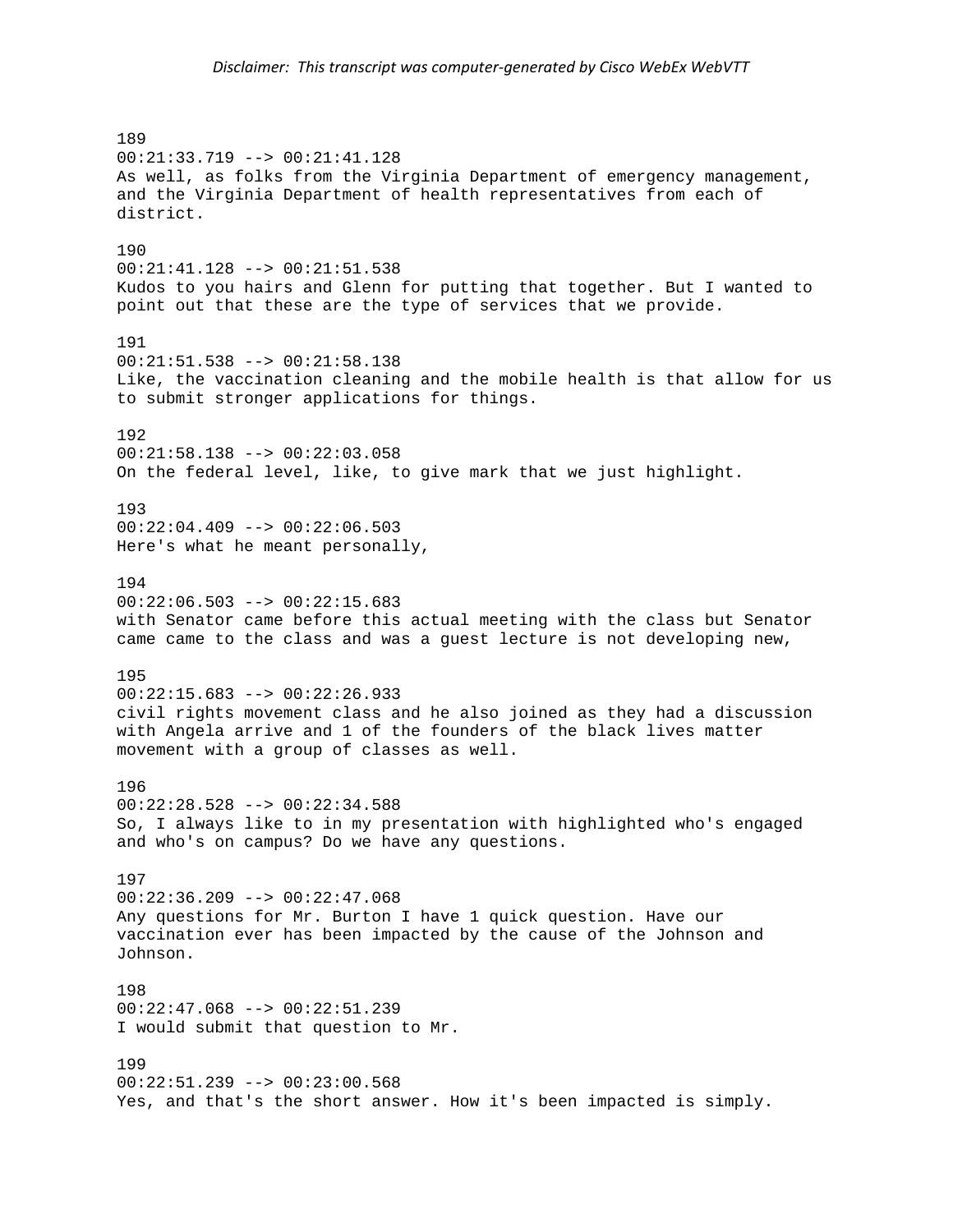200 00:23:00.568 --> 00:23:05.699 Uh, there were certain locations throughout the crater and Chesterfield health districts. 201 00:23:05.699 --> 00:23:15.689 That was inaccessible where you may have had someone who was elderly or your and a migrant worker. 202  $00:23:15.689$  -->  $00:23:28.558$ Uh, particularly along the Jeff Davis court or out in Sussex county as well as sorry county they may not have the ability to get here to the MTC. So we had planned to use the mobile clinics to go there. 203 00:23:28.558 --> 00:23:38.818 With the Johnson and Johnson dose, because it would have been 1 shot, and they would have been completely vaccinated. So they're working through plans on the 1. 204 00:23:38.818 --> 00:23:52.013 How to go in vaccinate those folks and perhaps with the Pfizer is 21 day and so thought is to schedule their 2nd appointment and go back becomes a little more tricky after the 1st, 205 00:23:52.013 --> 00:23:55.673 phase of migrant farm worker because they may not necessarily be here. 206 00:23:55.673 --> 00:24:02.453 And so they're opening up exposing those folks to that same finder, which doesn't work. 207  $00:24:02.453$  -->  $00:24:15.203$ So well, with our lovely population, who may they may contact 1 of the departments on aging, and would work with the fire and actually going back to make those folks. 208 00:24:16.288 --> 00:24:23.219 Does that answer your question? Thank you any other questions. 209 00:24:25.078 --> 00:24:31.648 Suburban, thank you for the very comprehensive government relations update and sharing with us. All of the.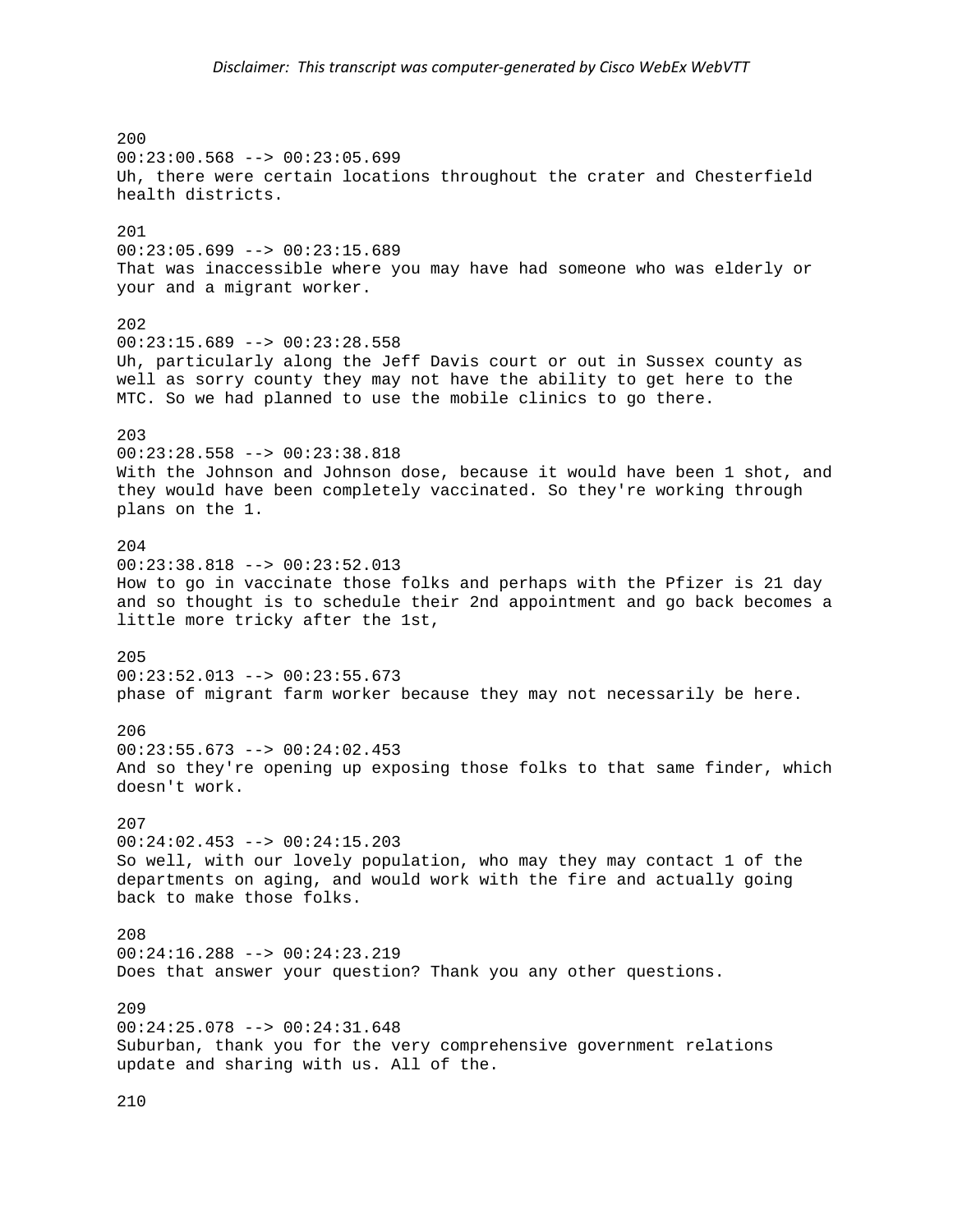00:24:31.648 --> 00:24:34.709 Great benefits that are coming to. 211 00:24:34.709 --> 00:24:38.009 Virginia State University as a result of what's happening. 212  $00:24:38.009$  -->  $00:24:48.628$ Um, at state level as well as the federal level, and we certainly, thank you for all of the behind the scenes work that you put into this to ensure that we are. 213 00:24:48.628 --> 00:25:01.199 Beneficiaries of some of this great work and also, uh, thank you for involving us students in it as well. Making sure that that learning goes beyond the traditional classroom and and, you know, we do, we should seek opportunities to. 214  $00:25:01.199$  -->  $00:25:16.108$ Engage our students, and we appreciate that as well and lastly, we think Dr for his continued, um, presence and engagement and visibility, which is a large benefits for. 215  $00:25:16.108$  -->  $00:25:19.558$ The institution and our students, thank you all. 216  $00:25:19.558$  -->  $00:25:24.659$ Thanks what have communications update by? Dr Gwendolyn dandruff. Who's the director? 217  $00:25:24.659$  -->  $00:25:28.648$ Communications. 218 00:25:28.648 --> 00:25:34.288 Good morning. Good morning everyone what we've defined and hear me. Okay. 219 00:25:34.288 --> 00:25:39.028 I was going to hear me okay and see this line. 220 00:25:39.028 --> 00:25:43.828 I should take. 221 00:25:43.828 --> 00:25:46.253 Yes, thank you. Thank you.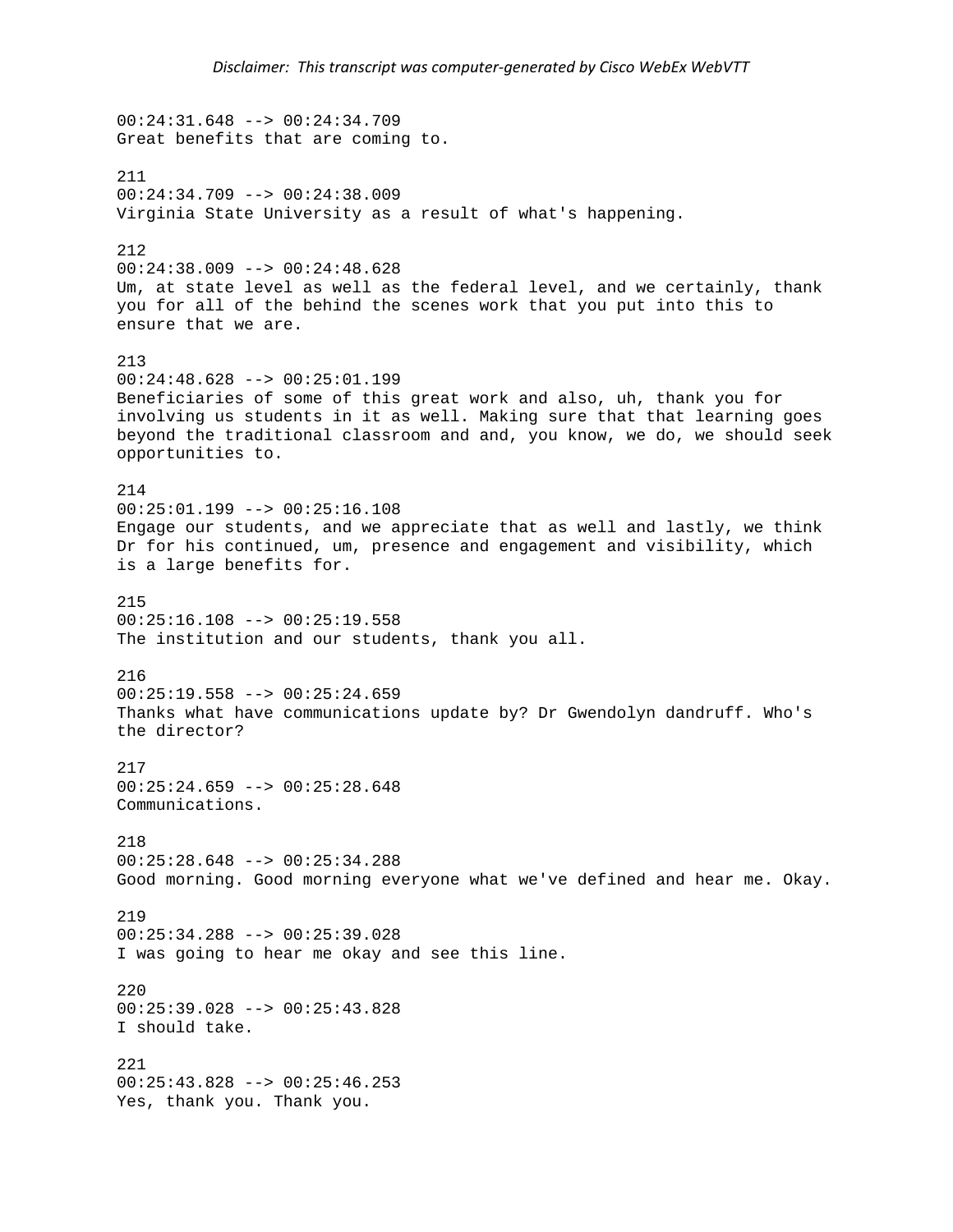222  $00:25:46.614$  -->  $00:25:59.483$ I'm railway dancers, director of communications here, Virginia State University and my pleasure to present to you our efforts as it relates to strategic plans form, which is the vsa brand to define that. 223  $00:25:59.483$  -->  $00:26:06.144$ We actually brand and tell the story by demonstrating and communicating the value of Virginia State University, 224 00:26:06.203 --> 00:26:09.233 and I totally believe that there is a season, 225 00:26:09.233 --> 00:26:11.574 and as it relates to strategic plan, 226  $00:26:11.753$  -->  $00:26:18.894$ our priority number for business certainly department time for Virginia State University and we could go ahead and again, 227  $00:26:18.894$  -->  $00:26:22.523$ thank you traffic for helping me operate the slides here. 228 00:26:22.703 --> 00:26:36.413 So if we began on March 16th, we heard, and I'm certain, that many of you all through all media report story about Max vaccination clinic here in Virginia State University. Thanks for the hard work. Mr. 229 00:26:36.953 --> 00:26:49.344 who the hell but they contacted us, I believe, was on Monday and said they wanted to have a press conference on that Wednesday and asked if we could pull that conference together as a multi purpose center. 230 00:26:49.344 --> 00:27:02.604 So the middle picture that you see, right here, you can see that that press conference and Dina success attended by all of the media, and we didn't end up getting a tremendous amount of media coverage. 231 00:27:02.604 --> 00:27:14.304 You can see here on the left apocrine, FedEx, chest, filled observer. Anything 12, all of the local stations work and attendance at that press conferences. So it was.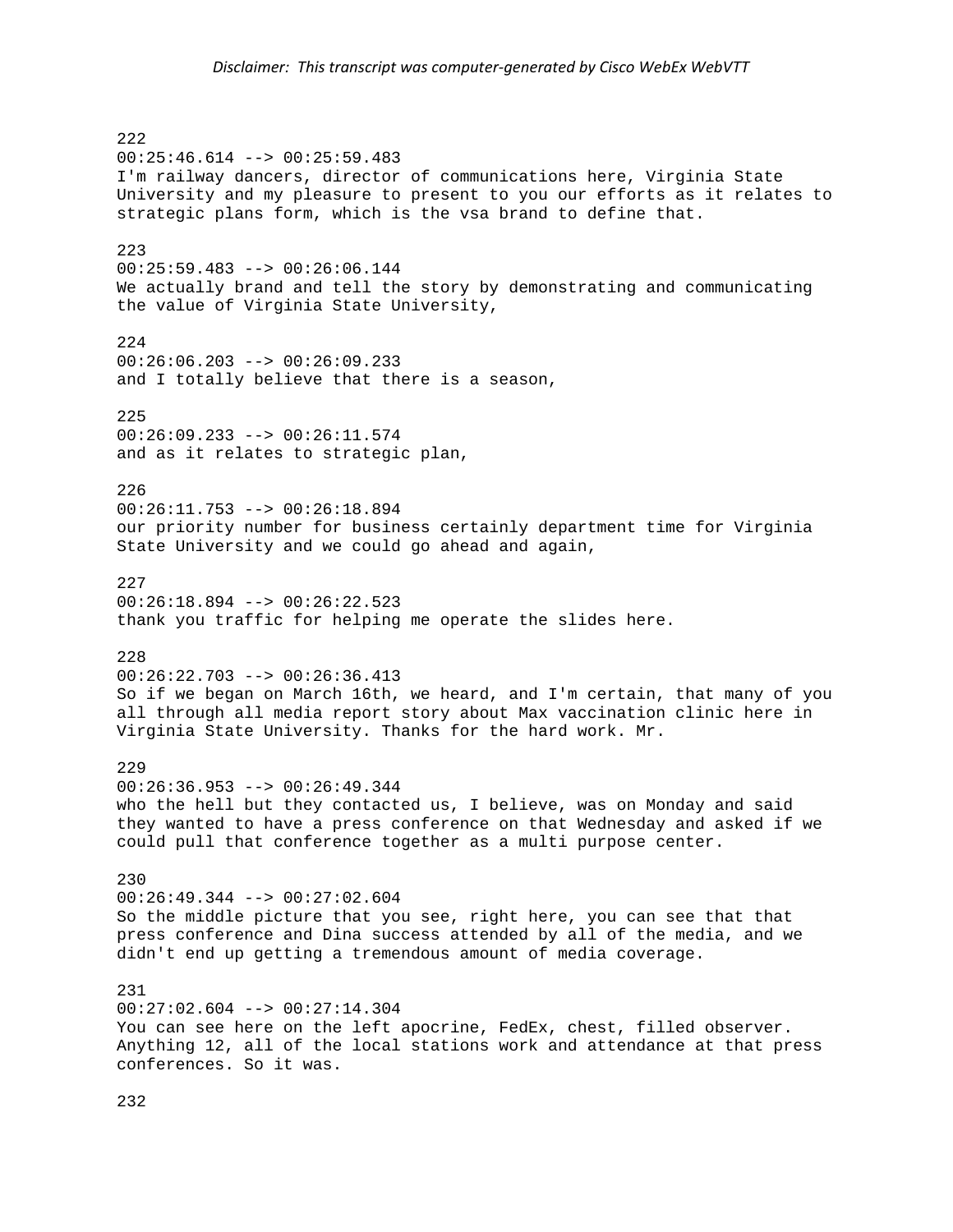$00:27:16.134$  -->  $00:27:25.913$ Certainly aware, but Virginia State University as it relates to media coverage, and not only showing that we're doing good here at Virginia State University. 233 00:27:26.183 --> 00:27:37.614 We're doing well, you're Virginia State University, but we're also doing good in terms of community outreach, and as of this morning demat vaccination clinic at Virginia state universities, vaccinated 77,000 people. 234 00:27:37.614 --> 00:27:49.193 And so we're very excited about that part and Virginia State University, even from the public relations standpoint is very instrumental in outreach to the community. 235 00:27:49.223 --> 00:28:02.213 1 of the things that I smile about every time I look at these pictures is while this was going on, there's another picture of me leaning now talking to jot down below and what we were talking about at that time. 236 00:28:02.213 --> 00:28:11.604 Was that while this was happening there was another story involving Virginia State University that was going viral on a national level. And that was the story. 237  $00:28:11.604$  -->  $00:28:23.693$ That was going viral on social media regarding dumped out bill being approached by a student on campus and that students challenging to a vast molecule felt. 238 00:28:23.814 --> 00:28:38.064 Unless you were with family, you probably saw that video, but it's to the untrained that may have just looked like upon video. But from a public relation standpoint, I can't tell you. 239 00:28:39.388 --> 00:28:52.828 How big a deal that video a lot, but I want to just let you go ahead and just listen to this. And then we'll talk about the impact of that video. This is from tmv the national network thing.  $240$ 00:29:03.894 --> 00:29:08.304 Star and celebrity and APOE that was to go to Virginia State University. 241 00:29:08.304 --> 00:29:23.034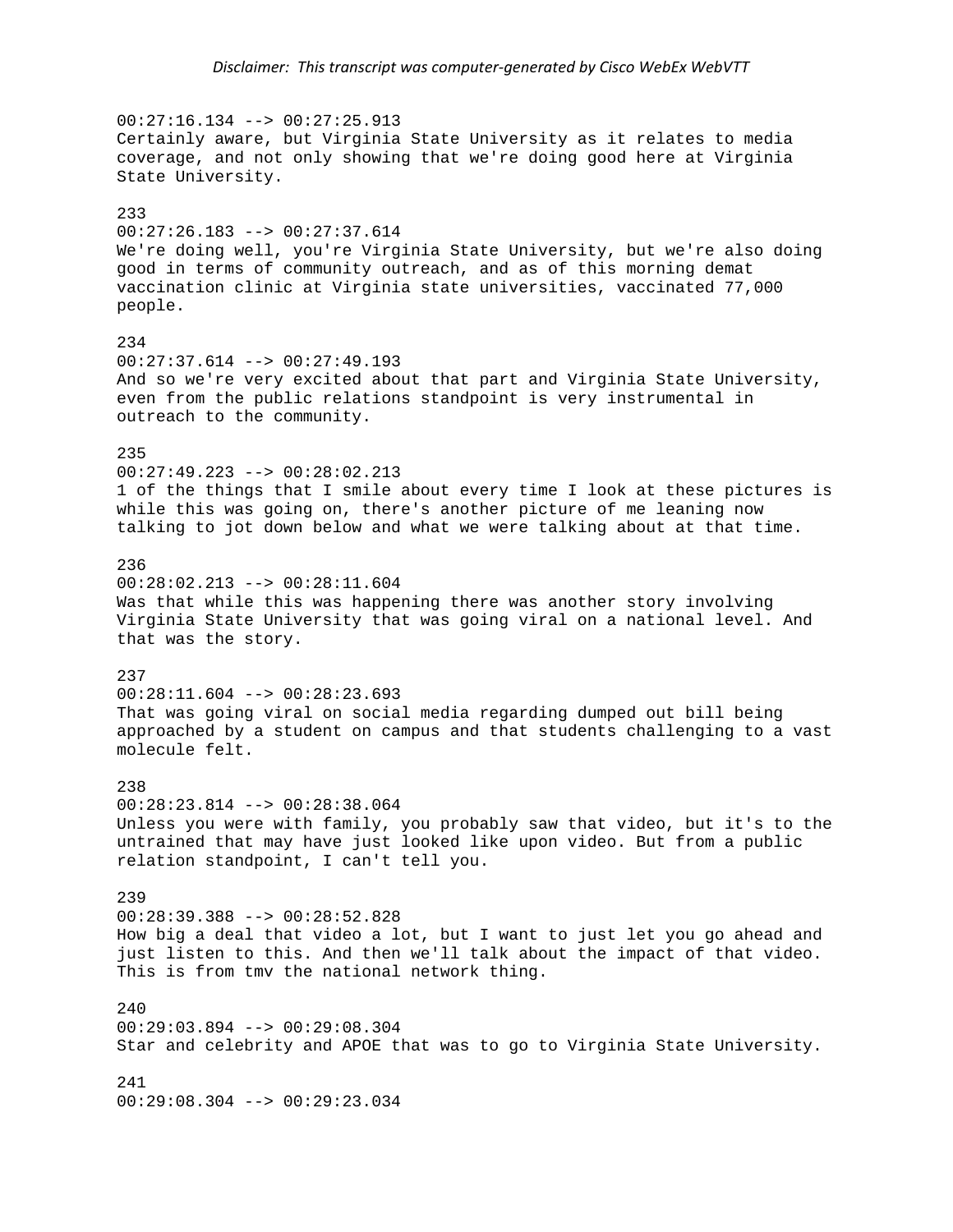And this guy was saying, the social media guy on campus, he made some great videos and funny stuff, but for his latest stuff, he decided about basketball, and kind of just don't want the people on campus and challenge them to an August game a 1 on 1. right. 242 00:29:23.034 --> 00:29:34.193 So bottom and just see if they get into a stance and we'll play ball and right on the street into a woman where I'm anti red dress, he did into a security guard individualism, his power. 243 00:29:34.403 --> 00:29:41.723 But day he walked up to the president of the university McCollough dula, who has a pH. D. 244 00:29:41.784 --> 00:29:56.423 a steam respective leader of the university and he said, hey, let's go Perez and guess what Renee Pres. On this company was all in the moment his video. 245 00:29:56.453 --> 00:29:58.673 I might want to take a look. 246 00:30:04.733 --> 00:30:09.503  $T$ 247 00:30:26.874 --> 00:30:27.534 took a jacket, 248 00:30:27.624 --> 00:30:27.804 like, 249 00:30:27.834 --> 00:30:28.104 oh, 250 00:30:28.134 --> 00:30:32.394 you want to go take the jacket off Apple. 251 00:30:32.394 --> 00:30:45.203 Apple is the guy's name everybody on camera. I loved every 2nd video. I love everything about it. 1st of all. I love influencers. That are athletes that are at school. 252 00:30:45.413 --> 00:30:59.604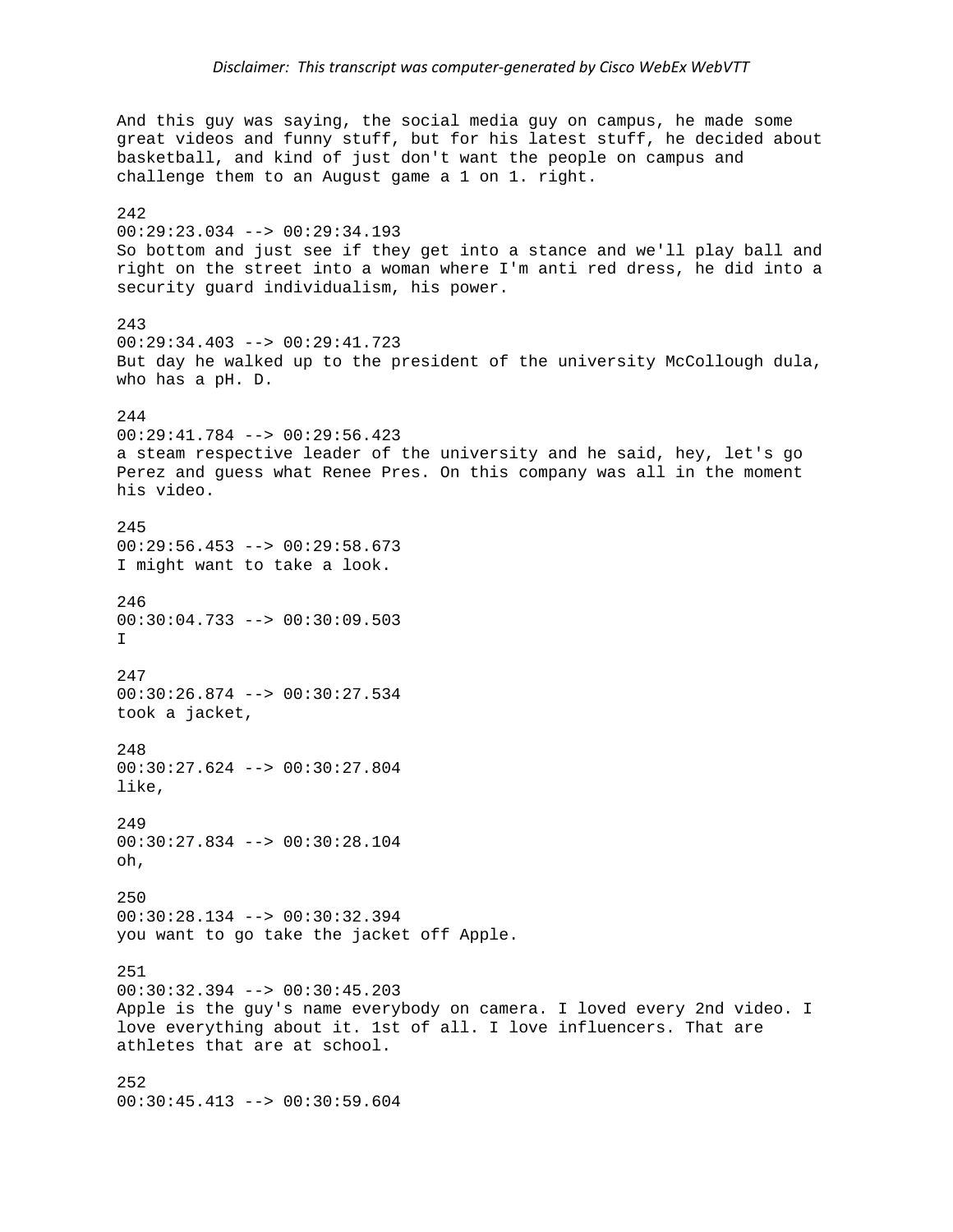This is a new normal, but Fred forgiven being in the moment. I want people being a president of something and not profitable. They're involved in like that. I think that people are going to enjoy that university because these are dated. 253 00:30:59.604 --> 00:31:11.844 So, yeah, that may be my favorite and so you can just hear that dialogue and that's why this was cartwheel worthy. 254 00:31:12.239 --> 00:31:20.124 And from a PR standpoint, and if we can go to the next slide, Travis, I just want you to see just how widespread that video was. 255 00:31:20.124 --> 00:31:29.213 You can see here 5.5Million views on social media and addition to that 9,000 almost 9,500 people commented on that. 256  $00:31:29.213$  -->  $00:31:29.544$ And, 257 00:31:29.544 --> 00:31:30.263 yes, 258 00:31:30.594 --> 00:31:31.973 I recall this, 259 00:31:31.973 --> 00:31:32.933 all 9,000 of them, 260 00:31:33.864 --> 00:31:36.473 but if we look here at this 1, 261 00:31:36.503 --> 00:31:38.903 just the story that made an impact locally, 262 00:31:38.903 --> 00:31:40.314 this story with national and international, 263 00:31:40.344 --> 00:31:43.374 and was run on Huffington Post TMC, 264 00:31:43.554 --> 00:31:44.153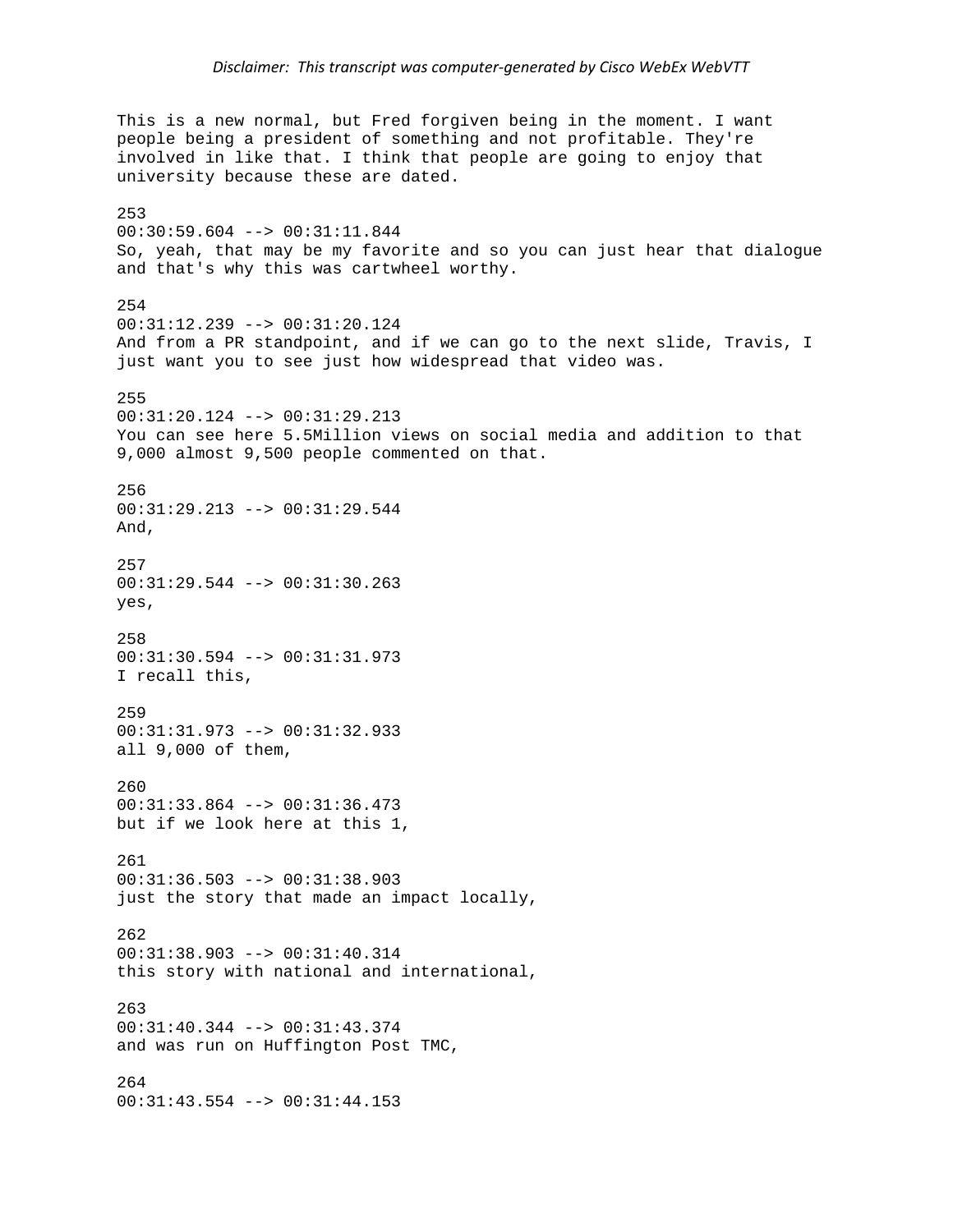which is what, 265 00:31:44.153 --> 00:31:46.403 you just saw there. 266 00:31:46.403 --> 00:31:57.953 There's a clip of ESPN talking about what a wonderful University of what the public relation of this was for Virginia to take care of our place in addition to a number of other outlets. 267 00:31:57.953 --> 00:32:09.624 And you will have an opportunity to meet the social media Justin this afternoon. Will be present here at our afternoon board meeting, just to say hello to you, but we can move on to the next 1. 268 00:32:09.624 --> 00:32:14.064 so we continue to have come back with another story and you can see here. 269  $00:32:14.064$  -->  $00:32:28.763$ This is vice president, Tanya hall 1 of the things that I've tried to be intentional about, and it's putting some of our senior leadership out to get get their hang out intermediate. This was the perfect story to output. Maybe haul out there. 270 00:32:28.763 --> 00:32:40.703 This wasn't a story about Virginia State University, just pulling the day off of several of the building here on campus and we were very strategic in terms of releasing this story. 271 00:32:40.733 --> 00:32:51.564 And we released it 1 day after it was in the news that the university originally had decided that they were not going to remove. So they felt a lot of news coverage surrounding that. 272 00:32:51.683 --> 00:33:02.933 So very next day, we announced that we are going to remove some of those things, and we ended up getting some very good media coverage as it relates to that I'd like to show you 1 story. 273 00:33:02.963 --> 00:33:07.374 That was very good coverage for project is taken to heart warming lawyers, leaders and those who. 274 00:33:12.594 --> 00:33:22.673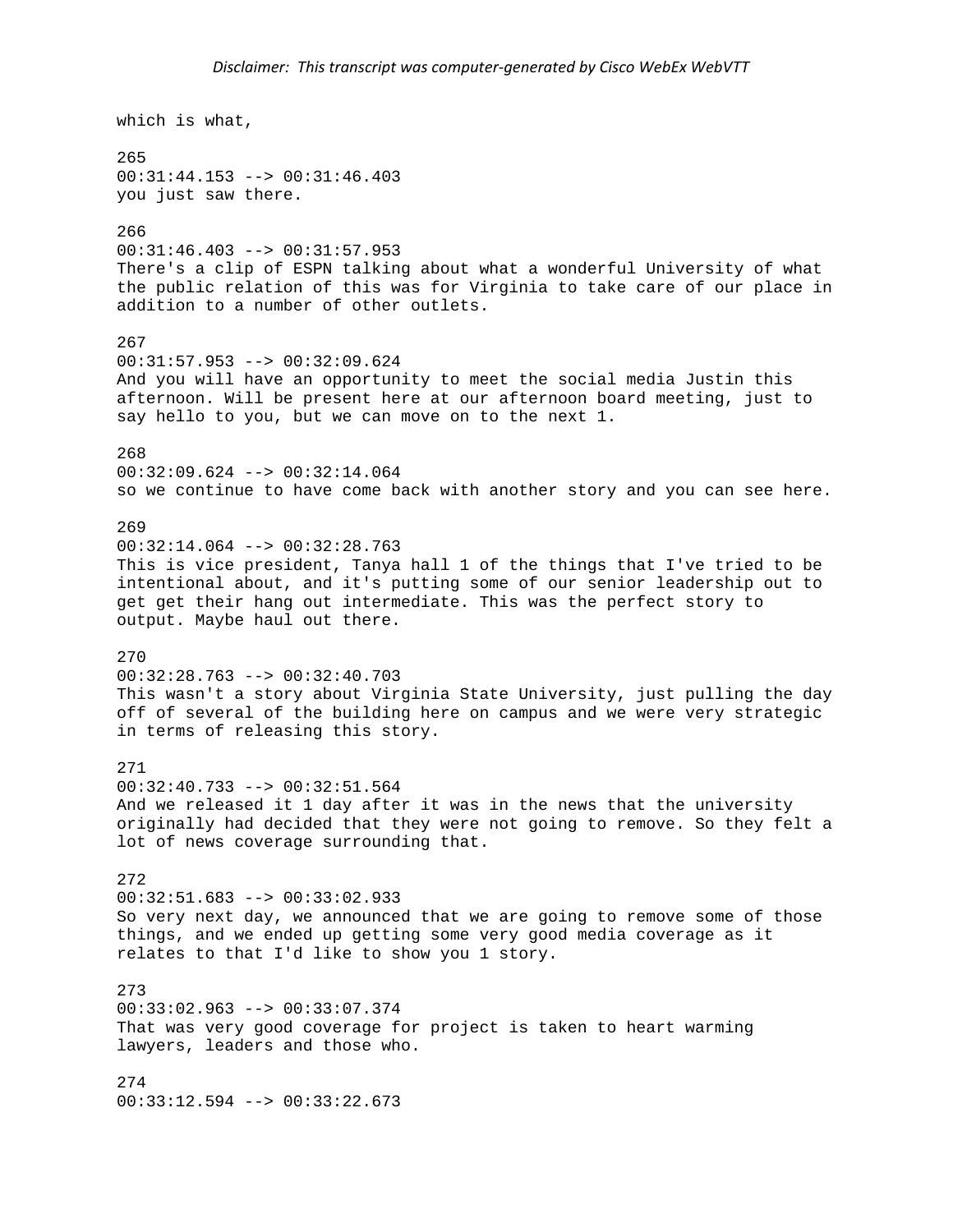Integration of schools, Virginia state analysis today it will change the names out at least 4 buildings on campus because they're named after people. That's right. 275 00:33:22.673 --> 00:33:30.324 You're saying don't honor the schools like 11 months on joining as why? Brandon designs almost? No, there's already come down. 276 00:33:30.749 --> 00:33:37.138 They sure have current go live or tell me they want to analyze the no time making that change. 277 00:33:37.138 --> 00:33:47.909 This comes out as high as our Confederate statues and monuments are coming down schools, changing their names. Now that's local. Historically, black university says it's time to follow suit. 278  $00:33:49.013$  -->  $00:34:03.294$ As a statue, a former Virginia governor, Harry bird is slated to be removed from the state capital. A local institution is also cutting costs because the segregation is already bound for the board vegetation for years. 279 00:34:03.294 --> 00:34:13.434 His name adored a female dormitory at Virginia State University until now, in fact, better blog polls for different buildings on campus. 280  $00:34:13.853$  -->  $00:34:22.103$ Are they only semblance of someone to us in a rapid fire issue? Vice President Antonio hall held with the school. 281 00:34:22.284 --> 00:34:34.103 There's no renaming buildings attribute to not only burn, but also, educator Joseph Appleton Charles Walter Confederate army, captain and bowler, Virginia governor Elbert triangle. 282 00:34:34.884 --> 00:34:41.273 Whiteness whiteness was defined by if you've had 1 problem blacklisted. 283 00:34:41.849 --> 00:34:53.903 Are there 2 people you would consider blocking my concern? I probably just learn the new type of culture. 284 00:34:54.534 --> 00:35:00.083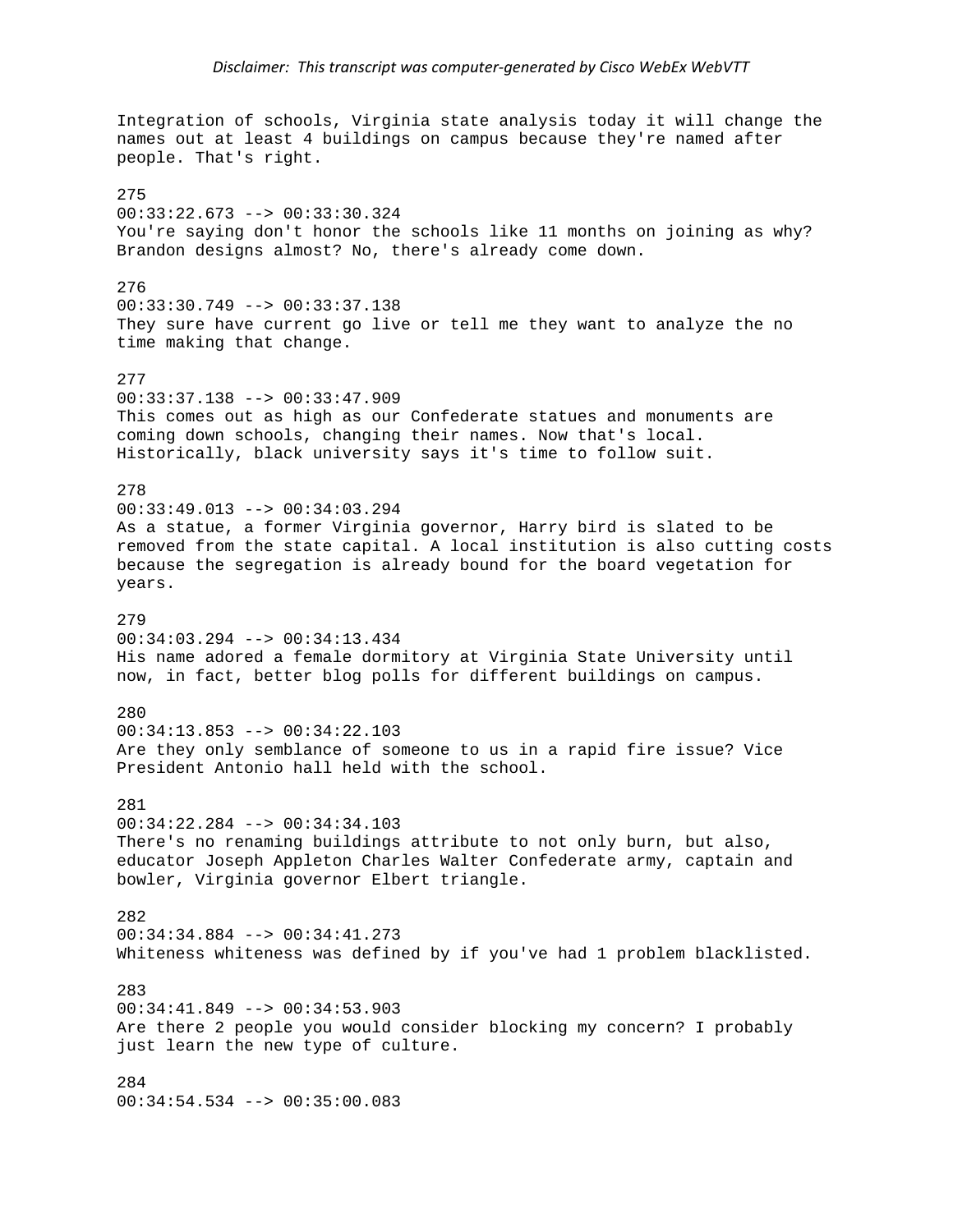Like, last time I didn't want to ever have any names that I like that. 285 00:35:00.418 --> 00:35:01.253 That's like again, 286 00:35:01.253 --> 00:35:09.143 that name won't be a lead and now students as well as faculty and alumni will join forces to re, 287 00:35:09.143 --> 00:35:17.994 imagine who those 4 buildings should they tribute to for the insured universities next chapter and their time their day and age they were, 288 00:35:19.014 --> 00:35:23.454 they were the people to look up their practice, 289  $00:35:23.514$  -->  $00:35:24.653$ that's the path. 290 00:35:26.934 --> 00:35:40.914 I asked the schools and the, just how much this initiative will cost to get the dollar amount has been determined yet, but that it really doesn't matter. She called this process. Priceless. 291 00:35:41.309 --> 00:35:44.548 And that quote, it means that much to. 292 00:35:45.143 --> 00:35:57.954 Log on her phone as well. All right. Thank you. We got everything covered that. I'm sure you will agree that. Putting the hall out as okay. The story was wisdom. 293 00:35:57.954 --> 00:36:01.704 It so we're excited about the right things that she is doing here, 294 00:36:01.704 --> 00:36:02.423 Virginia state, 295 00:36:02.423 --> 00:36:07.403 University and depth of a wall to wall that's on my mind and up to say that again,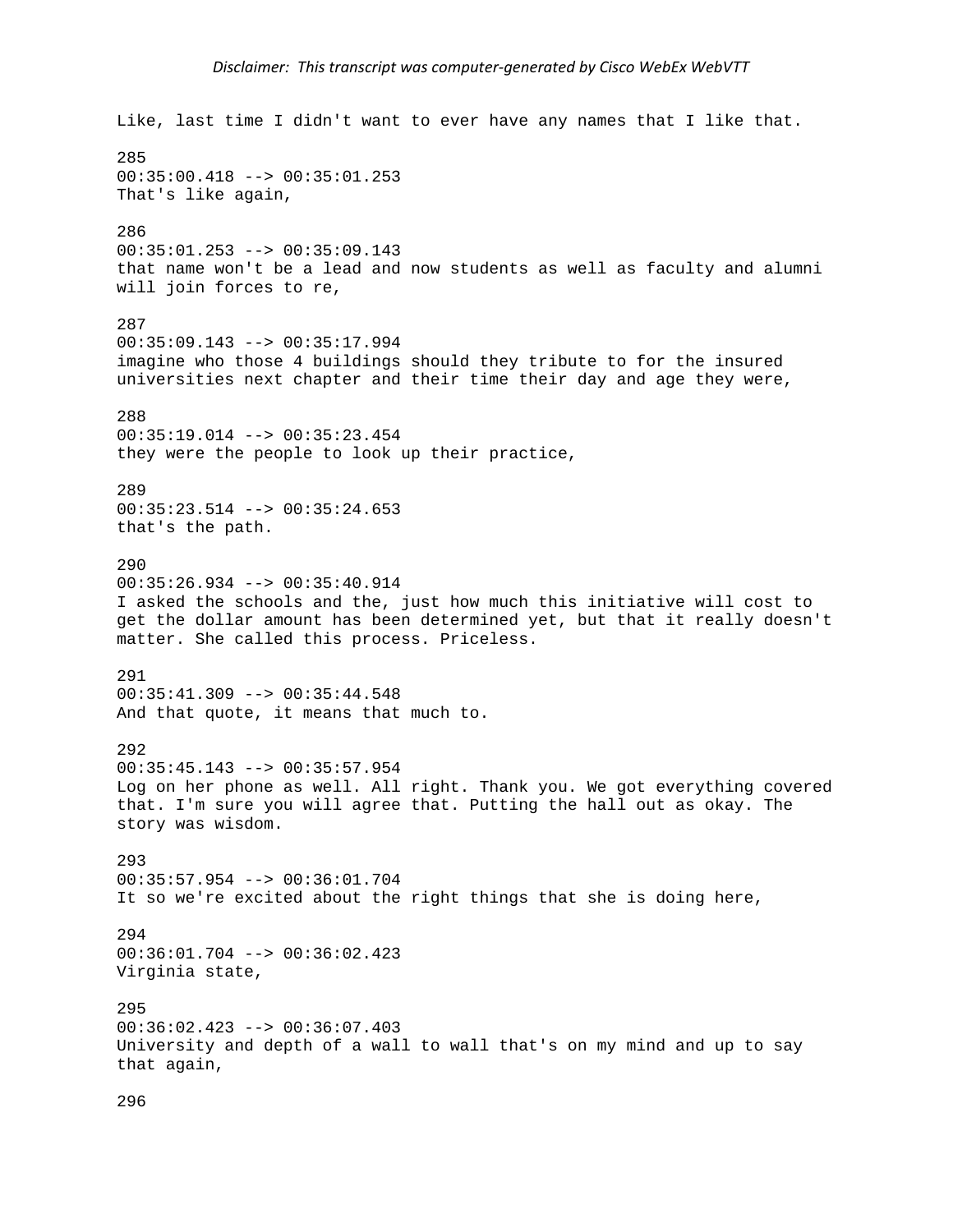$00:36:07.403$  -->  $00:36:12.923$ trying to get her activated into the Kansas and the culture and everything here, 297 00:36:12.923 --> 00:36:16.043 Virginia State University she will be 1 of the judges. 298 00:36:16.074 --> 00:36:26.094 Both of his had this coming Sunday and so we're excited about our serving in that capacity. I am serving as semesters of ceremony so will be available to them. 299  $00:36:26.123$  -->  $00:36:41.003$ So the next story that made very good media impressions, you just heard elements talk about that. The faith that was held here on the campus but from a public relations standpoint, this was a win win. 300  $00:36:41.003$  -->  $00:36:52.673$ When album said that the students 1 here, and I do agree with that, and certainly the candidate has got an opportunity to stay there platform. So this was really a trifecta as it relates to Virginia. 301  $00:36:52.704$  -->  $00:36:53.273$ They get hurt, 302 00:36:53.273 --> 00:36:57.414 but I think to your dotted James and her pain, 303  $00:36:57.414$  -->  $00:37:11.873$ and helping to set up a very intentional of ensuring that no matter what shot a camera during this debate you would think Virginia State University somewhere and every single shop for an 304 00:37:11.873 --> 00:37:20.393 entire hour of prime time network affiliated TV and even you can see even over here, 305 00:37:20.393 --> 00:37:27.563 we tried to be strategic and they gather up high shot that we're shooting down that you didn't see the back drop of the raw there. 306  $00:37:27.563$  -->  $00:37:39.474$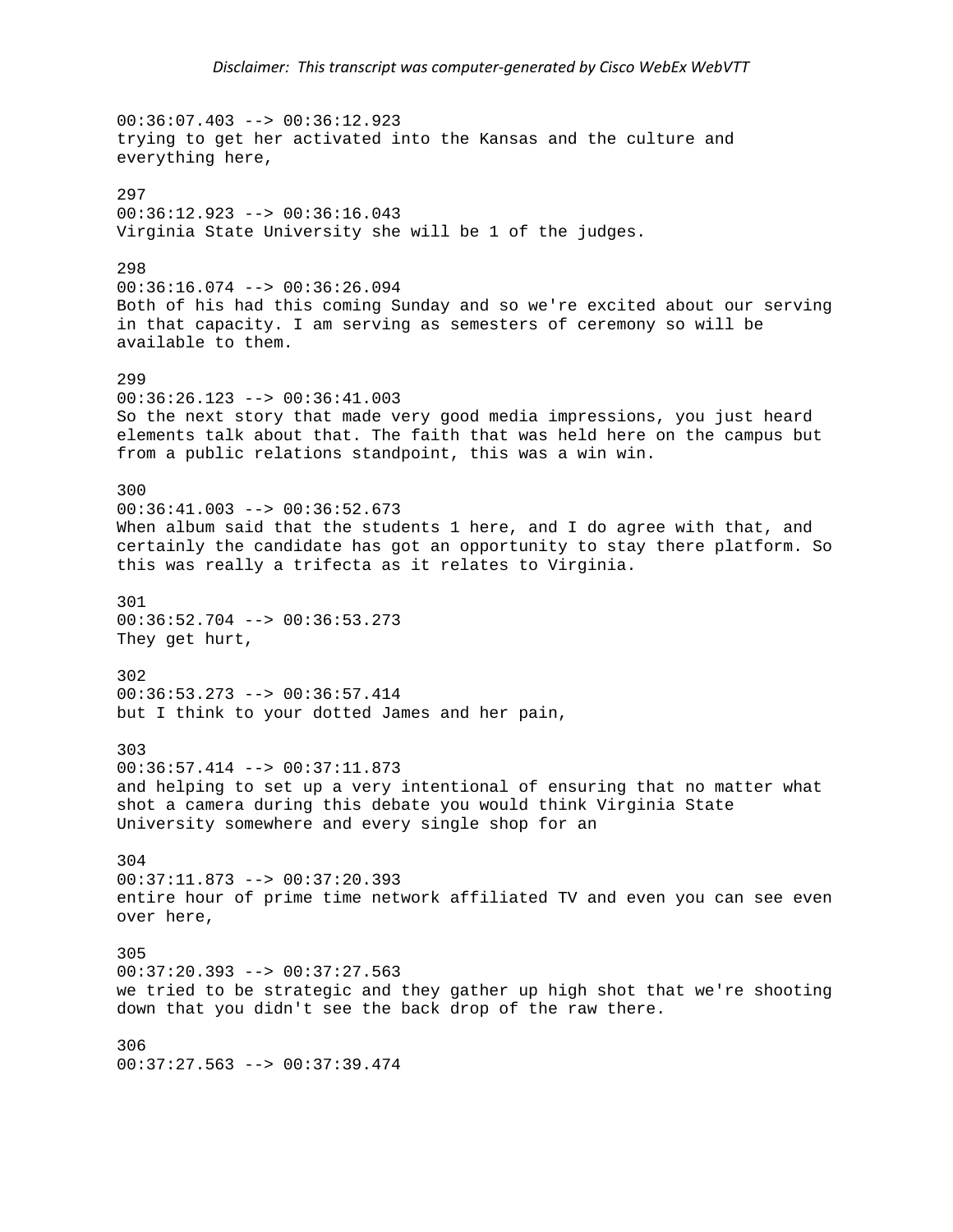So, that you did not miss Virginia State University in a shot here, and that can knock that Bill and I, and he was up and I was texting him. Just take what favor Virginia State University was getting in this moment. 307 00:37:39.684 --> 00:37:44.034 And we weren't counting the number of times that not only did you see. 308 00:37:44.548 --> 00:37:56.483 State University, because that was pretty much every shot adjust. How many times the candidate said Virginia State University during that debate and then adopt that full account is 9. 309  $00:37:56.543$  -->  $00:38:03.923$ I counted 10, but it could've been that long time that outgoing perjury executive herb Delta. Okay. 310 00:38:05.664 --> 00:38:17.063 So, again, it was truly a sign of winning for Virginia State University, and then story coming on the hills of that debate and this again things to very hard work. 311 00:38:17.393 --> 00:38:28.463 Qb Harris, and dot com as we introduce University, public health Institute when you got out of their car in the parking lot, you jumped over the breezeway. 312 00:38:28.494 --> 00:38:42.353 You would see the mobile unit that we deployed out into the community to take vaccinations out into the community. And you can see here in this particular shot again, in our attempt to get senior level management things out there. 313 00:38:42.353 --> 00:38:49.434 This is Dr back here and the child that he was, the phase that we put out for that particular initiative. 314 00:38:49.434 --> 00:38:56.184 But we also wrote the press release that was distributed and the press release ours when I read in the progress index, 315 00:38:56.244 --> 00:38:59.423 the pulse and thank you pay for those who we Harris and so, 316 00:38:59.423 --> 00:39:00.353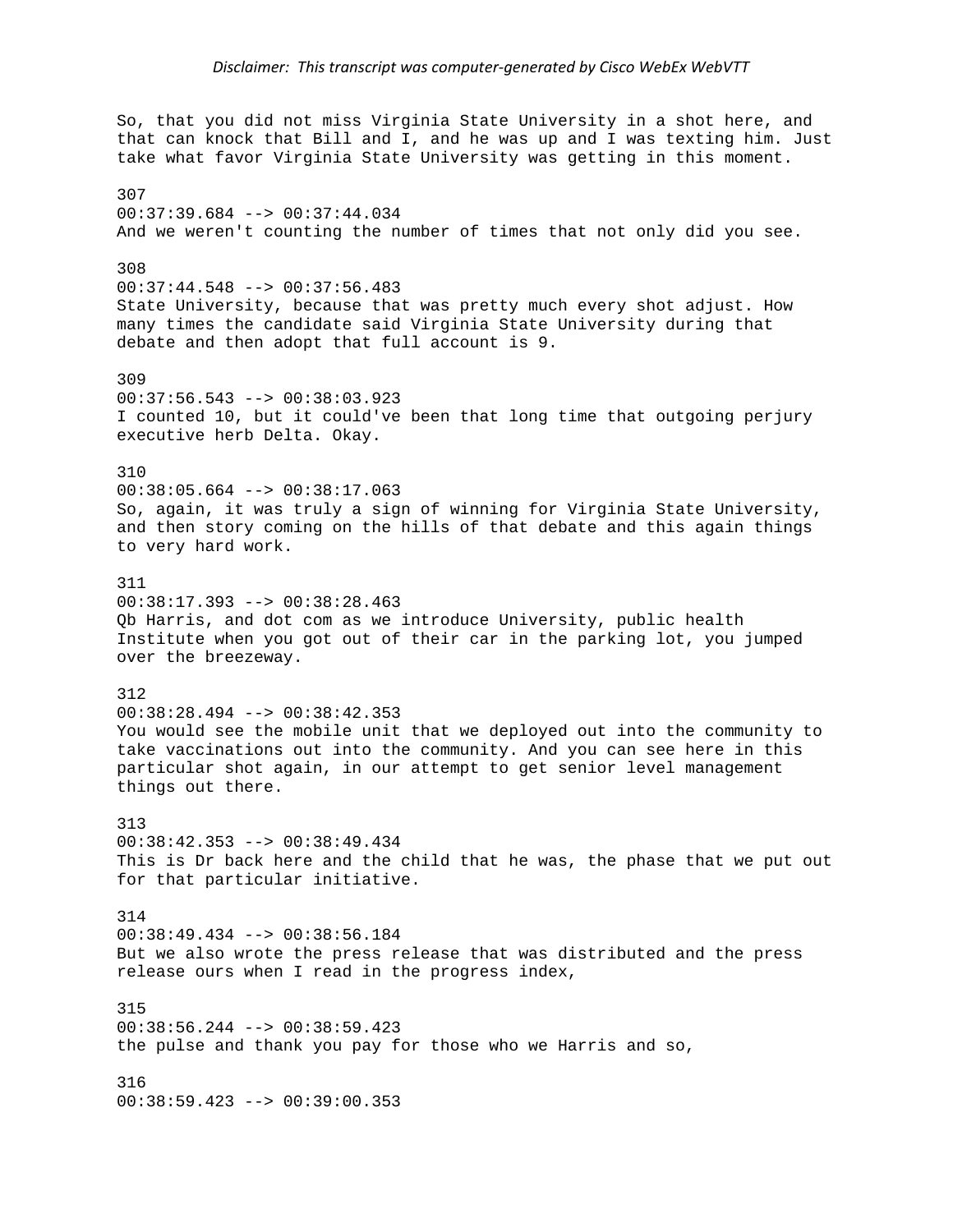this was a need, 317 00:39:00.384 --> 00:39:04.733 another very good public relations initiative for Virginia State University. 318 00:39:04.793 --> 00:39:18.054 Because again, it pointed out how well we are, how much building we're trying to do in the community. If you look, here's the headline from the Congress Sunday, we were starting to feel left out seniors, relieved the mobile. 319 00:39:18.083 --> 00:39:32.094 I pulled him back coming into their community and so, again, just pointing out that we're also the stores as it relates to being partners in our community. So we can move on to the next. 320  $00:39:32.244$  -->  $00:39:44.543$ So those are some of the main stories that were covered during the month of March, and into April, relating to Virginia State University. This was another 1 of the stories. I'm sure many of you heard about. 321  $00:39:44.548$  -->  $00:39:52.373$ Situation about involving Mario who was at a law of Virginia State University, 322 00:39:52.463 --> 00:39:56.903 and involving the incidents that happened down in Windsor, 323 00:39:57.143 --> 00:40:11.574 but a number of media outlets contacted Virginia State University and wanted us to comment on how our law was treated by the police there in that incident and so the doctor below paying for that particular story, 324 00:40:11.574 --> 00:40:11.873 though, 325  $00:40:11.994$  -->  $00:40:16.313$ we did end up getting quite a bit of media attention from that story as well. 326  $00:40:16.829$  -->  $00:40:26.815$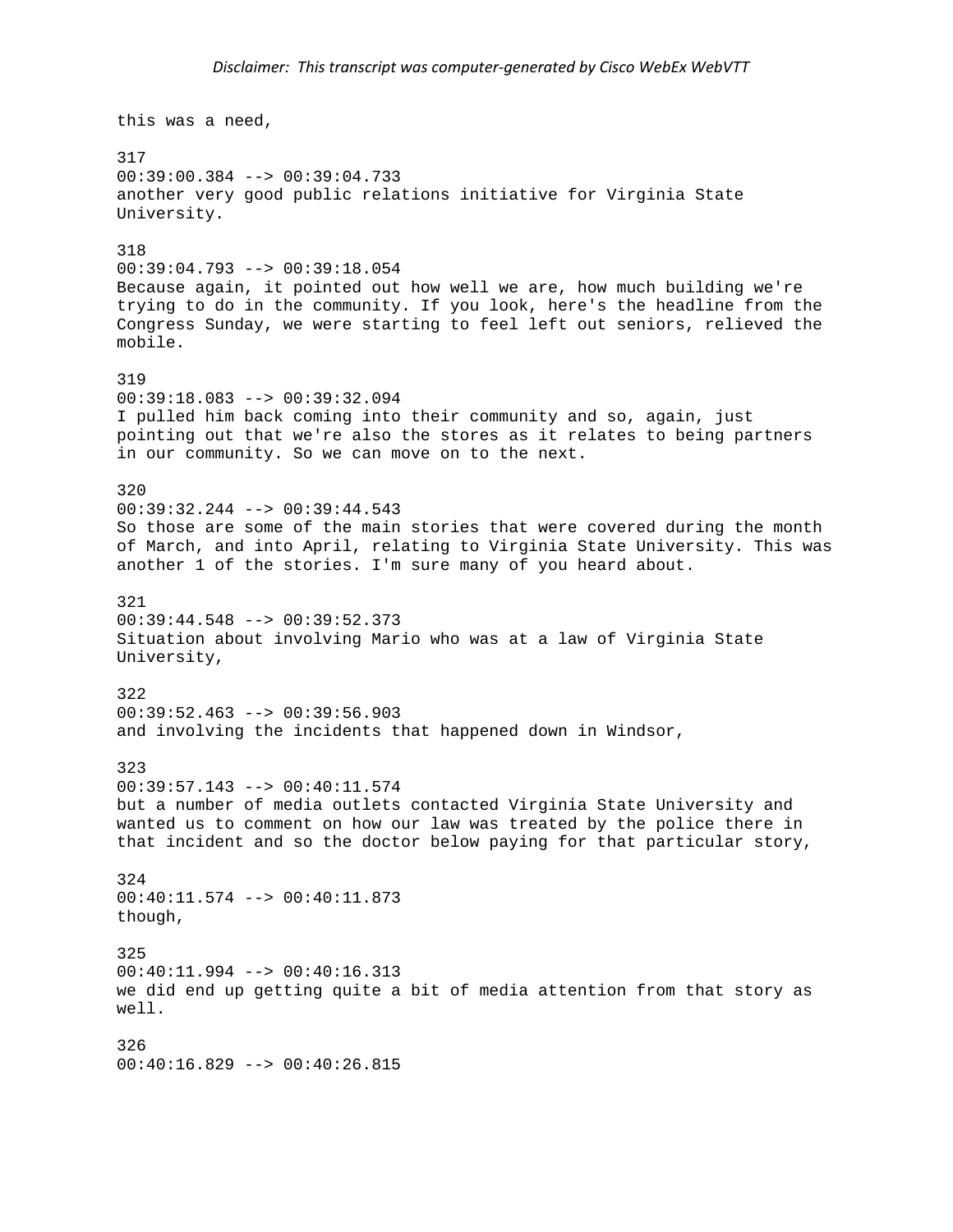Now, the 2nd, part of my presentation, I was after the last board meeting about how we were doing at the related to social media and comparing that to other. 327 00:40:28.074 --> 00:40:37.164 So, we did the research, my course is melt bar, which is the medium long term company that we supply to. And this is a slide that lets you see how we are doing. 328 00:40:37.349 --> 00:40:50.755 And the blue parents, Hampton universities Nope. Have mistakes in the brain and then there's this Virginia Union here, and the red, and this is how many social media mentors they had in the month of March for March 1st, through the 31st. 329 00:40:50.755 --> 00:41:03.594 And you can see that if this is Virginia stay here in the orange we had 5,000 so we were being are out numbering the number of social media mentioned by almost 2 to 1, and of all this together. 330 00:41:03.594 --> 00:41:08.215 Here's the commonwealth of Virginia. So, I think I'm talking about that news. 331 00:41:08.215 --> 00:41:22.885 I got a little bit of time to compare it to you and so being seeing you and then the yellow here but even as you look at that, they are about 1200 adventures, but that ask them to still for surprise for us here. 332 00:41:22.914 --> 00:41:34.375 Because we facing you with 10 times, the size of the issue in their public relations department, if 10 times my side and so. 333 00:41:37.289 --> 00:41:46.764 So, yeah, so, but still very, very, very pleased by these numbers and this is a thanks to the hard work of Taj and Harris who really keeps us out there and social media. 334 00:41:46.764 --> 00:42:01.434 And this is not just what we say about ourselves, but this is this is counting anytime anyone else uses the name or social media handles on social media. So, we're very pleased by that after. We looked at those numbers. 335

00:42:01.434 --> 00:42:15.534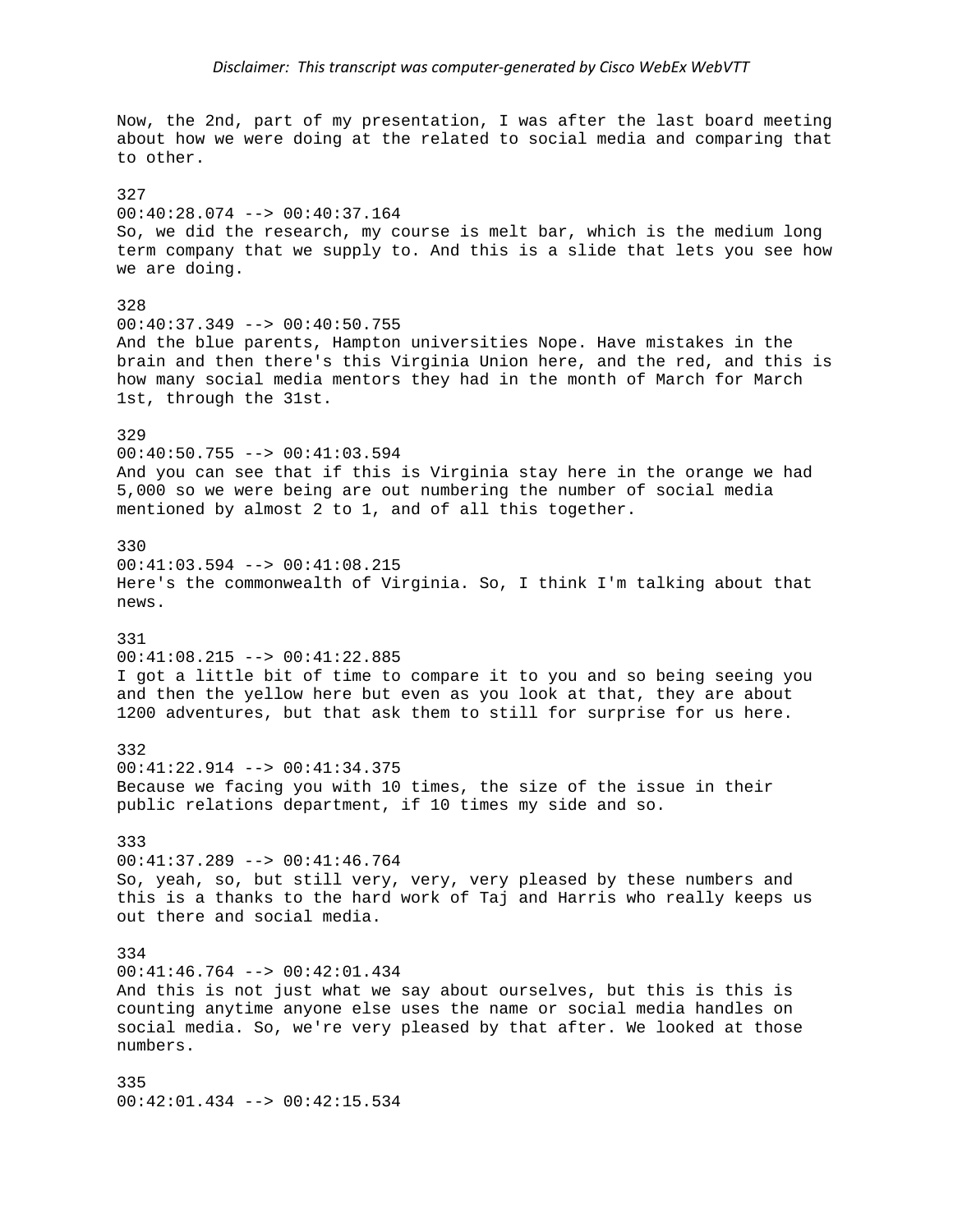We decided to look at the traditional media and what we found was in the month of March, Virginia State University was mentioned 584 times in the news. And the biggest source of mentions for Virginia State University. What's the arrangement time that you mentioned? 336 00:42:15.534 --> 00:42:17.304 Virginia is taken roughly 234 times. 337 00:42:19.920 --> 00:42:31.199 Followed by the, and then the progress index and then finally NBC 12. so again, very please by those numbers. I will ask the question. How does this compare to previous years? 338 00:42:31.199 --> 00:42:34.949 So, I went back and compare that I did not compare. 339 00:42:34.949 --> 00:42:49.135 Because, of course, in the marketplace planning with a pandemic, and so everything was coded 19. so I went back and compare to March of 2019 and we were meeting those BIOS who's 1 in in 2021. 340  $00:42:52.644$  -->  $00:43:07.375$ What other things we wanted to take a look at and who was talking about Virginia State University in terms of new reach from a from a public relations standpoint is the number of potential people who will see or hear your article 341 00:43:07.644 --> 00:43:09.235 and Yahoo dot com, 342 00:43:09.235 --> 00:43:10.585 which has to reach a 61Million Rand, 343 00:43:10.585 --> 00:43:12.085 our renaming story. 344 00:43:12.085 --> 00:43:22.914 Of course, we just saw TM city, which has a waste of 26Million that ran the President's basketball story and to get Yahoo down to what? 60 want they'll get also ran our that explanation story. 345

00:43:22.945 --> 00:43:34.344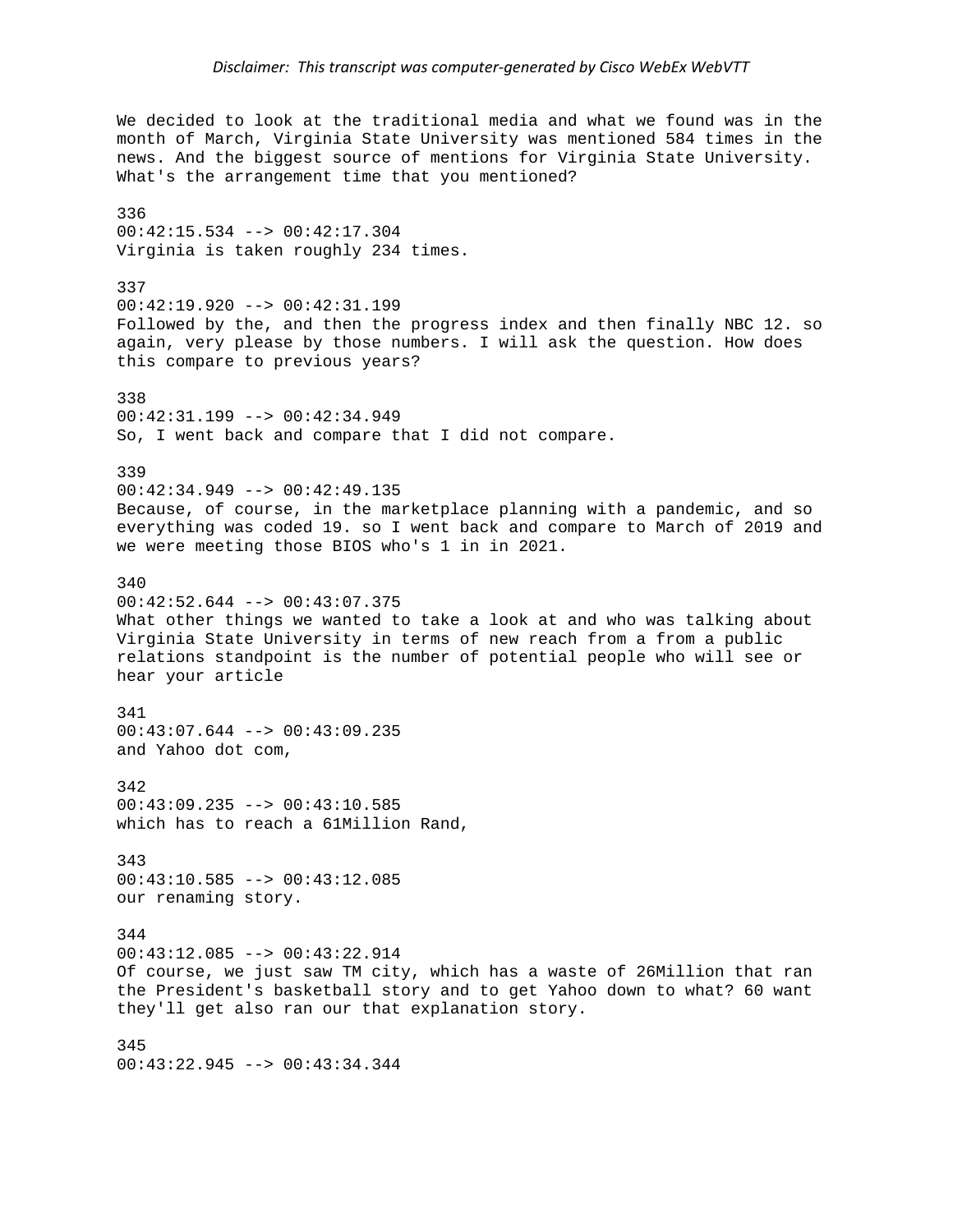So, we didn't want it to take another look to say, well, what is the largest media outlet that has said something about Virginia State University as you move on to the next slide Travis? 346 00:43:34.344 --> 00:43:46.494 We found that it was the Washington Post, which has 109Million people in the month of March, and they did 1, the stories about Virginia State University. So I wanted to 1st, look at what worthwhile stories. 347 00:43:46.494 --> 00:43:58.434 And if we move to the next slide, Travis, you can see here that all of these were stories that were run by the Washington Post, about Virginia State University. They most of them were about the dario's case. 348 00:43:58.465 --> 00:44:10.614 But again, here they talked about presenting stories to all of those stories that were run in the Washington Post, reach on 109Million people sell them from a PR standpoint. We were very, very pleased about that. 349 00:44:10.614 --> 00:44:18.414 And then I want to pause and have hall to come up to talk about and initiatives that we're working on out of our department. 350 00:44:28.344 --> 00:44:36.324 Good morning so sometimes join the vsa family. I've been on tour with a lot of the chapters. 351 00:44:36.565 --> 00:44:48.204 1 of the questions that I was asked quite frequently is we keep talking about strategic plan priority number 4, the brand and telling our story. What is our story? 352 00:44:48.894 --> 00:44:58.164 Paul, how do I tell our story if I'm alone and I'm talking to a company or friends or family member? What do I said? How do I say it? 353  $00:44:58.440$  -->  $00:45:11.844$ So, I paused and I said, I'll get back to you and I went am I supposed to faster dangerous and she got together and we decided to we're going to put together a think tank and that's exactly what we did. 354 00:45:11.965 --> 00:45:24.445 And I will turn it over to Dr Andrew to talk about how we pull that together. And how I think we did something that a marketing company gets paid millions of dollars to do.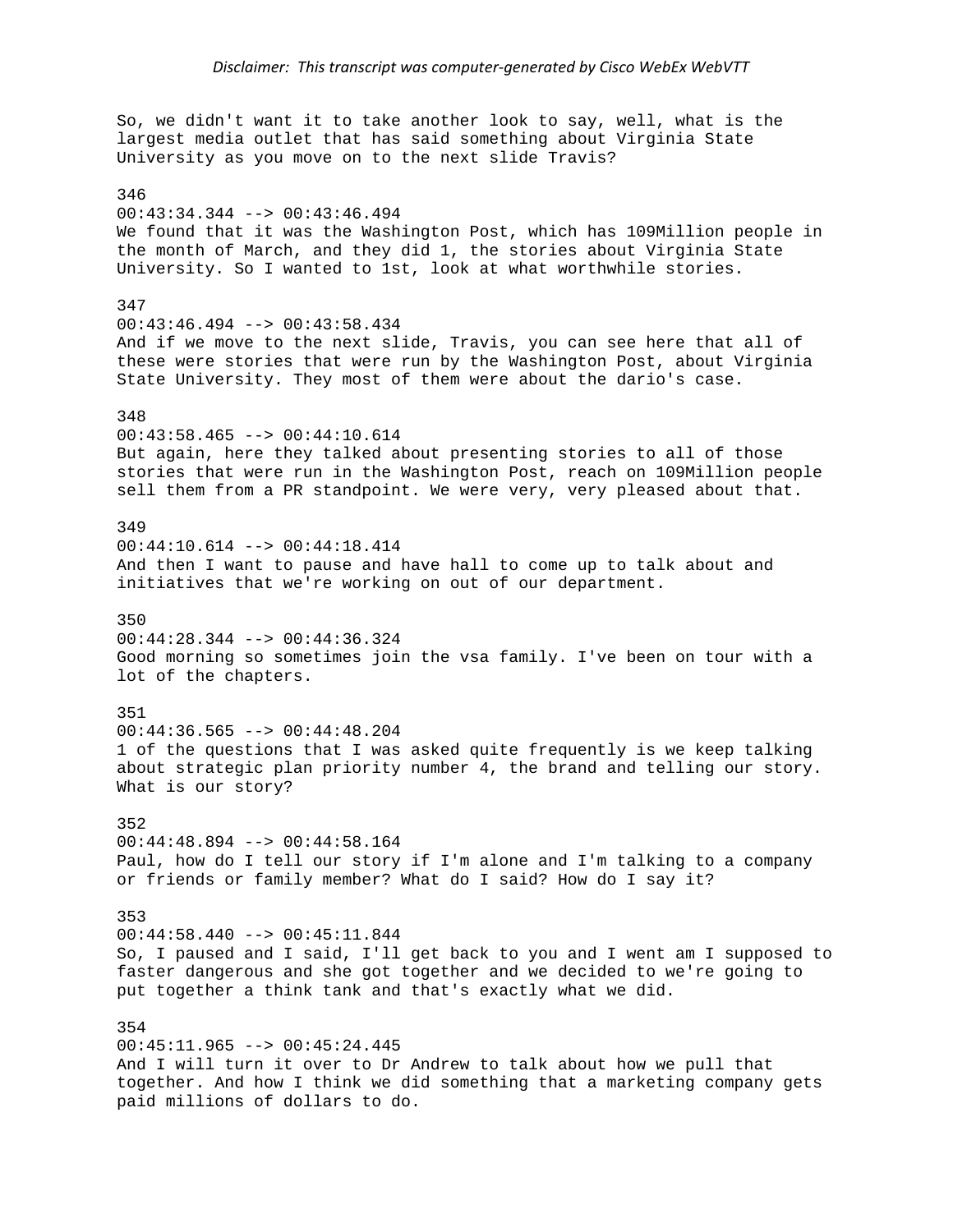355 00:45:24.655 --> 00:45:28.465 We did it with the best for the bride at Virginia State University. 356 00:45:30.204 --> 00:45:30.385 So, 357 00:45:30.385 --> 00:45:40.105 I'm thinking that what she tasked us with was to come up with a think tank variety of people if you will, 358 00:45:40.105 --> 00:45:41.875 who are stakeholders in Virginia, 359 00:45:41.875 --> 00:45:42.684 say so, 360 00:45:42.684 --> 00:45:45.355 that we can get together to have that conversation. 361  $00:45:45.505$  -->  $00:45:59.304$ So, if you move to the next slide, this was the group that we pulled together. Well, that reply again to her, the whole point of people saying what is Virginia University, what is our brand slogan. So we're all. 362  $00:45:59.304$  -->  $00:46:13.255$ Some of the things that people tend to say, when they talk about Virginia mistakes, transforming wise with patients, various opportunities, University building, a better world via here today. So what we want to do with trying to narrow it down. So that we were all speaking the same language. 363 00:46:13.315 --> 00:46:20.844 This was the book that we pulled together for Tanya hall from the administration myself, 364 00:46:20.875 --> 00:46:21.684 Jamaica, 365 00:46:21.894 --> 00:46:22.494 Karen, 366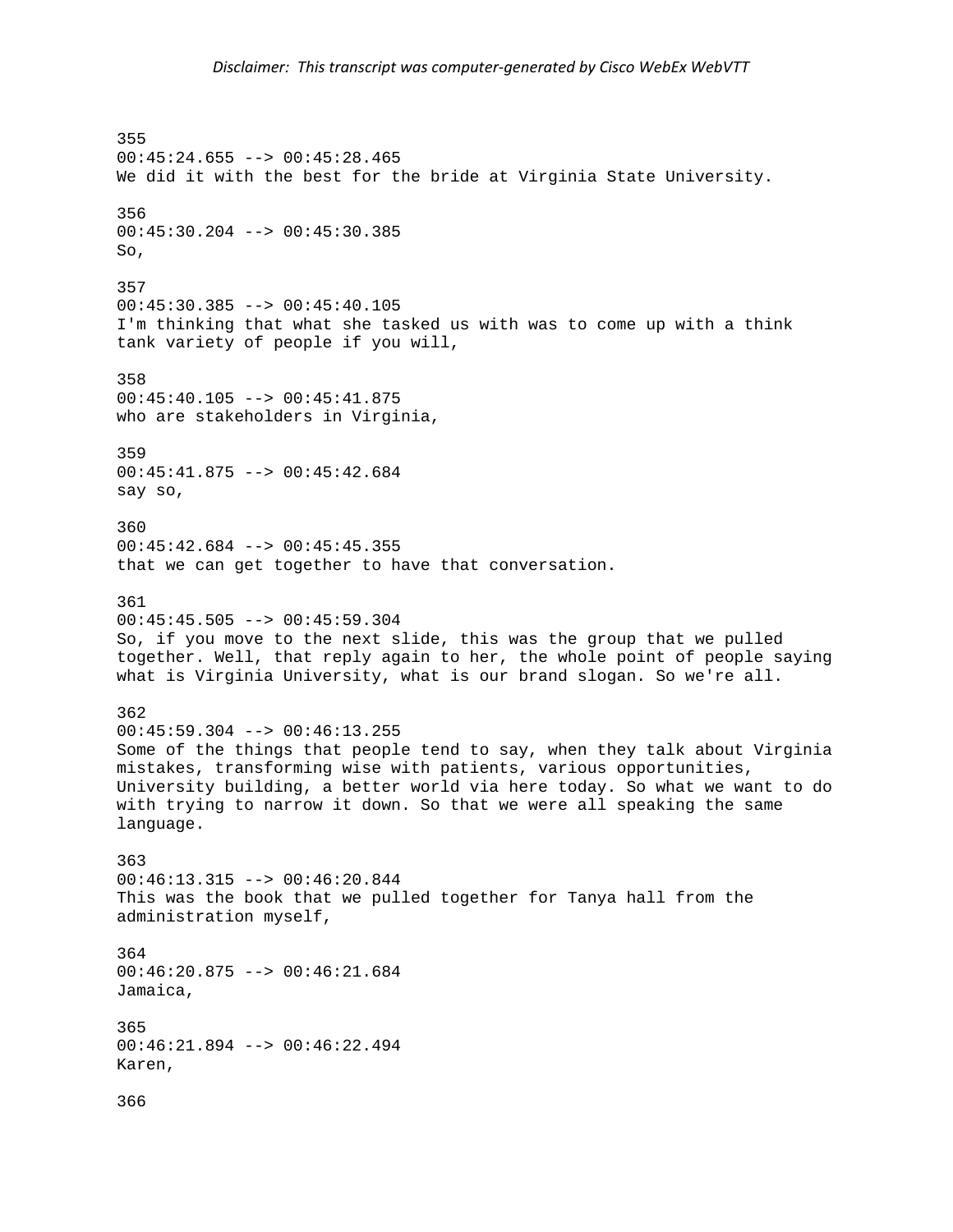$00:46:22.525$  -->  $00:46:23.514$ and Charlie goes very, 367 00:46:23.514 --> 00:46:30.625 very instrumental in helping us to identify the wife alone to put around the table for this meeting. 368 00:46:30.625 --> 00:46:44.184 And we, we chose Franklin Johnson who enforces the president of the because we wanted to get more seasoned along and then along. 369  $00:46:45.295$  -->  $00:46:56.844$ And then to also get someone who is maybe in that middle group we bought a professor on. And then we also wanted to students and want to be strategic about that because we've got students who aren't just students. 370 00:46:56.844 --> 00:47:02.425 So they will marketing students who are being very instrumental in helping us to talk about branding. 371  $00:47:02.639$  -->  $00:47:06.835$ And, of course, Ellen Burton went on this committee as well. 372 00:47:07.164 --> 00:47:18.414 So in the next slide, this is what some of the things that we looked at doing we talked about wanting to do of having brands, global brands look and of course, adjust your advertising tagline. 373 00:47:18.414 --> 00:47:27.744 That points towards the best fit, just something very short and something that speaks to the 5 of your university and in addition to that we wanted to talk about an elevator pitch. 374 00:47:27.804 --> 00:47:36.505 Because again, if someone were to approach you very quickly and say, tell me about Virginia State University, we wanted to know exactly what you would say. 375  $00:47:36.684$  -->  $00:47:36.925$ So, 376  $00:47:36.925$  -->  $00:47:40.494$ Here's what we came up with after we met with the group,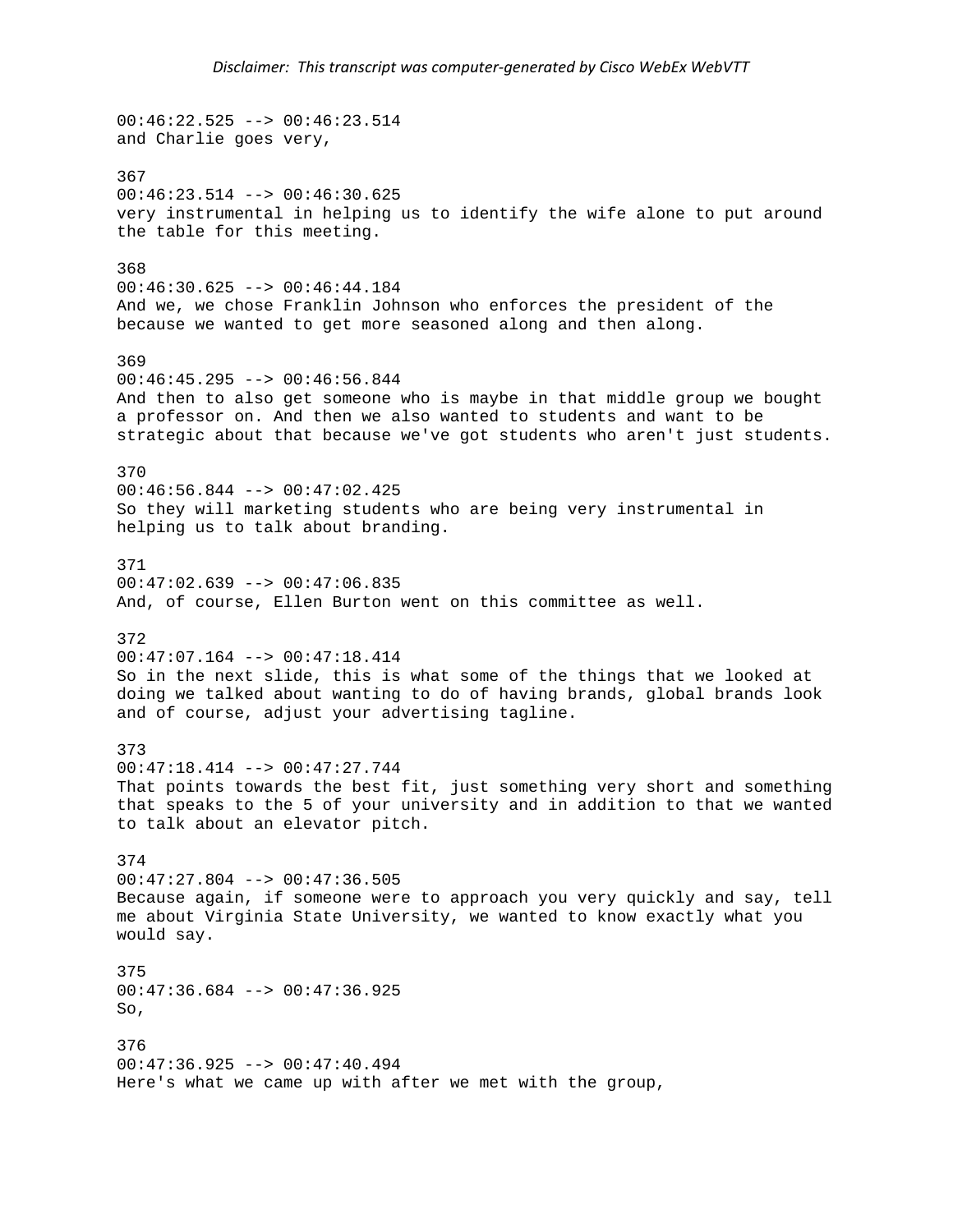377 00:47:40.494 --> 00:47:41.784 we talked to the group, 378 00:47:41.994 --> 00:47:47.815 and we moved on and we wanted to just begin to brainstorm and we talked about the, 379 00:47:49.074 --> 00:47:53.934 we talked about the academic experience and then we talked about your story and. 380  $00:47:57.655$  -->  $00:48:10.045$ Okay, I'm back so we talked about the issue story, so these were some of the things that a piece of people around the table talked about as it relates to Virginia State University. When you think of Virginia State University, these are the things that we think up. 381 00:48:10.105 --> 00:48:13.494 So that was the end of our 1st meeting, we came back from the 2nd meeting. 382 00:48:13.590 --> 00:48:21.300 I took all of this feedback and decided to try to put this into 5 different points that were Overlining. 383 00:48:21.300 --> 00:48:35.755 State of Virginia State University, and I was reading through all of these, but because they're in your board book and you can read them at your leisure, but 1 of the things we wanted to point out, that we don't expect anyone to memorize this slide. 384  $00:48:35.815$  -->  $00:48:39.114$ I pledge allegiance what we want is what we're hoping. 385 00:48:40.079 --> 00:48:54.925 That what we will do throughout the process, if you go backtrack, it is for people to be able to look at agencies and then decide which 1 would you use in this situation so it's kind of like the appliances in your kitchen you're making. Okay. 386 00:48:54.925 --> 00:49:00.355 You may not need the microwave so these are all of the things that you have at your disposal,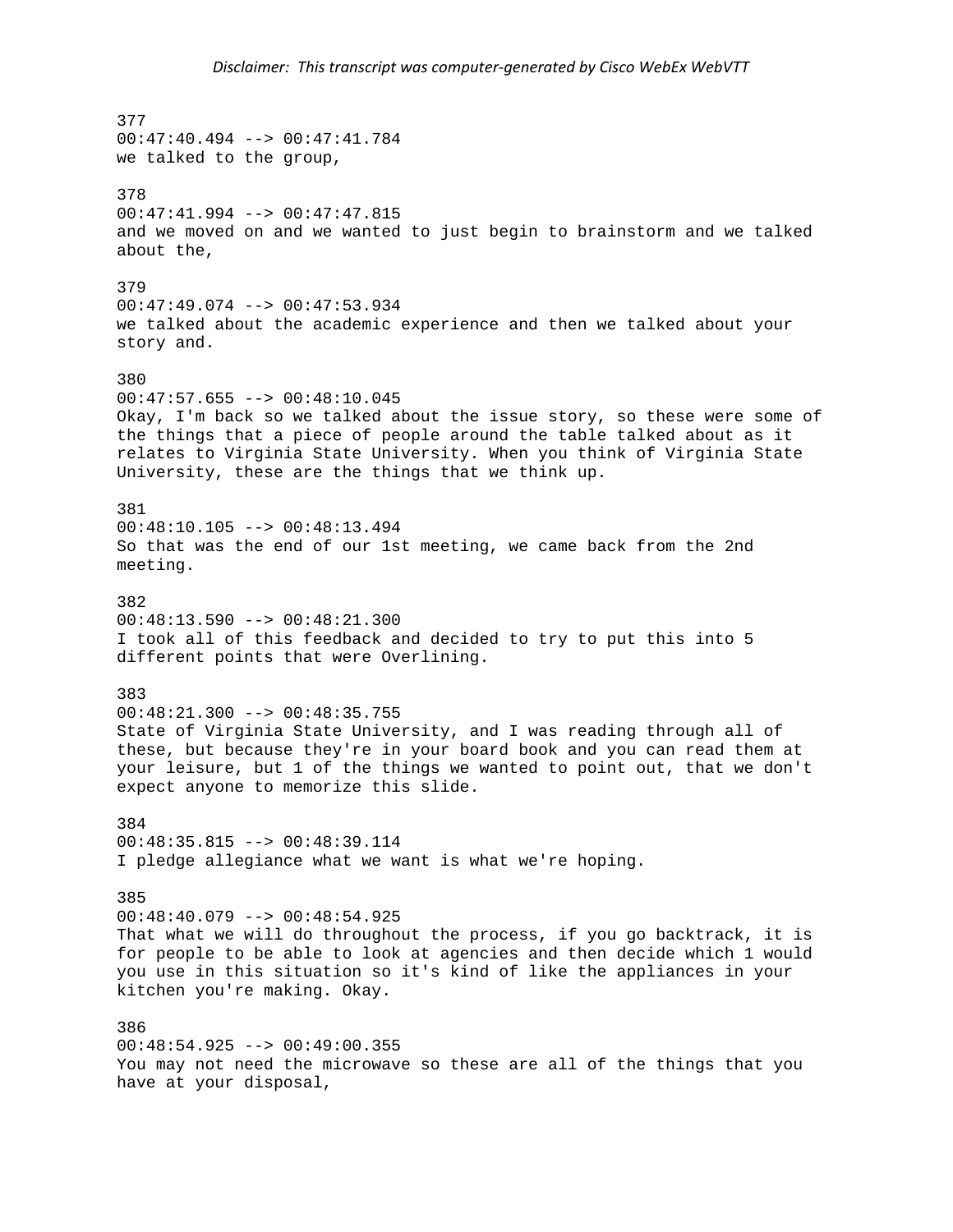387  $00:49:00.355$  -->  $00:49:03.054$ and you would choose when you needed to use, 388 00:49:03.054 --> 00:49:05.905 which 1 and what situation for example, 389 00:49:06.385 --> 00:49:11.755 Tanya that I'm trying to talk about the culture here from a dark standpoint. 390  $00:49:11.905$  -->  $00:49:23.965$ Perhaps, I would give them for that the faculty and staff administration are engaged in and dedicating dedicated to providing a personal, stable, nurturing, holistic atmosphere that's conducive to learning and growing and transforming. 391 00:49:23.965 --> 00:49:31.914 So, that may be what I would use on Rodney hall, and I'm trying to promote Virginia State University to a grandmother or half. 392 00:49:31.914 --> 00:49:45.264 That would be number 2 that I would go on talking about how Virginia State University is an opportunity University. That changes the economic outlook for generations to come that we're basically the during our ancestors. 393  $00:49:45.264$  -->  $00:49:52.195$ And so if you look at uptime your whole, I will go and be able to reside all of them, depending on who I'm talking to. 394 00:49:52.434 --> 00:50:01.315 So that was what we were intentional about doing here, so we move on to the next 1, after we came up with these 5 points that would be our elevator pitch. 395  $00:50:01.494$  -->  $00:50:12.864$ We then want to break that down and say, so how do we really describe Virginia State University in a nutshell in a tagline? And we pull several things on the table here. 396 00:50:12.864 --> 00:50:23.724 But the 1 thing to think about was the 1 that highlighted here at ours, which is simply that greater happen here and we talk to float that on.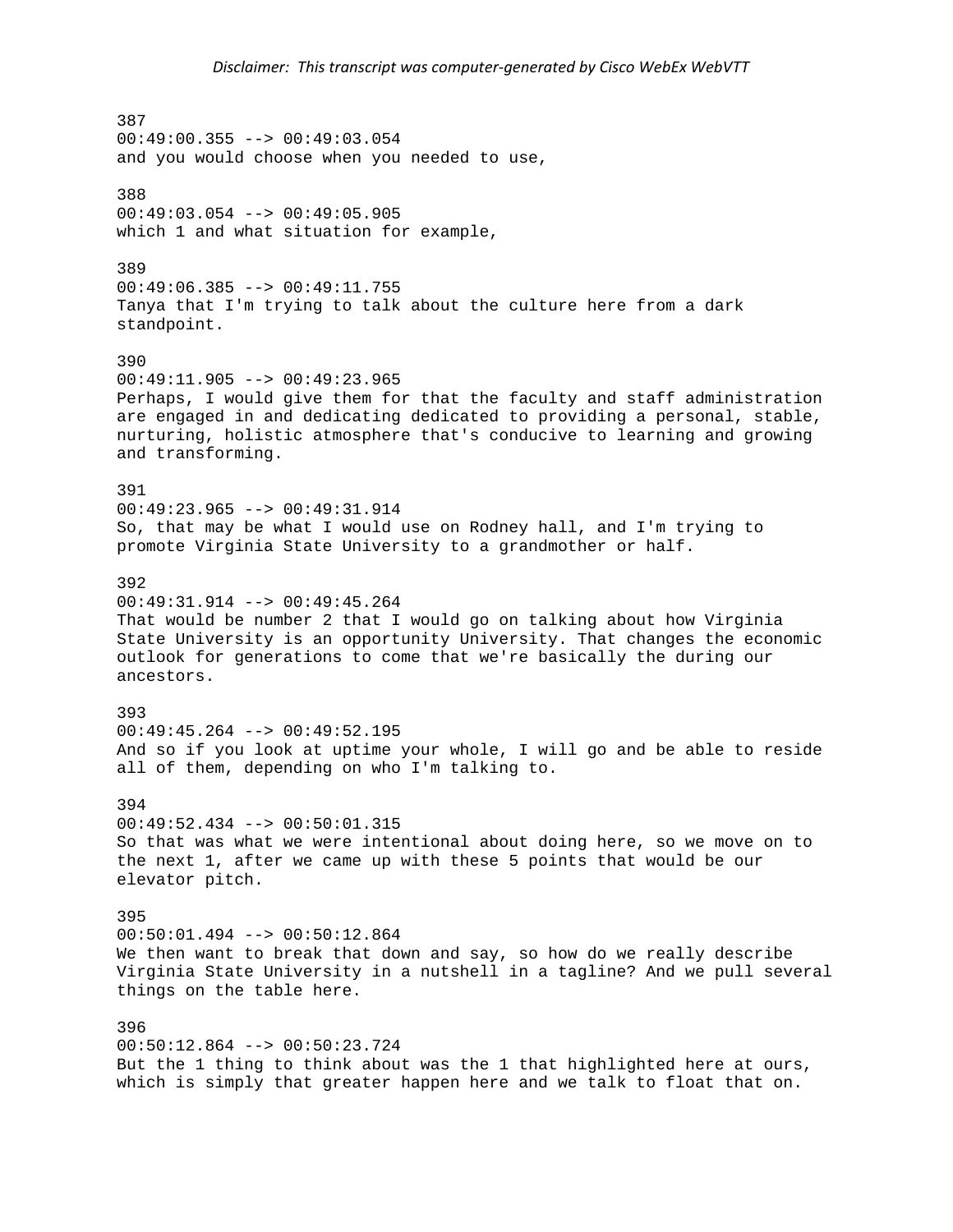397  $00:50:23.724$  -->  $00:50:37.554$ And in the meeting, we just said this really speaks to our path to speak to our president and into our future because no matter where you are in life when you get to Virginia take universe, a greater will happen while you are here. 398 00:50:37.914 --> 00:50:40.074 And so we bought then what, how was that? 399 00:50:40.079 --> 00:50:41.335 Los Angeles, 400 00:50:41.574 --> 00:50:56.304 and so we look at the possibility of a logo that would build the tradition of the class power here with the logo in the middle Virginia State University level in the 401 00:50:56.304 --> 00:50:56.605 middle. 402  $00:50:56.755 --> 00:51:09.085$ That was the same greater happens here now, again. And very important to know that. This is just page 1 of this plan is just, we're thinking, go ahead and just wanted to bring you up to date on. 403 00:51:09.085 --> 00:51:22.855 Some of the things that we have been working on. Some of the things that we've been working on. And this would have to go through a number of processes through faculty and staff and students before any of that would be official. 404  $00:51:23.125$  -->  $00:51:35.425$ We just wanted to introduce it to you. And this is a stage 1 of the projects that that we have been working on. So, that concludes my report at Andrew for yourselves for them. 405 00:51:35.755 --> 00:51:47.965 So, what let's say, report that it has an exciting time here at Virginia State University greater, truly has been happening here. And so, at their time, I'd be happy to answer any questions that you may have. 406  $00:51:49.469$  -->  $00:52:01.949$ I have to stand up and do the poodle, the president of do a higher.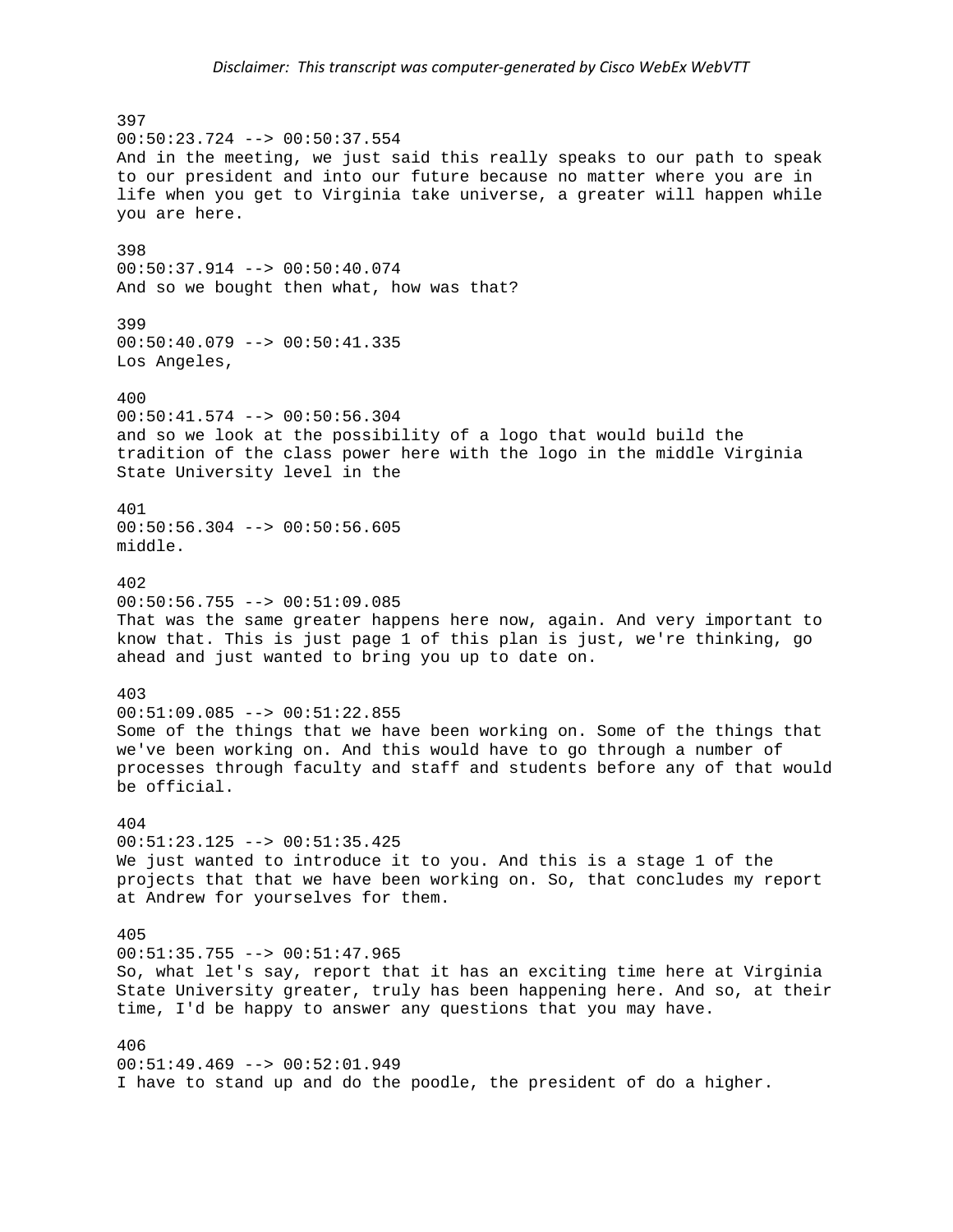407  $00:52:02.364$  -->  $00:52:12.204$ A great time, I mean, that's exactly what we are looking for is a shot in the University. 408 00:52:12.235 --> 00:52:21.684 I mean, we have been saying, this is what we were looking for looking toward and now see it manifest and actually come into fruition. 409 00:52:21.715 --> 00:52:35.755 So many different ways to this position, and obviously through use, it just tells me we're on the right path to get our story out here and get our enrollment up. I mean, this was just excellent. Excellent excellent, excellent. 410  $00:52:41.965$  -->  $00:52:56.934$ I'm sorry, I'm sorry, 1 last thing, because I got to get this into a president of dual 1 of the video with the basketball, you know, everybody knows I'm on the top what it was not the state is on board. 411 00:52:56.934 --> 00:52:59.065 So when that video went viral. 412 00:53:00.985 --> 00:53:07.974 President name is Jay Adams gases so I don't know if she called you, 413  $00:53:08.005$  -->  $00:53:12.474$ but her response to her was that she did not need to challenge you in the basketball, 414 00:53:12.474 --> 00:53:15.085 because everyone knows she's Dr, 415 00:53:17.005 --> 00:53:22.855 basketball that will be a guy to throw that pipeline and see what your thoughts though, 416  $00:53:22.855 --> 00:53:25.195$ if something is coming to challenge you in, 417 00:53:25.195 --> 00:53:26.695 all of it will go viral, 418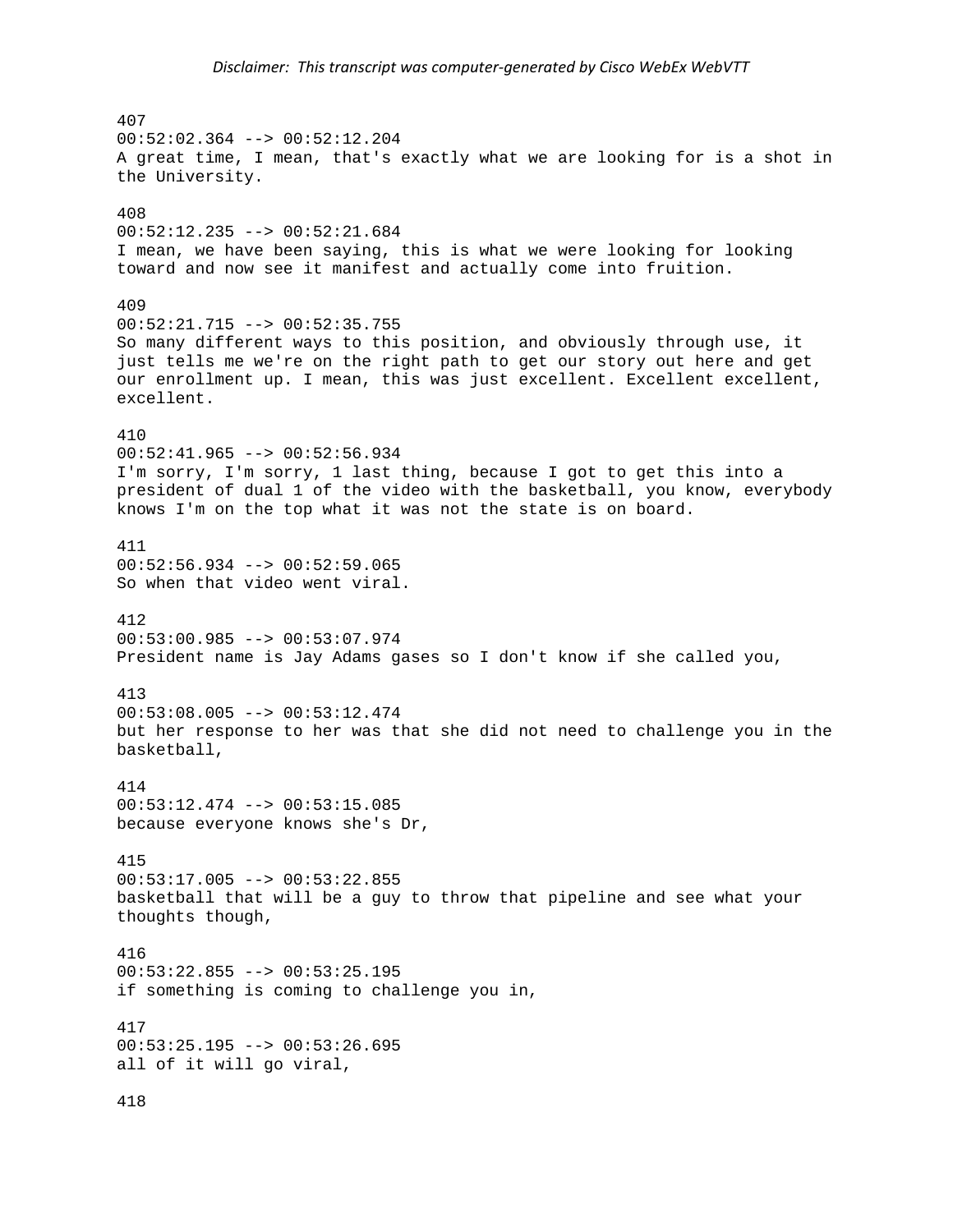```
00:53:26.695 --> 00:53:28.195but I'll leave that to them. 
419 
00:53:28.195 --> 00:53:30.355 
But okay great. That's great. 
420 
00:53:31.949 --> 00:53:36.809 
I would, I would just like to Ditto what Dr. Brown's. 
421 
00:53:36.809 --> 00:53:42.925 
It and I think I love the strategic and comprehensive way, 
422 
00:53:42.954 --> 00:53:52.764 
and the way you're tying everything in so that we'll all be on the same 
page and with the redundancy of the message, 
423 
00:53:52.764 --> 00:53:54.864whatever you decide on. 
424 
00:53:54.894 --> 00:54:01.945 
I mean, it just makes the job of branding the University. So much easier, 
so. 
425 
00:54:02.489 --> 00:54:14.820 
Put out to everybody to think the think tank I am so impressed with the 
numbers in terms of the press coverage and the fact that it is. 
426 
00:54:14.820 --> 00:54:21.750 
Overwhelmingly positive, so thanks to everybody and continued success. 
427 
00:54:21.750 --> 00:54:28.530Mr. chairman. 
428 
00:54:28.530 --> 00:54:29.219 
Um, 
429 
00:54:29.815 --> 00:54:30.864 
just wanted to say, 
430 
00:54:30.864 --> 00:54:31.735 
I'm sorry,
```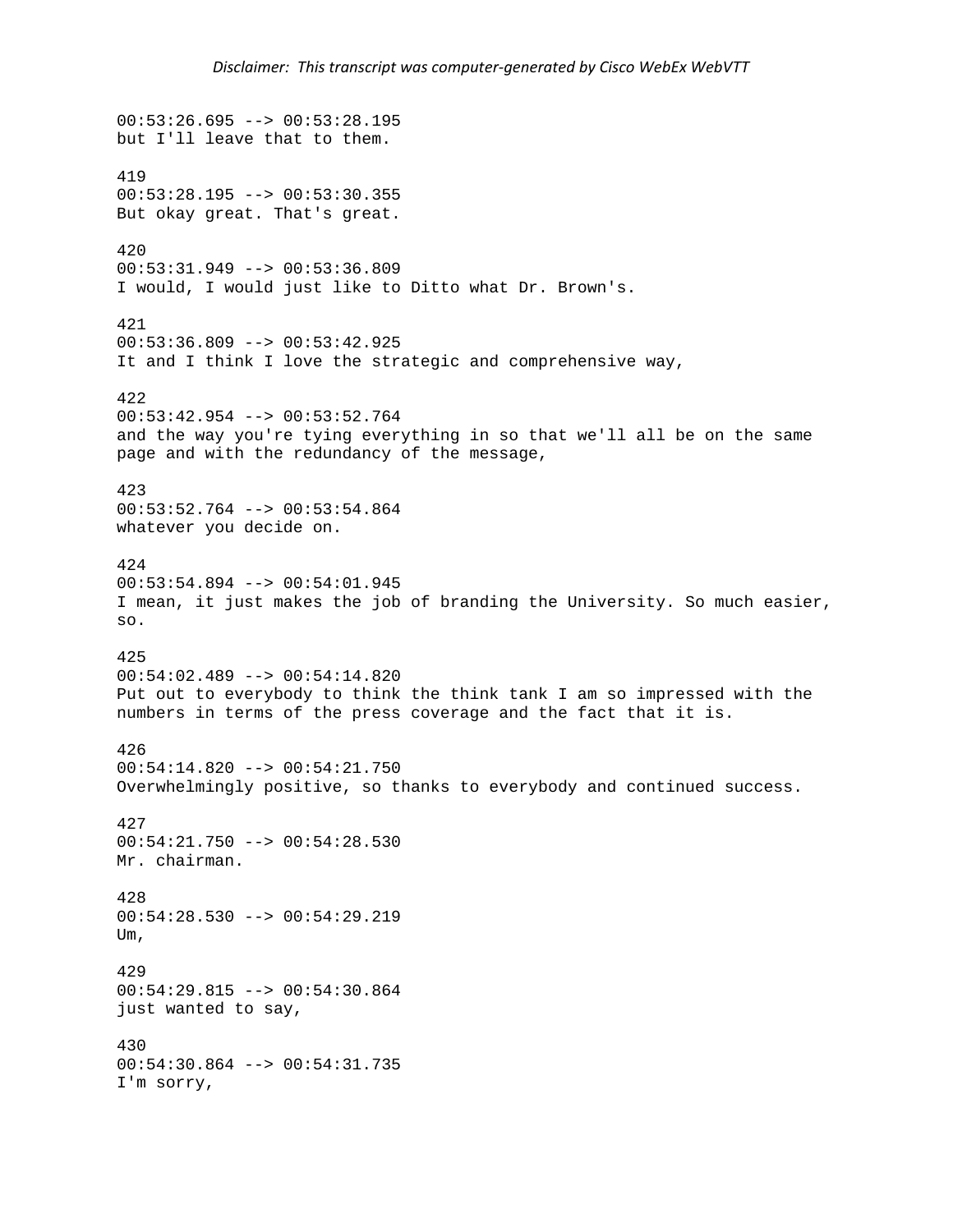431  $00:54:31.735$  -->  $00:54:36.144$ still isn't on this committee because yesterday during our committee, 432 00:54:36.775 --> 00:54:41.125 and we went through some of this in relation to academic and student affairs, 433 00:54:41.184 --> 00:54:43.105 and she said at the end of it, 434 00:54:43.255 --> 00:54:45.264 they was so grateful to see. 435 00:54:45.775 --> 00:55:00.534 Virginia state being represented in this way of having a community impact of having a positive impact on our students, our community, the world, and we all definitely echoed that. So, this is wonderful. 436 00:55:01.884 --> 00:55:15.264 And I just want to 1st of all thank Dr dangers. It was so excited for me to see yellow chart the area to see just how Virginia state stacks up to not to use, but to your point, we're right. 437 00:55:15.264 --> 00:55:28.255 There was being used and probably in the game. So thank God, it was exciting for me to see that you pay my day and then just to see the innovation, the think tank, and starting to really think about brand out there. 438 00:55:28.255 --> 00:55:35.094 So I loved it was outstanding things to you. Thanks to the call what an outstanding update. 439 00:55:38.514 --> 00:55:43.525 If I could ask kudos and talk a little bit about her, because she's doing a great job. 440  $00:55:43.554$  -->  $00:55:57.385$ 1st, I can't, I wish I could take credit tomorrow, but when we, as managers has been to Virginia state for a while she came from the news media enrichment, and actually, this is our 2nd state working for me. 441 00:55:57.864 --> 00:56:10.255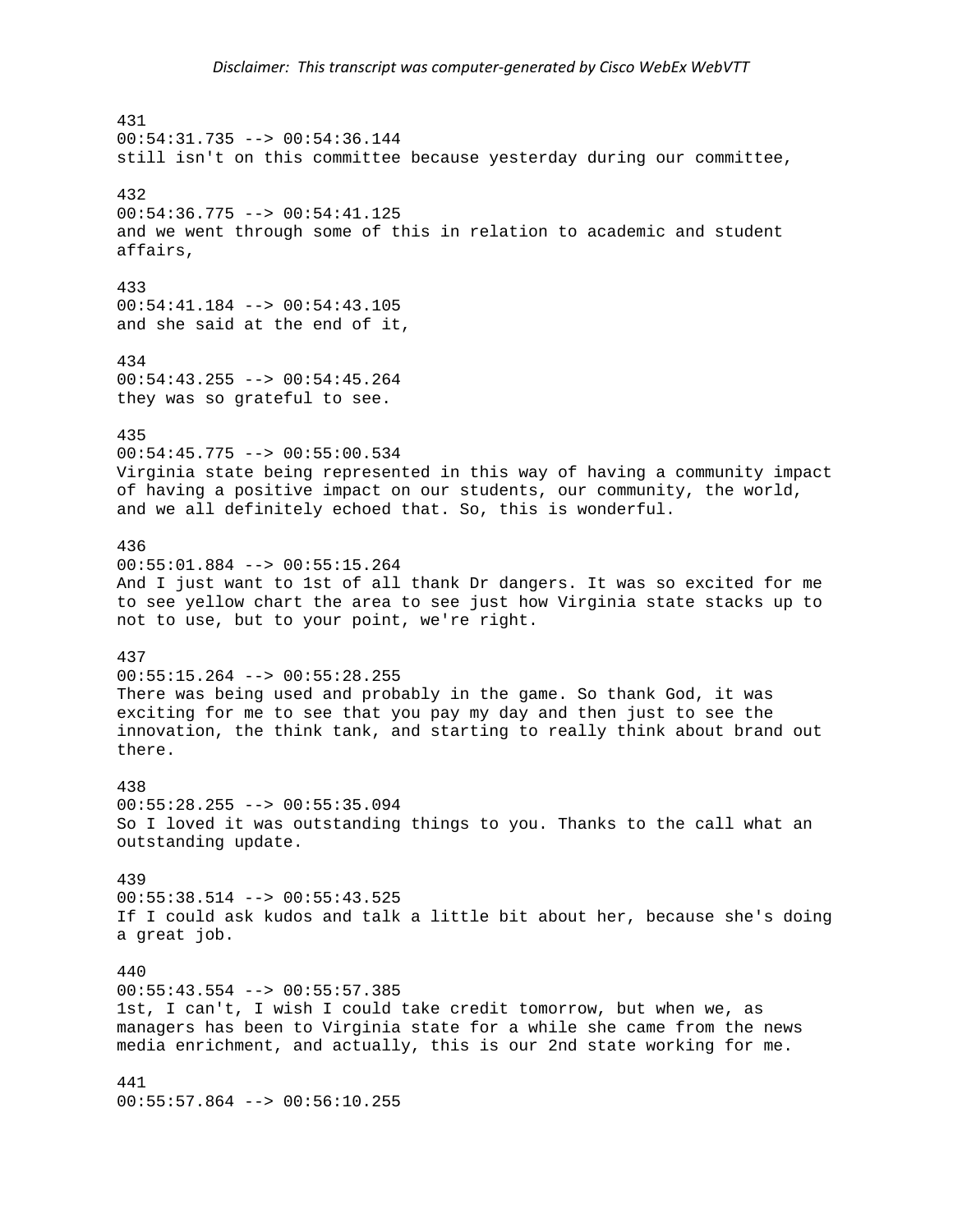And what I did do was convinced the 2nd time to stick around and keep doing it, because she would do it versa. And she's really incredible, incredible work. And I think there's 2 things I want to highlight another strategic 1. 442 00:56:10.255 --> 00:56:21.474 she mentioned the idea of putting our remaining video out when he diversity enrichment added. Right? That was the other thing. Don't be solved the viral video when I had a jacket. 443  $00:56:21.900$  -->  $00:56:32.579$ And so, but to have the foresight to want to work with the young people to do this, not a lot of us who are willing to do that. 444 00:56:32.579 --> 00:56:39.840 And to really work with them to do, that was also something that was pretty fantastic. So, I want to thank you for that. Thank you. Thank you. 445 00:56:46.889 --> 00:56:51.630 Silence. 446  $00:56:59.994$  -->  $00:57:14.755$ I'm sorry, I also want to thank doctor dancers for doing such a great job, and also say that I knew her back in the day when she was a news cashier in Fredericksburg. So, I've known over the years and to see you grow and develop and and to be here and to stay here. 447  $00:57:14.755$  -->  $00:57:15.025$ I'm. 448 00:57:15.630 --> 00:57:23.010 We're we were starting to lose you and projects Burg. We're glad to have the game here at Virginia State University. 449 00:57:23.010 --> 00:57:32.244 Certainly, you're showing how greater use of our resources are being employed many different ways, and it's going to manifest itself in many different positive metrics. 450 00:57:32.244 --> 00:57:36.355 They're going to bring great rewards to the University, 451 00:57:36.355 --> 00:57:41.215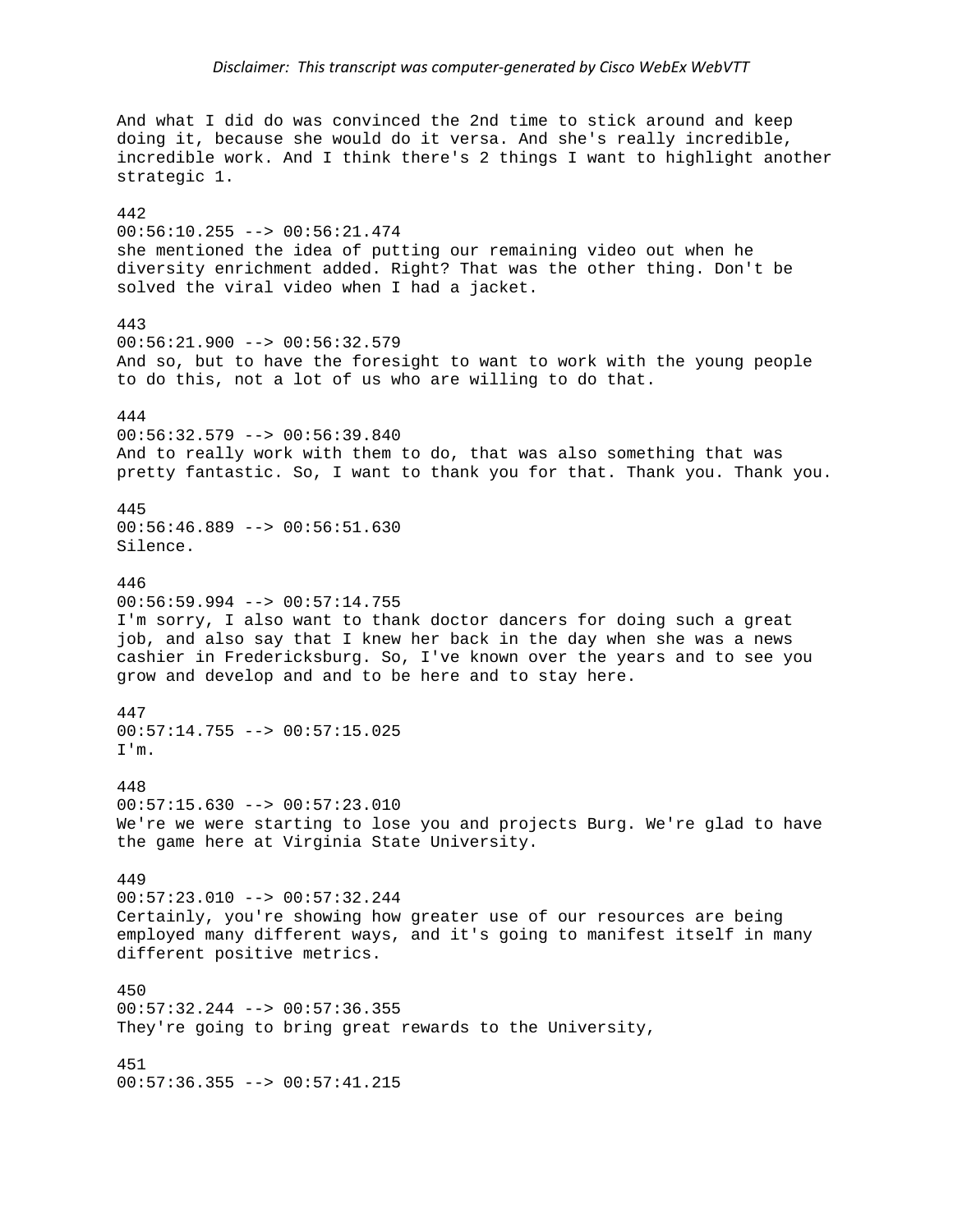```
including I'm sure improvements in the number of students who are 
applying, 
452 
00:57:41.215 --> 00:57:45.204 
admitted the name recognition and certainly what we all like, 
453 
00:57:45.594 --> 00:57:47.664more Dallas coming away from donors. 
454 
00:57:48.025 --> 00:57:57.204He really helping to put us even on a better place on the map in 
conjunction with the rest of out great team and thanks for being 
responsive to our request for social media. 
455 
00:57:57.989 --> 00:58:01.019 
Uh, mentioned et cetera. 
456 
00:58:01.019 --> 00:58:15.894 
A Lassie. Dr Doula, thank you for helping to bring increase recognition 
going to be on the call of duty and thank you for not having a on the job 
injury. Uh, workers compensation have to thought that playing ball with 
these young guys. 
457 
00:58:15.894 --> 00:58:22.105 
So we appreciate that too. But and all and all, we think you and your 
team for doing so much Dr dangers. 
458 
00:58:22.409 --> 00:58:25.980 
Okay, and the only other suggestion in that, I would. 
459 
00:58:25.980 --> 00:58:33.719 
Like he said, if we can, as we go forward, find a way to provide more 
ongoing communication with the board of some of these great things. 
460 
00:58:33.719 --> 00:58:40.289 
So that we can change our elevated speech every week. And so we're not 
saying the same thing over and over. 
461 
00:58:40.289 --> 00:58:52.769 
Uh, but, uh, I know that that requires additional resources, but just 
thinking forward if we can get more ongoing communication so that we'll 
know more to brag about how great university Thank you so much.
```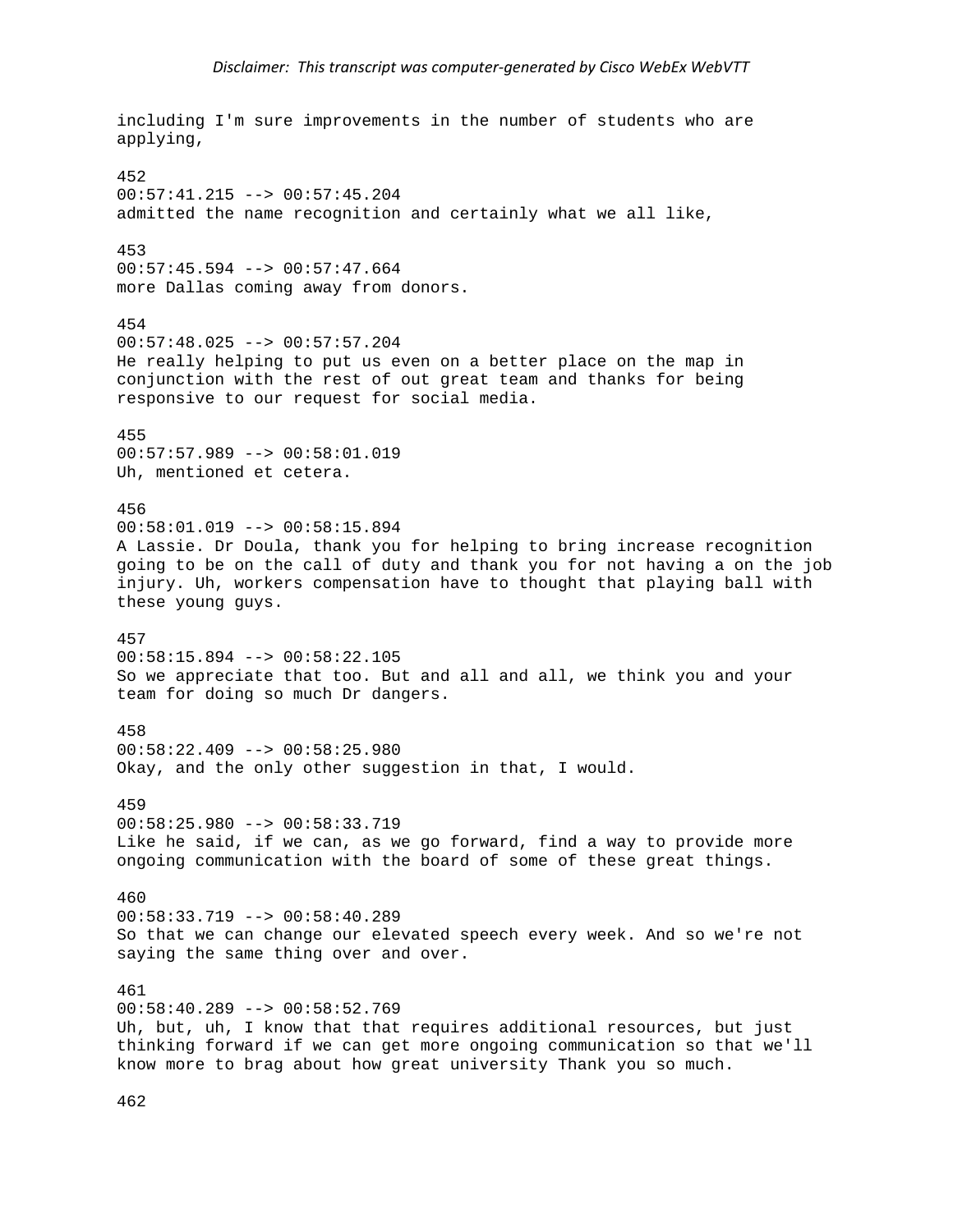$00:58:54.264$  -->  $00:58:59.605$ Say Dr brown yes if I can just pick it back on that I think that's an excellent idea. 463  $00:58:59.605$  -->  $00:59:14.454$ A lot of us are on social media, so a lot of these video clips, if we could get some of them forwarded to us, because if we're not there, sometimes we miss it. And then we can share it on our screens and things like that. That was also helps to expand the reach. 464 00:59:14.454 --> 00:59:15.594 I think that's excellent. Matthew. 465 00:59:16.980 --> 00:59:23.280 We will do that and I'd like to apologize because I know she's here. I can. 466  $00:59:23.280$  -->  $00:59:28.710$ Get his money from social media handle, so we can get it directly to them. That stuff that makes that. 467  $00:59:28.710$  -->  $00:59:32.340$ Okay, right. Thank you. Thank you for all those suggestions. 468 00:59:32.340 --> 00:59:37.920 Now, that's all I think that you're next I have so many screens open. I can't find my agenda, but if I'm wrong. 469 00:59:37.920 --> 00:59:43.289 Tell me, but I think we're now going to hear from a vice president of institutional advancement. 470 00:59:43.764 --> 00:59:56.184 You are correct Shannon. Good morning everybody team members board of visitors. I, it gives me great pleasure to end our committee report with some exciting news. 471 00:59:56.905 --> 01:00:08.034 I'm not sure I'm going to be able to tap that many media, but I can hop back with some dollars. I'm sorry. 472  $01:00:11.070$  -->  $01:00:11.519$ So,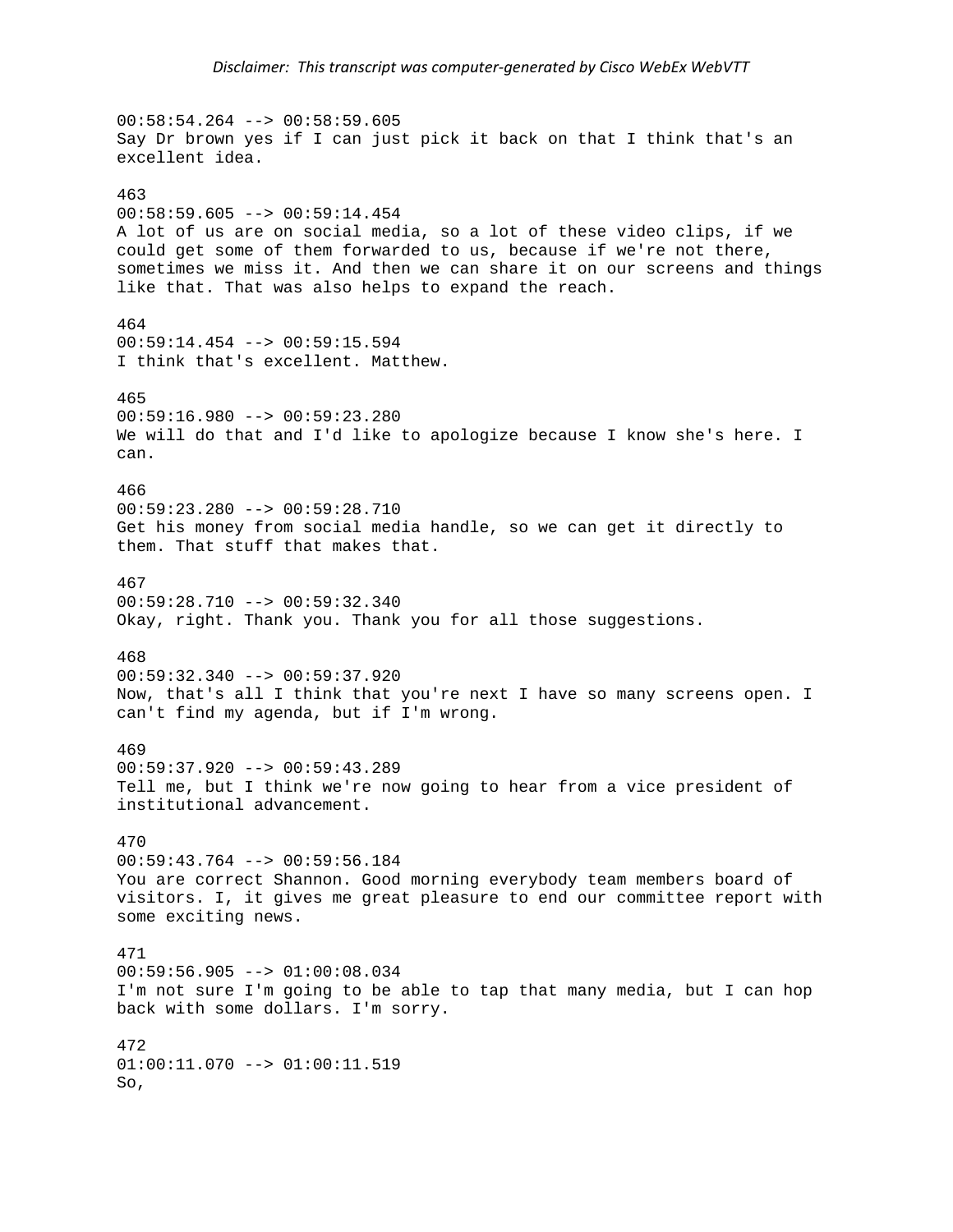473  $01:00:11.545$  -->  $01:00:15.534$ looking at our fundraising dashboard report for fiscal year, 474  $01:00:15.534$  -->  $01:00:15.625$ 2021, 475 01:00:15.625 --> 01:00:15.864 you see, 476  $01:00:15.864$  -->  $01:00:20.155$ and I will quote a report from the lily family philanthropy school, 477 01:00:20.155 --> 01:00:25.554 the philanthropies that suggests that we are about to insert 2 year, 478  $01:00:25.554$  -->  $01:00:29.065$ period of select select that spelling the profit growth. 479 01:00:29.215 --> 01:00:40.704 And that is no more evidence. And by this dashboard currently, we are sitting at 3.1Million dollars from 2424 donors compared to last year. We were at 2.2Million from 2012 donors. 480 01:00:47.760 --> 01:00:56.070 I would also like, to note, these numbers are 15,000 dollars that we raised during our founders day. Challenge. 481 01:00:56.335 --> 01:01:09.445 The same report that I just referenced also say that we will see a 4% increase in giving in 2021 not. So, Virginia State University we feel we are seeing a 31% increase in giving this year. 482  $01:01:09.505$  -->  $01:01:16.735$ This is truly a testament to the passion love and commitment of our constituents at Virginia State University. 483  $01:01:16.735$  -->  $01:01:25.405$ And I would also like to take a moment to acknowledge that significant increase we are seeing from our alumni in giving. 484 01:01:25.405 --> 01:01:40.284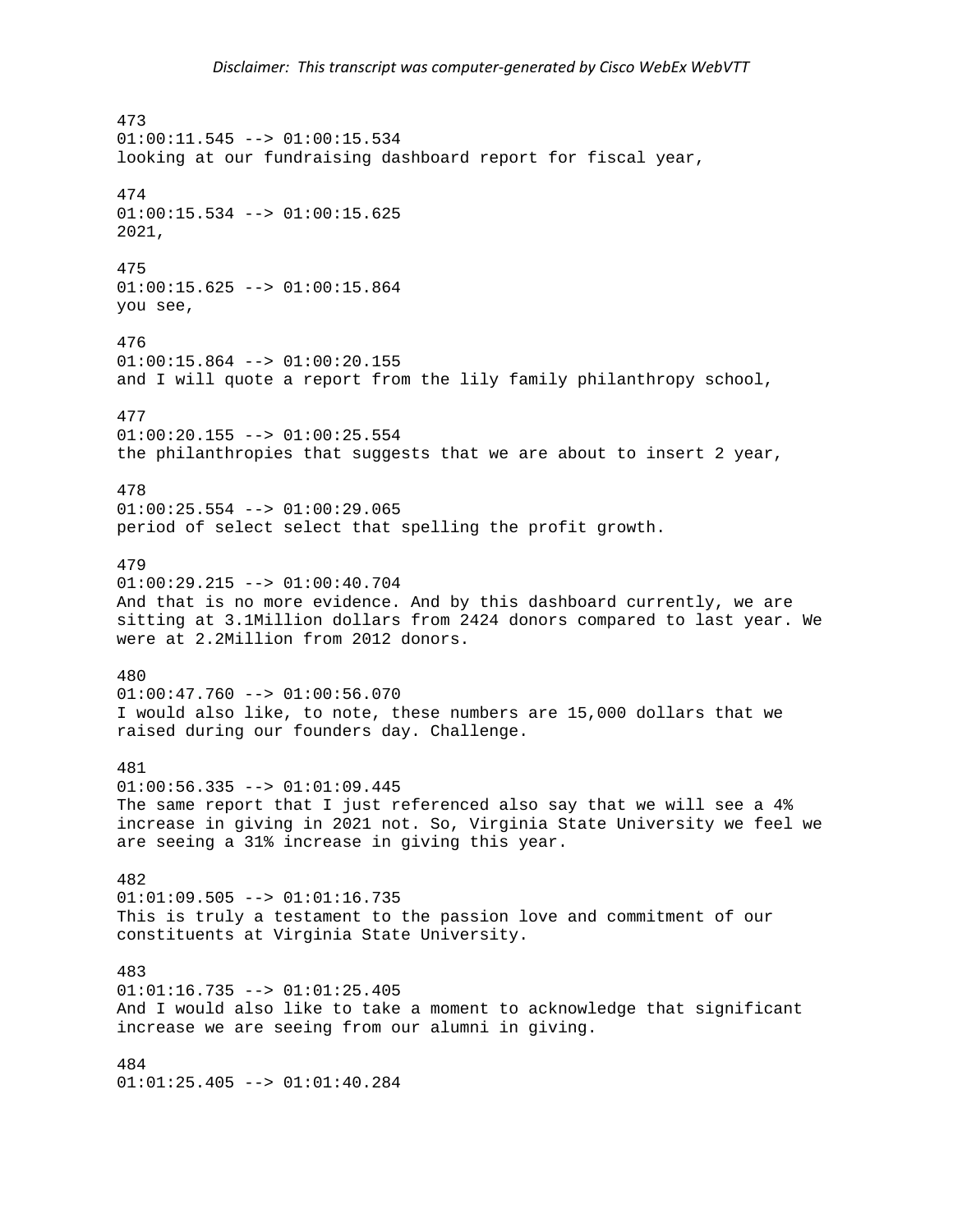Thank Franklin Johnson, who is the president of our Virginia State University alumni association so never misses an opportunity to think, and remind our lungs of their commitment to Virginia State University. 485  $01:01:42.840$  -->  $01:01:49.525$ So, today, our alumni are at 1Million dollars giving versus last year where they were at 945,000. 486 01:01:49.554 --> 01:01:58.764 the other thing that I also like to highlight from this dashboard is we have some new friends who have given very deeply to Virginia State University. 487 01:01:58.795 --> 01:02:07.255 You learned about 1 of them last at our last board visitors meeting the name Susan Blake, she made a gift of 100,000 dollars. 488  $01:02:07.255$  -->  $01:02:20.934$ I'm going to also make Harris up later to share about another set of friends that we made this year, who gave a 6 figure gift just last month and you will be moved by their story as well. 489  $01:02:23.550$  -->  $01:02:33.054$ I also wanted to take note of the increase in students giving this share while this gift this number was increased due to an event. 490 01:02:33.324 --> 01:02:42.894 I am working on a given project student, giving program with the with my team, and also the provost office. 491  $01:02:43.585$  -->  $01:02:58.315$ I was burned on by doing to do so, by our board of visitors who has shared with any ideas with me about how to motivate our students to give today now, and into the future. So we will be working on that. We're calling it the 1882 challenge. 492  $01:02:58.315$  -->  $01:03:09.204$ We're going to challenge our students to get 18 dollars an AV to send every year for the next 4 years and as they're growing their careers, we're going to ask them to move the decimal point. 493 01:03:09.204 --> 01:03:16.764 So they will eventually move it to wherever it needs to go. According to their career and their.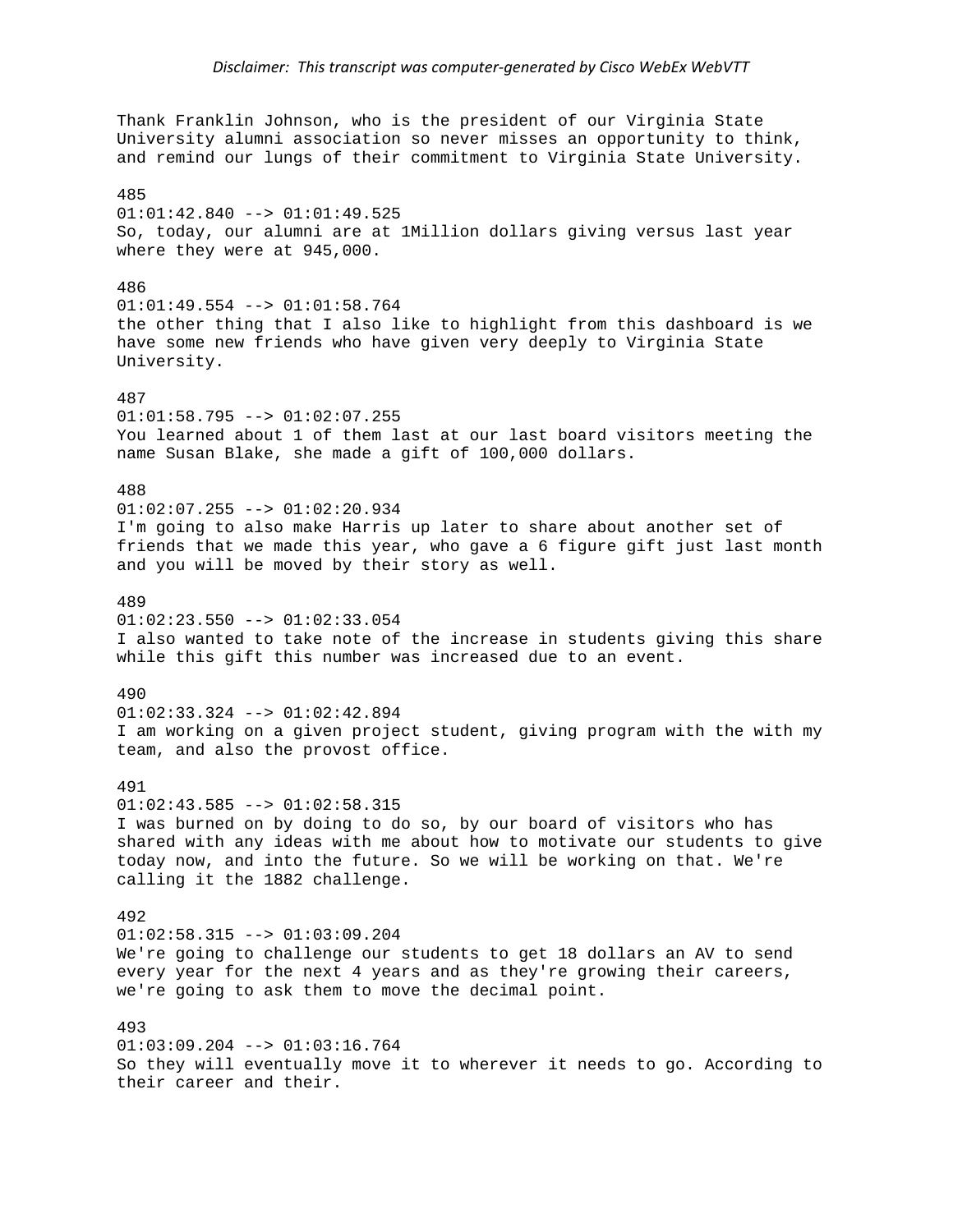494  $01:03:18.894$  -->  $01:03:20.094$ I'd also like to note, 495  $01:03:20.094$  -->  $01:03:23.934$ that this has been a decline in giving among staff and faculty, 496  $01:03:24.175$  -->  $01:03:35.605$ but we do have an end of the year fiscal plan program that could be led by Taj and in our office of institutional advancement that will boost the faculty and staff numbers. 497  $01:03:37.920$  -->  $01:03:50.789$ I want to talk about the Mackenzie Scott fund update. I wanted to hold on the previous slide. The 30Million isn't there right? No, it is not the question. 498  $01:03:51.900$  -->  $01:04:00.594$ Okay, so I do want to let, you know, an update on the McKenzie Scott fund. So what we have done. 499  $01:04:00.625$  -->  $01:04:15.355$ So, there are 3 focus areas that the president has talked about our innovation funds, which are part of us gave an overview of yesterday, the enhancements that we're going to be doing to the College of technology and engineering and also investment. 500  $01:04:15.655$  -->  $01:04:26.034$ But here, you see a breakdown of allocation that we're going to make to those 3 focus areas I will note that no dollars no actual dollars has been spent yet. 501  $01:04:26.065$  -->  $01:04:39.474$ These are just allocations and we still have plans with our chief financial officer and also I'm sure we're going to include the board of visitors the discussion about what we're going to do with the remaining investment. 502  $01:04:40.769$  -->  $01:04:46.530$ I'll pause for any questions. Okay, thank you. 503  $01:04:47.934$  -->  $01:04:59.635$ The next slide to show does show some great improvement in our tuition assistance fund we are currently at 434,000 plus dollars that is at the highest that has ever been this investment.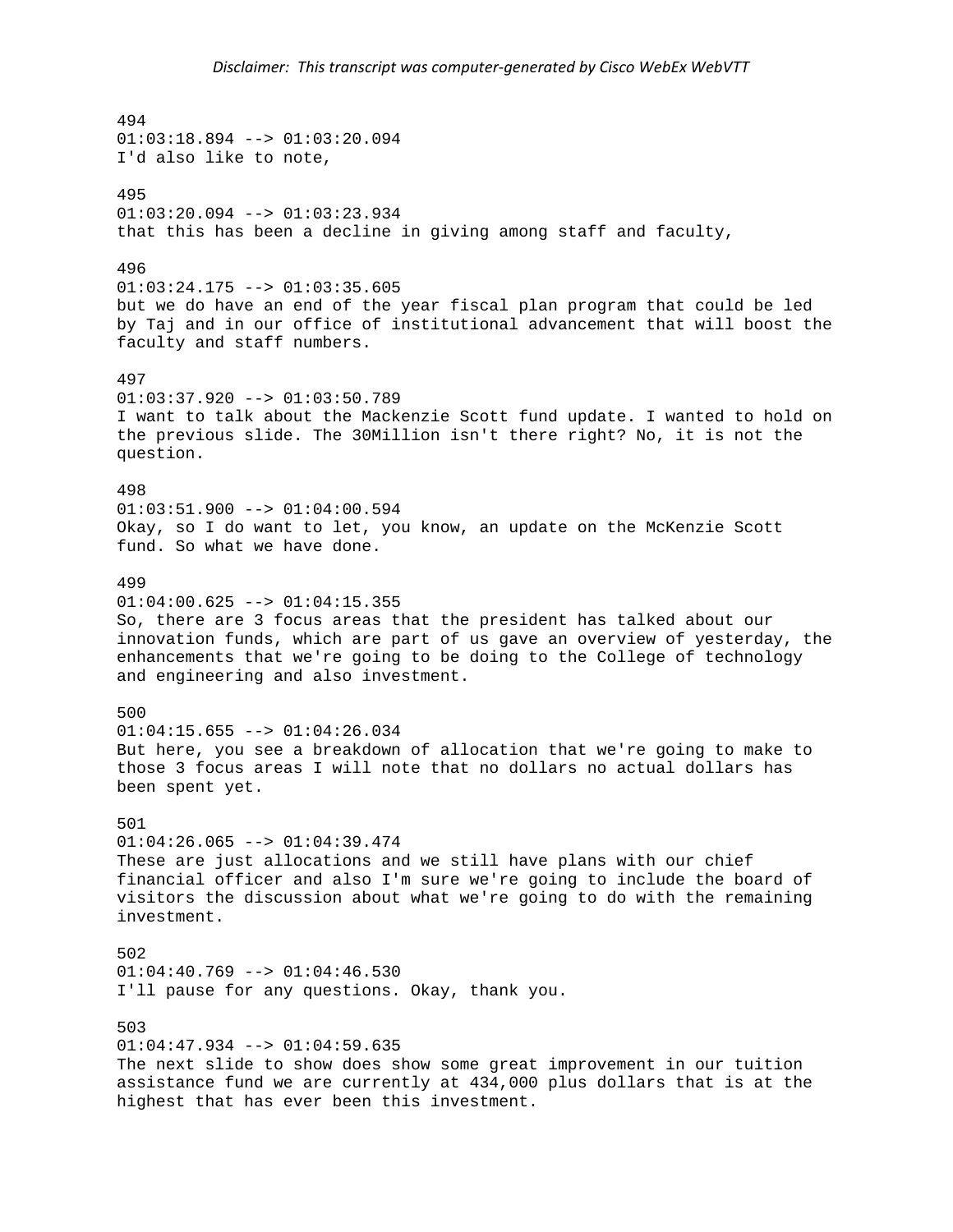504 01:04:59.635 --> 01:05:11.545 Definitely impacts the institution significantly, because it offers an opportunity for our students to fill in gaps that they may have in funding their college education. 505  $01:05:15.389$  -->  $01:05:29.969$ The awards range from 500 to 2000 dollars, and many of the people that are on this call in this room are loving our faculty and staff support and contribute to this fund. So, on behalf of our students thinking. 506 01:05:31.585 --> 01:05:32.425 Also, 507  $01:05:32.875$  -->  $01:05:41.664$ this week we also hosted a virtual scholarship recipient where our scholarship recipients, 508  $01:05:41.695$  -->  $01:05:46.885$ and our donors had an opportunity to come together as you can see from the flies board. 509 01:05:46.885 --> 01:05:49.644 The visitor, Charlie was in attendance. 510  $01:05:50.485$  -->  $01:06:02.574$ Our issue foundation for a chair for the pitch pitch was also in attendance, and we also had other foundation board members, such as an artist king and independent. 511  $01:06:02.844$  -->  $01:06:12.864$ This was a great opportunity for students to pay our donors and our donors to thank our students. And for students to learn to begin to learn how to get back. 512  $01:06:15.420$  -->  $01:06:26.730$ I also want to take a moment on this slide to highlight some of our 21 fundraising activities. We established 30 buttons so far today. 513  $01:06:26.730$  -->  $01:06:31.739$ And we have received a significant number of unsolicited. 514 01:06:31.739 --> 01:06:46.559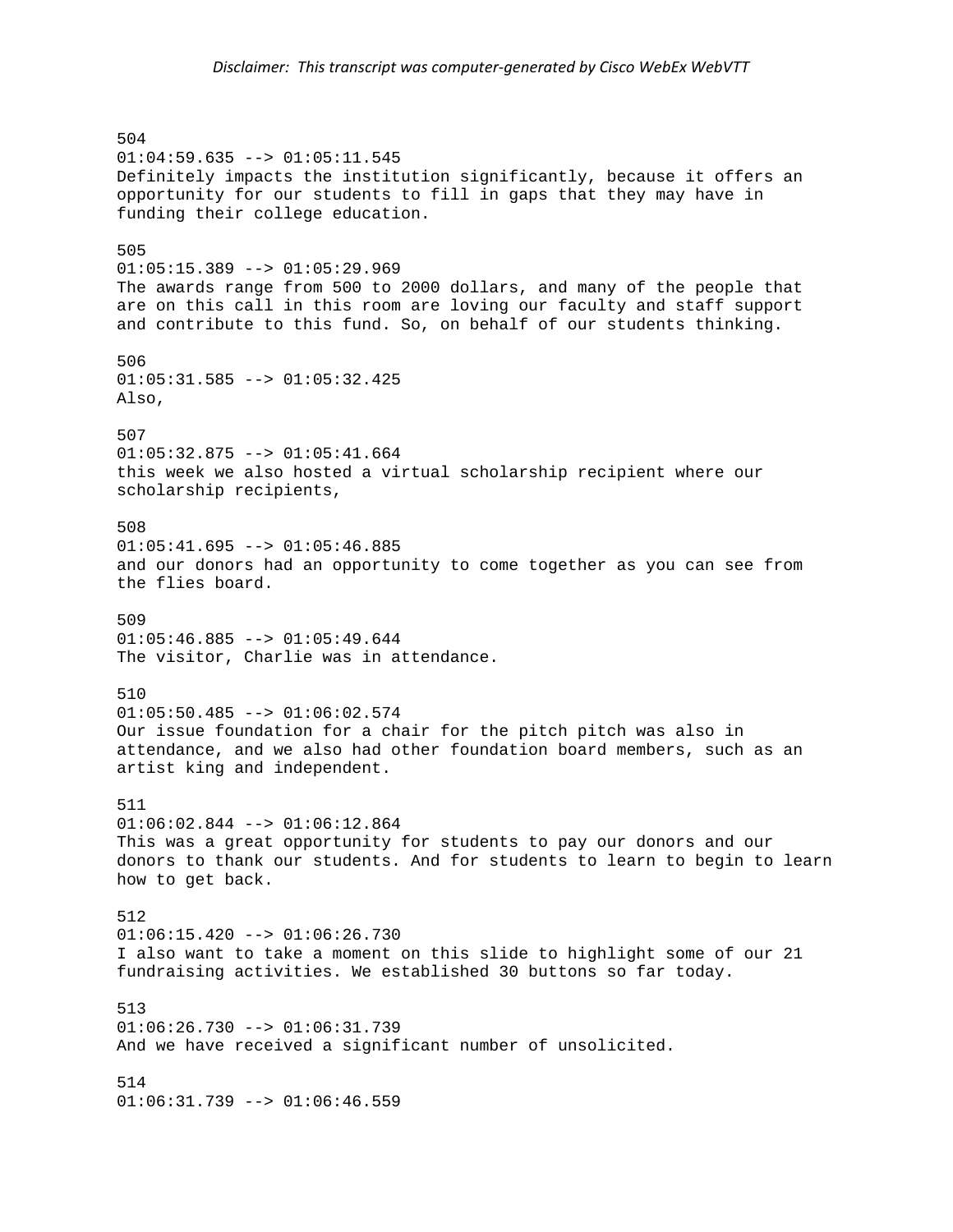Unsolicited gift this year. Those are the best ones when you don't have to go out there that come to you. We received 10,000 dollars from the services brand. We have no idea how for why they chose us, but we were happy to receive it. 515  $01:06:47.034$  -->  $01:06:54.235$ We did receive 25,000 dollars from fashion nota and fashion Nova is linked with to make it the stallion. 516  $01:06:54.235$  -->  $01:07:08.994$ She is the face of fashion Nova, and she collected a couple of to receive the funding this year during women's History month. And it was important for her for, for Virginia State University to receive the 25,000 dollars. 517 01:07:08.994 --> 01:07:20.275 It went to our Tam program, which is our text file, apparel and merchandise and manufacturing program that preferred to prepare students for careers and fashion and apparel. 518  $01:07:22.260$  -->  $01:07:28.769$ The funds will be used provide merit based and financial needs based scholarship. 519 01:07:28.769 --> 01:07:43.349 And it will also be an opportunity to provide funding for students to attend important networking events to give them the competitive edge in the market next. I'm gonna bring sharika Paris. Who's my right hand? And my left foot. 520  $01:07:43.349$  -->  $01:07:49.710$ Of institutional advancement, and she's going to talk about the gift that we receive from. 521  $01:07:49.710$  -->  $01:07:53.460$ Greenville, and back to support. 522  $01:07:55.230$  -->  $01:08:07.614$ Good morning everyone I had the wonderful opportunity to meet and get to know land Greenville and bearish before they came to the institution really wanting to make an investment to make an impact by way of their philanthropy. 523 01:08:08.244 --> 01:08:20.784 And so we had a lot of dialogue about their, their desires, and their intent of making a gift. I shared with them some of our strategic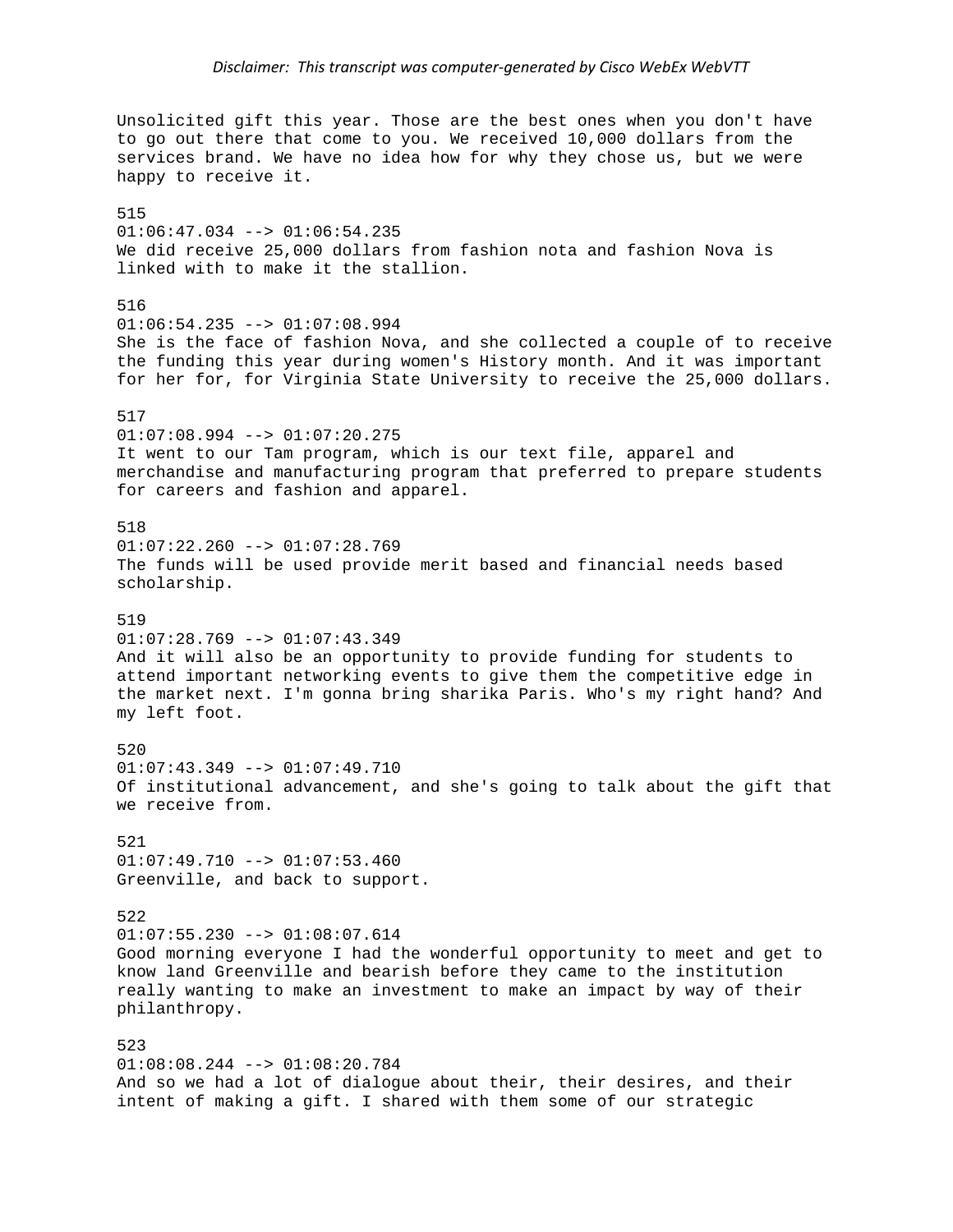priorities, our strategic plan, and offer opportunities. Excellent. That'd be had here at the institution. 524 01:08:21.354 --> 01:08:31.194 And so, after that dialogue, they decide to make a good sign off at 200,000 dollars, and they get with support culture experiences and those experiences that extend beyond the platform. 525 01:08:31.194 --> 01:08:39.625 So, attending study abroad, programs and semester, even those seminar, the lectures are really well, complement their education here at Virginia state. 526 01:08:39.625 --> 01:08:47.484 And so before we close that, I knew their true intent was to make an immediate impact and so that 200,000 dollar, get it into our plan. 527  $01:08:47.725$  -->  $01:08:58.765$ So, it will grow and continue to provide those opportunity for students forever and never and so I went back to them and asked them when they consider get an additional 15,000 dollars that will complement the 200,000. 528 01:08:58.765 --> 01:09:10.885 we'll make an immediate impact right now this semester and next semester for our students to attend those conferences and those events. They agree. And so we were happy about that but then I went back again realizing and understand that. 529  $01:09:10.885$  -->  $01:09:24.654$ There wasn't an immediate impact for our students and so ask them when they consider those 50,000 dollars to our voice assistant, find as many as, you know, that is our cap funding for students to close the gap for their tuition. 530  $01:09:24.654$  -->  $01:09:35.335$ And so we shouldn't be as efficient. I agree so it gives us 200,000 dollar groups of 265,000 dollars that we were able to bring in March. And so we were so excited about that. 531  $01:09:35.335$  -->  $01:09:49.494$ They had the opportunity to connect with Dr, Dan, Robert and ironic program, and we're looking forward to the benefit that our students will get from that gift, but also really being engaged with the institution

and the student that will be the direct recipient. Rebecca, thank you.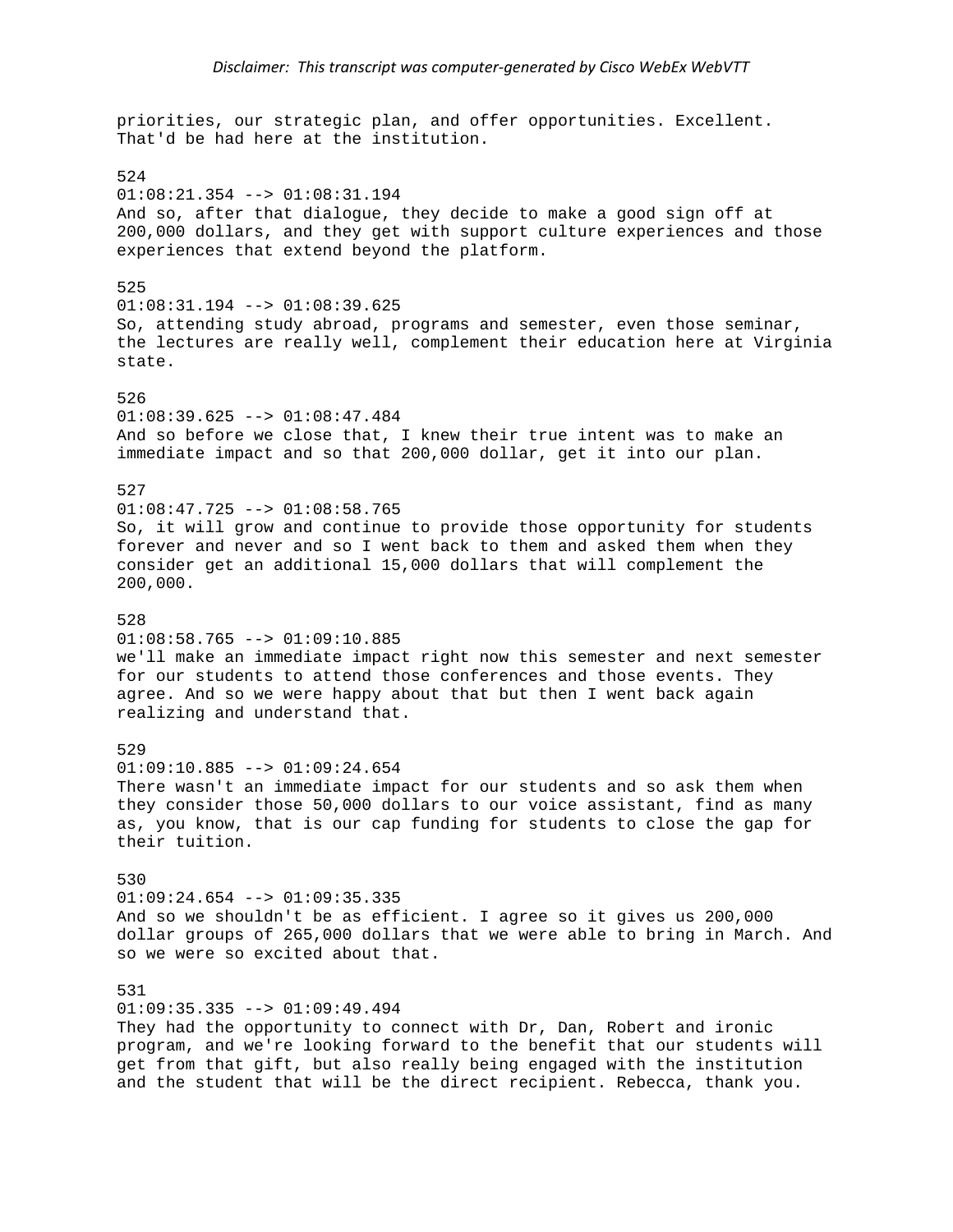532  $01:09:55.229$  -->  $01:09:56.579$ Right. 533  $01:09:56.579$  -->  $01:10:10.199$ I will also say that the couple has also agreed to support the renaming of some of our buildings on campus too. They understand the importance of that and they want to stay involved and engaged. 534  $01:10:10.199$  -->  $01:10:19.045$ With us, so thank you for leading that also wanted to. Thank Omega 5 fraternity for their 11,000 dollar contribution to their endowment. 535 01:10:19.045 --> 01:10:24.505 Would be remiss if I did not acknowledge the brothers Omega 5 times, 536  $01:10:24.505$  -->  $01:10:26.604$ afford a visitor, 537  $01:10:26.604$  -->  $01:10:28.555$ Charlie him and Glen, 538  $01:10:28.555$  -->  $01:10:31.975$ and we also like to thank Victor branch, 539 01:10:31.975 --> 01:10:34.194 who also help provide us the next phase, 540 01:10:34.194 --> 01:10:40.314 and some guidance with regards to a submission that we put forth to Bank of America, 541 01:10:40.314 --> 01:10:49.614 I wanted to also say that the study that I reference to Lily family philanthropy study that they put together this year. 542 01:10:49.614 --> 01:10:57.984 So that in the next 2 years, we will see an increase in funding for universities that focus on social justice. 543  $01:10:58.739$  -->  $01:11:07.104$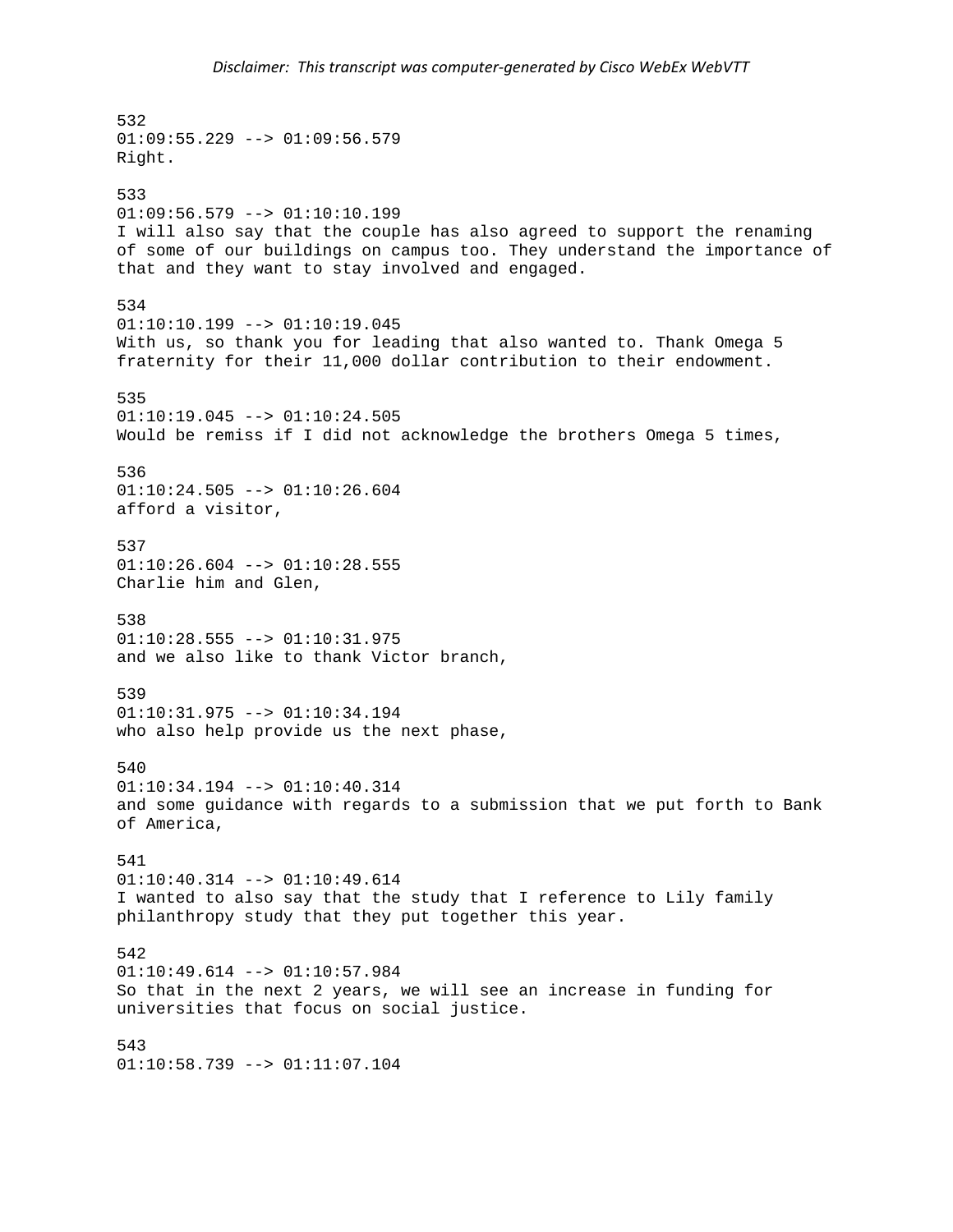And so that's the 39% increase. So we are diligently working oncoming pulling together. A list of those corporations this next slide highlights. 544 01:11:07.135 --> 01:11:21.234 It's called the voluntary support of education survey, and then highlights universities that voluntarily provide information about the number. The amount of support that they get from their lungs. 545 01:11:22.229 --> 01:11:29.369 As you can be, we're doing very well compared to other some other universities at 1 point 1Million dollars. 546 01:11:29.965 --> 01:11:44.125 In contribution, among my dollar contributions, compared to some other universities, and there are various factors that go into why that amount is higher or why some of the schools are higher a lower. 547 01:11:44.425 --> 01:11:51.864 But I will say that here, the reason is because there's passion and love and interest. So thank you. 548  $01:11:54.475$   $\leftarrow$   $01:12:05.305$ The next slide is a list of some corporate prospects we have in the pipeline in fundraising school. I was always taught that it takes 12 to 14 months to close the gift. 549  $01:12:05.574$  -->  $01:12:19.284$ So these are some of the corporations that we are starting to begin deep relationships with dominion energy is not new to us, but zooming and energy foundation is new to us to Elgin burden introduction. 550  $01:12:19.314$  -->  $01:12:21.475$ I've met with Anita Powell last week. 551 01:12:21.685 --> 01:12:34.704 It was the legislative and government community affairs person for convenient energy, and she introduced me to the dominion energy foundation and she said 1 of their focus areas was on supporting the community. 552 01:12:35.034 --> 01:12:41.095 So I had all the information about what we're doing with our vaccination program.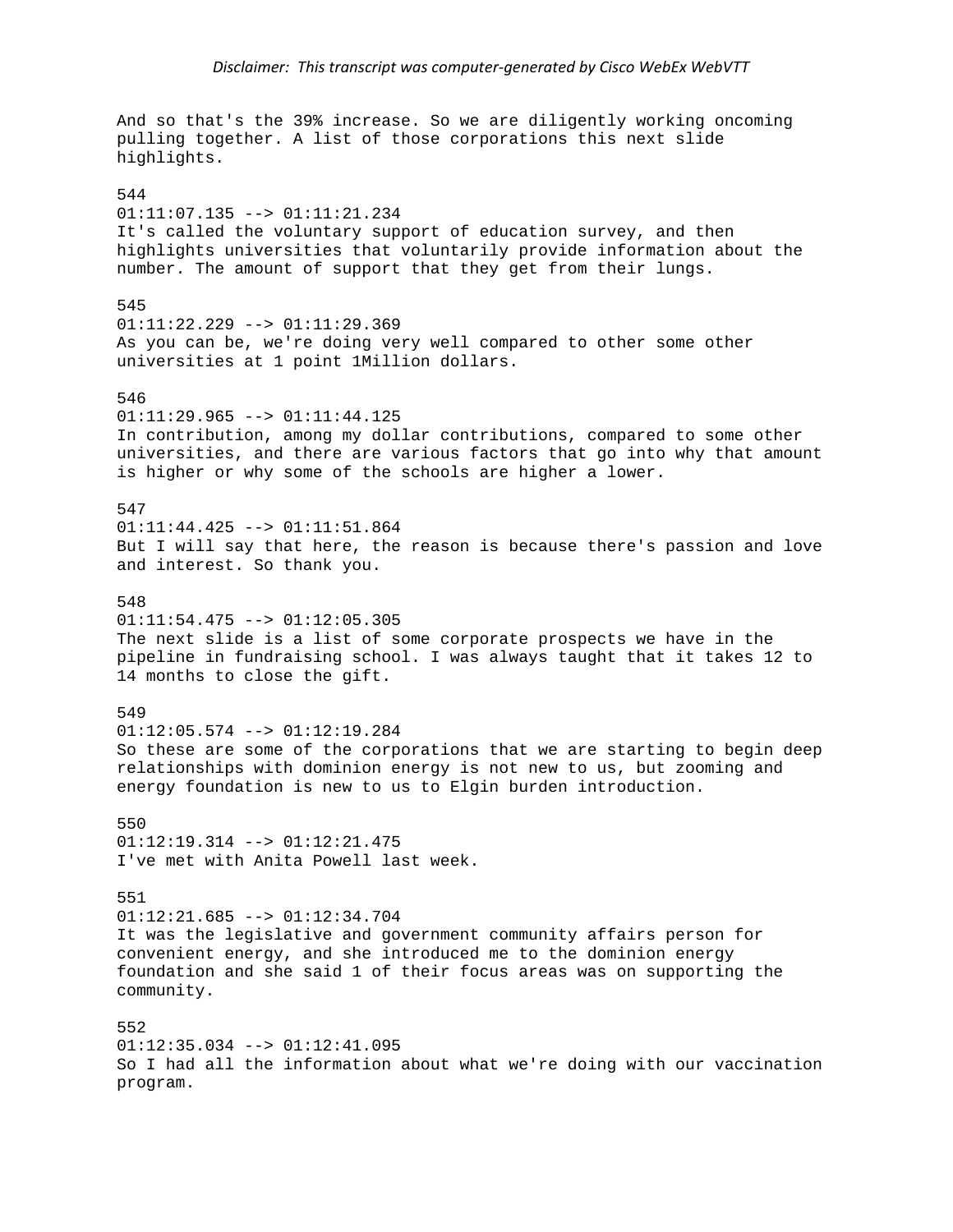553  $01:12:41.154$  -->  $01:12:53.395$ And our public health Institute, and with our mobile unit, and she was very interested in learning more about that, and encouraged me to put together a proposal that we will be submitting before the end of the month. 554  $01:12:55.319$  -->  $01:12:58.680$ Okay. 555  $01:12:58.680$  -->  $01:13:08.395$ So we've already talked about the moving Israel, the bank, which was completed, which was great because I knew Virginia. So it was very interesting for me to get to know who would be representing me. 556 01:13:08.545 --> 01:13:14.725 But the 1 thing I really wanted to the spot to apply a highlight was how in the office of institutional advancement, 557 01:13:14.934 --> 01:13:16.255 the teams that I have, 558  $01:13:16.255$  -->  $01:13:20.005$ the pleasure of leading are working closely together, 559 01:13:20.005 --> 01:13:21.204 government relations, 560 01:13:21.385 --> 01:13:35.814 but by all departments communications led by Dr Glenda Andrew who I will never follow again and conference and event services led by John and Jane put together a wonderful event that night. 561  $01:13:40.020$  -->  $01:13:54.505$ So, we are hosting and many of, you know, about giving Tuesday, which happens the Thanksgiving after happens the Tuesday after Thanksgiving we're going to replicate that here. We're going to call it all in for state day of giving. 562 01:13:54.774 --> 01:13:56.545 It's going to be held on June, 12. 563 01:13:56.729 --> 01:14:11.484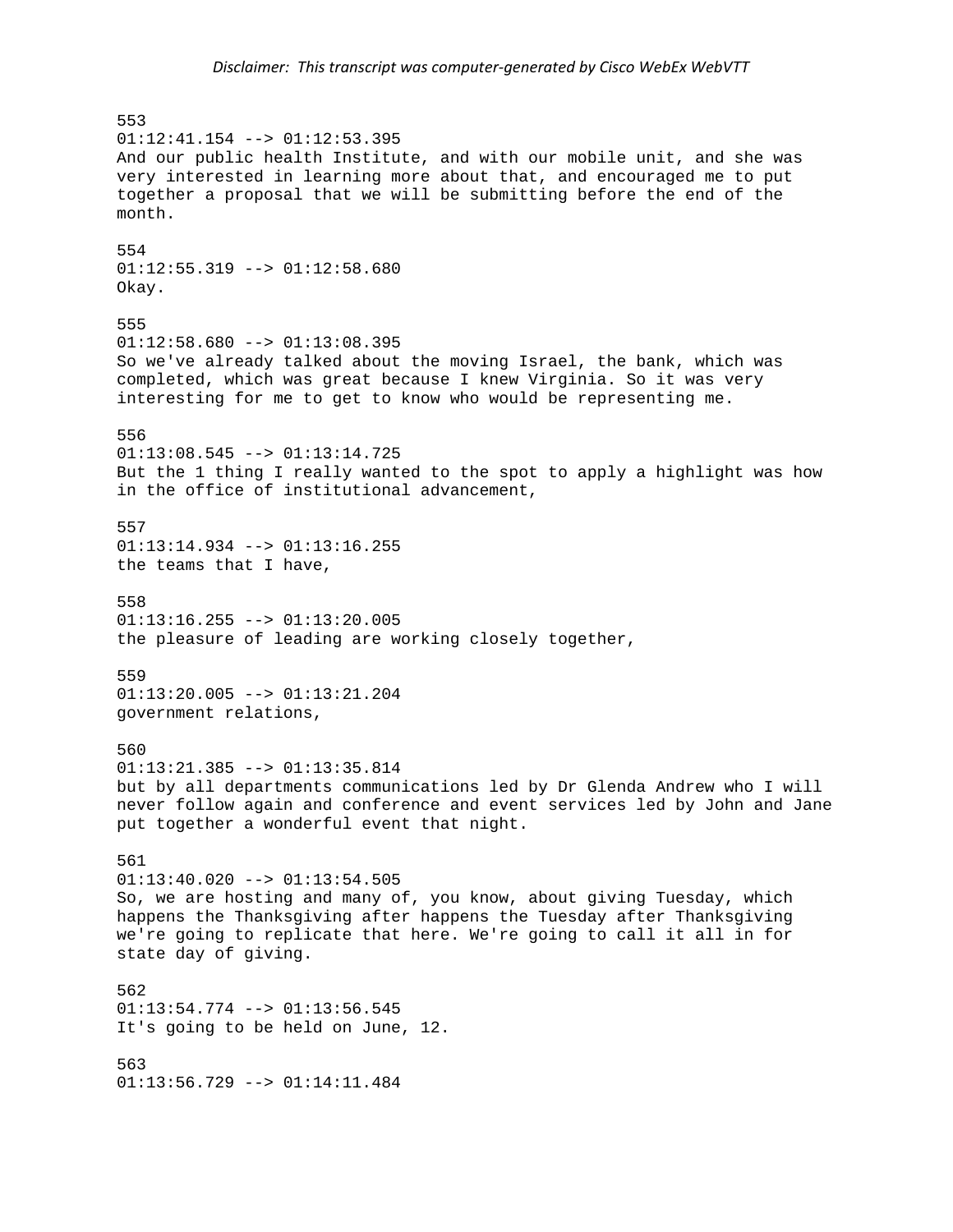And it is going to be led by Taj Hatteras in our department of institutional investor, and is going to be held on June 17. it's going to be a day of dedicated day of giving to Virginia State University. 564 01:14:11.904 --> 01:14:20.755 We're going to be asking our lungs, our faculty students and staff and friends to make a gift to the College of their choice. 565 01:14:21.295 --> 01:14:29.484 And as you as board of visitors, we're asking you to consider a challenge match to share this information with your network. 566  $01:14:29.635$  -->  $01:14:39.295$ We're going to be doing some promotional videos that you can post on your Facebook page, your Twitter, Instagram, LinkedIn, whatever you're using. 567 01:14:39.654 --> 01:14:48.444 And since we were able to raise 35,000 dollars for giving Tuesday, that is going to be the bar that I'm setting for this day. Another 35,000 dollars. 568  $01:14:51.444$  -->  $01:15:02.215$ You will learn more about that soon and it is part of a, because it is part of our end of the year fiscal strategies that we have in place. 569  $01:15:02.814$  -->  $01:15:10.675$ We are doing something called the 90 day Sprint where we put together what we'd like to accomplish over the next 90 days in the office of institutional advancement, 570 01:15:10.675 --> 01:15:12.354 which is communications government, 571 01:15:12.354 --> 01:15:12.925 relations, 572 01:15:12.925 --> 01:15:22.734 Congress and event services and a and alumni relations and some of the activities I just mentioned was all in for state, 573 01:15:22.734 --> 01:15:25.465 they've given we're doing a tuition assistance,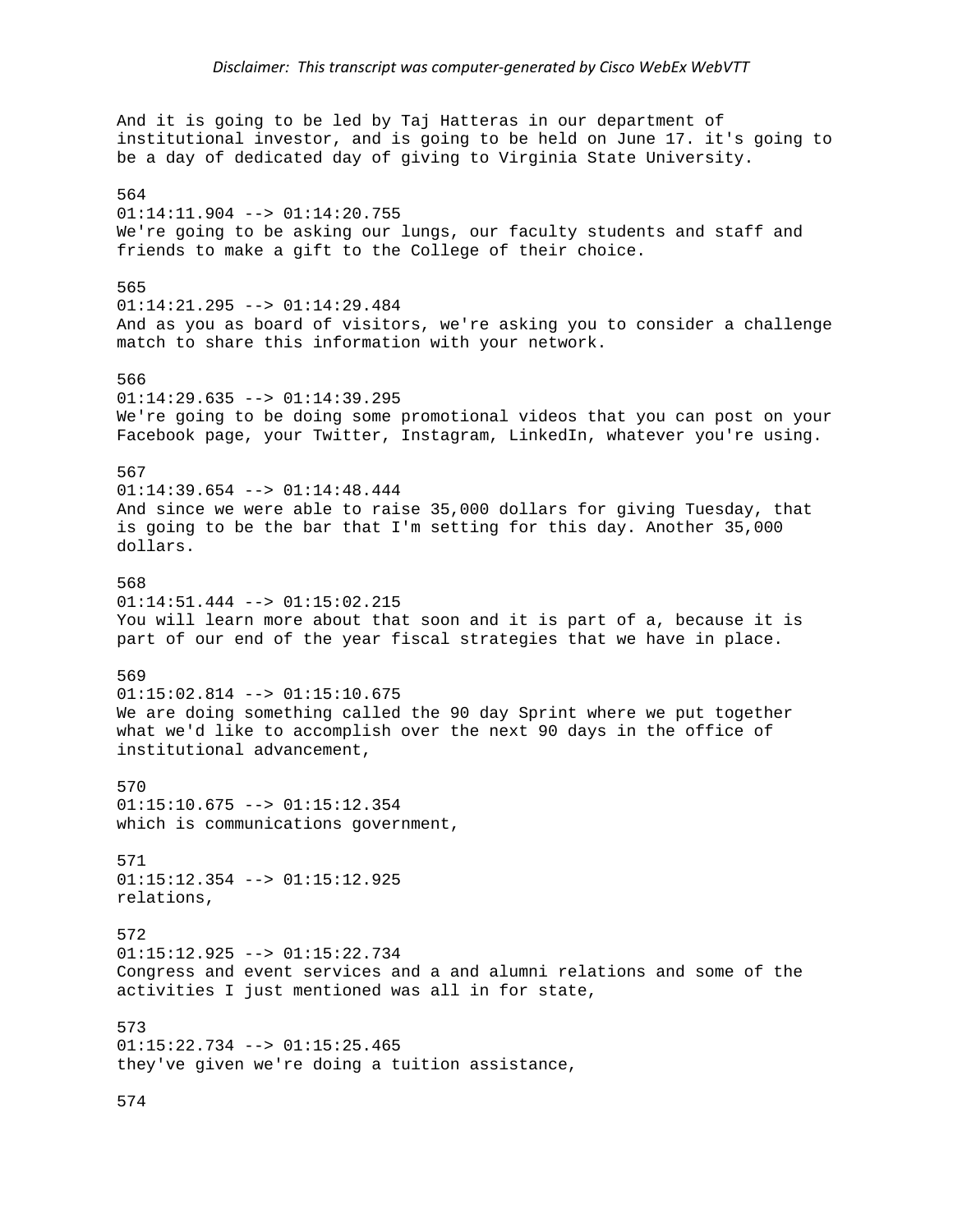$01:15:25.555$  -->  $01:15:31.104$ spring mailing that went out last week so we want to get that 434,000 dollars. 575  $01:15:31.104$  -->  $01:15:44.125$ Hopefully to 500,000. we're also reaching out to our donors who have influence last year that have not given to us last year. We call them our live button. So we have a special mailing going out to them. We want to keep them engaged. 576  $01:15:46.824$  -->  $01:16:00.265$ Some of these fly 22 key strategies that I have high and the team are working on is a student get student, giving program that I mentioned the Navy to challenge. We're going to put an increase focus on plan giving. 577  $01:16:00.265$  -->  $01:16:04.585$ Because a lot of the research that I have done shows that there's going to be a 12% increase. 578  $01:16:06.090$  -->  $01:16:21.000$ And people making plans, and a lot of this has been due to the pandemic and also to just what's been happening in the world events in the last couple of weeks. I've received 2 plan gifts. 579  $01:16:21.000$  -->  $01:16:28.680$ Request the questions from past along that we are in the process of. 580  $01:16:28.680$  -->  $01:16:42.119$ Moving through and hopefully, we'll see some robust gifts from so plan giving is in the pipeline for us. We are working with Bank of America. They're going to be doing a series of webinars for us. 581  $01:16:42.564$  -->  $01:16:56.034$ And they're also going to be helping us with some of our language that we will be putting out in our communications to our lungs staff and faculty. Stewardship is something that is another area that I'd like to give us some greater focus on. 582  $01:16:56.364$  -->  $01:17:09.295$ Actually, get people out of people think that all the work goes into get into the depth it really is the stewardship part. The part that comes after being good stewards of a gift is very important. That's how we instill confidence. 583 01:17:09.534 --> 01:17:18.654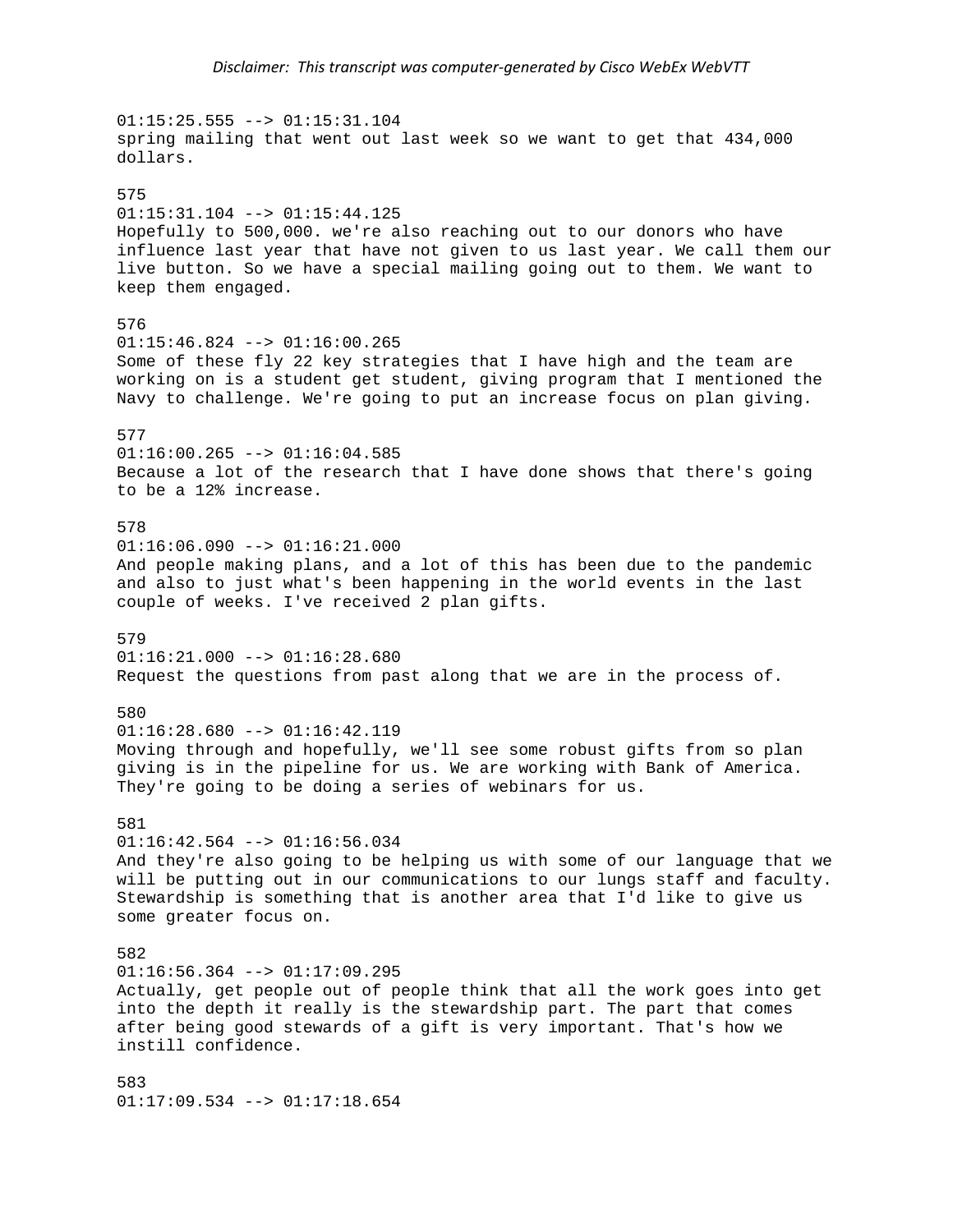That's how we create a legacy. And that's how we continue to get gifts from people like Mackenzie Scott will be putting an increased emphasis on stewardship. 584 01:17:19.255 --> 01:17:31.494 You'll be seeing something coming from me, call from the depth of Tania hall, which will be backup, which will be an update on what's going on in the office of institutional advancement. That will start next week. 585  $01:17:32.215$  -->  $01:17:44.814$ It will have it will hopefully inspire, engage, encouraged and keep you informed about what we're doing with the gifts that we have received. So, look forward to seeing those coming out regularly from me. 586 01:17:51.654 --> 01:18:05.484 So the next slide, this was fun, and it was also inspiring. We actually got a 2 so the builder, this mark Turner Mr Mark Turner who did the construction on Storm hall. 587  $01:18:05.725$  -->  $01:18:11.755$ He actually started to scholarship endowed scholarship fund with his family. 588 01:18:13.350 --> 01:18:18.119 His brother helped me rather. Is it correct? Mother? 589  $01:18:18.119$  -->  $01:18:30.840$ Turning back back to William and rose Lord, he started with 2 documents 1 for them. I believe she's his grandmother or on. 590 01:18:31.524 --> 01:18:45.564 And they are via you along and the other 1 in fact, I apologize, but she's also used to lung. So he, as the builder came back to Virginia State University in the form of starting to endowed scholarship. 591 01:18:46.164 --> 01:18:48.715 So, that was very exciting for us. 592  $01:18:49.079$  -->  $01:18:59.729$ We have our alumni weekend coming up. We have a very, it's going to be a hybrid weekend so we have some in person and virtual event. 593 01:18:59.729 --> 01:19:14.039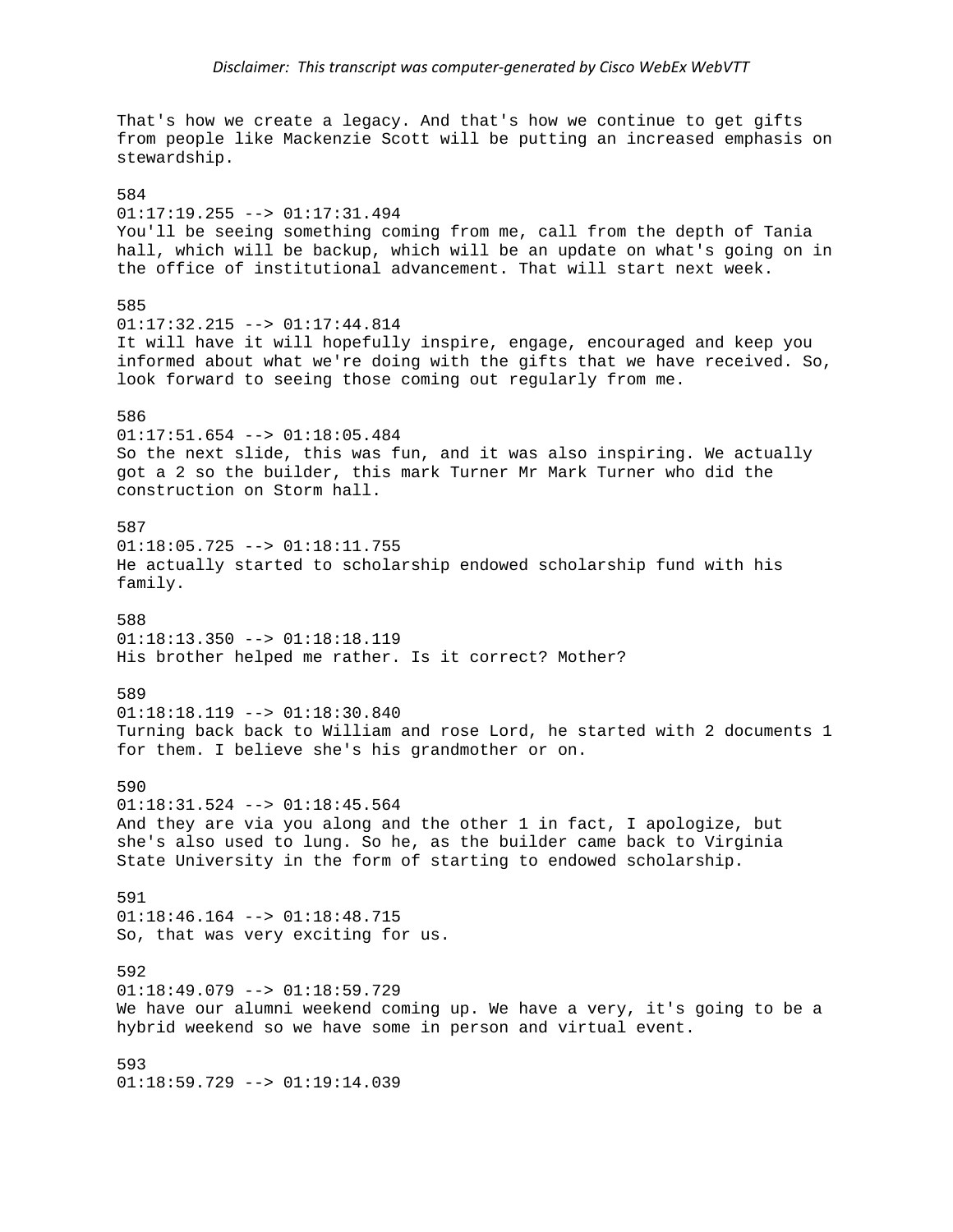Starting on Friday, our own Dr Cheryl is going to be doing a history of and that will be held virtually. And then later on that evening, we'll have a virtual hanging out with a comedian. 594  $01:19:14.039$  -->  $01:19:28.890$ On Saturday, we are going to have an alumni executive board meeting and then later on that evening, socially, we will be having a church at all white dinner on the far as foster. Paul backlog. 595  $01:19:28.890$  -->  $01:19:33.479$ You'll learn more about that as well and. 596  $01:19:33.479$  -->  $01:19:39.359$ It's okay. 597  $01:19:42.055$  -->  $01:19:54.024$ Franklin here, Franklin is our president of our Virginia State University alumni association. I'm going to have conflict have few remarks before we move on to some acknowledgement and resolution. 598  $01:19:56.310$  -->  $01:20:04.229$ Thank you good morning board of visitors. Thank you for. Added me to the agenda. I had sent it out. 599 01:20:04.229 --> 01:20:15.149 Little late, I had my wires crossed, but I stayed information or I got the presentation together. I'm not sure if you all have it in your books or if doctor rate if I can bring it up. 600 01:20:15.149 --> 01:20:18.810 On my own, just let me know, I'll be very, very. 601  $01:20:27.324$  -->  $01:20:37.765$ Lot of the presentation is coming up. I want to thank you for this opportunity. This year with just like everyone else we have in navigating the pandemic. 602  $01:20:38.515$  -->  $01:20:49.015$ Our chapters have still been meeting virtually 1 of the things that we thought would be beneficial for our, not only our larger chapters, but our smaller chapters, we, as the association purchase. 603 01:20:49.260 --> 01:20:56.609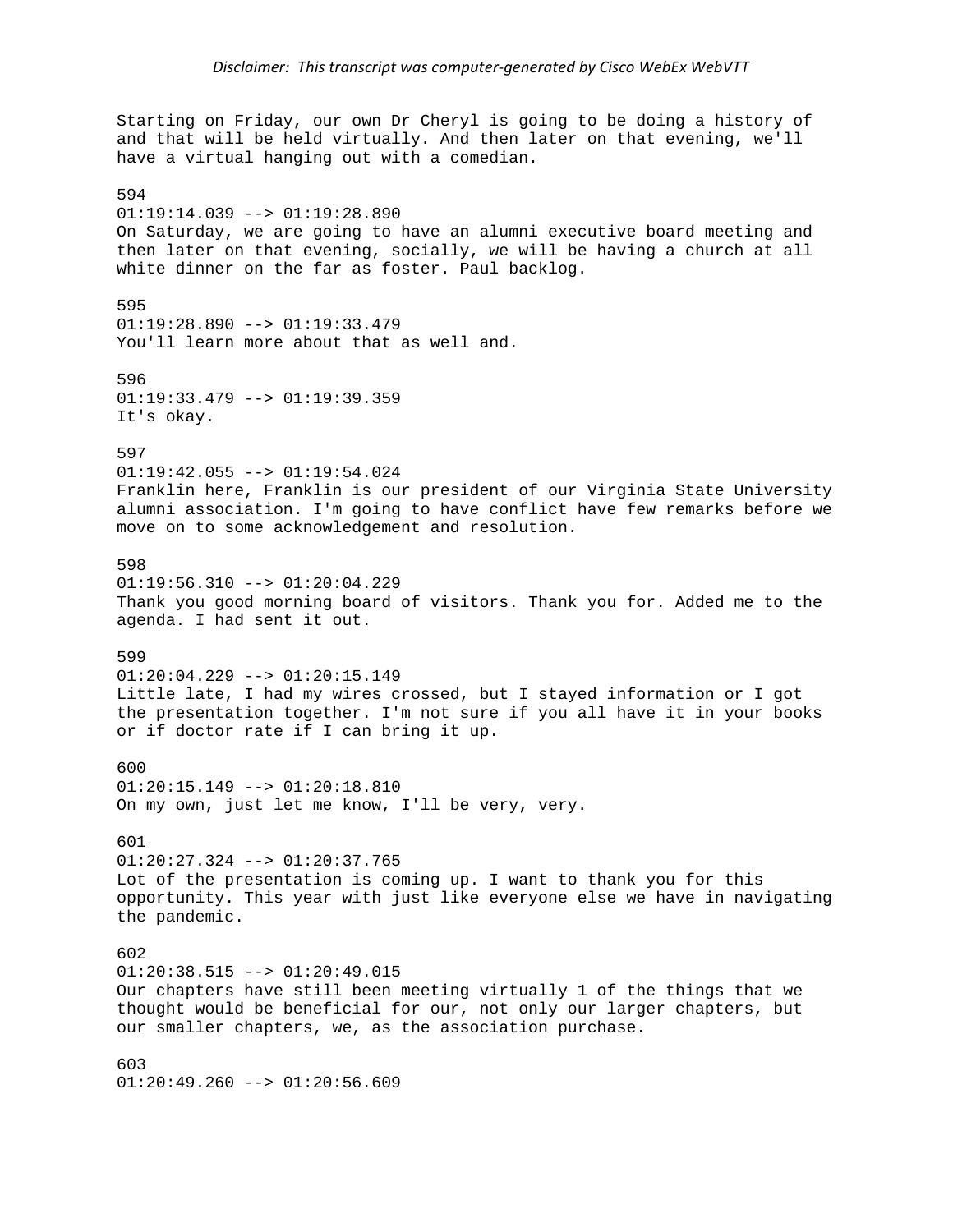On a larger license, what they can use scheduled zoom meetings. So that has been very beneficial. 604  $01:20:56.609$  -->  $01:21:03.510$ We had at our last the last time I presented to the board we talked about. 605 01:21:03.510 --> 01:21:17.939 Elections were coming up and so on this slide, you see my executive board myself as president. Dr Michael Randy as vice president IRI Logan as our treasurer as our financial secretary. 606  $01:21:17.939$  -->  $01:21:26.369$ If you go to the next slide, we will continue Julian Jackson as our reporting. Secretary. Tiffany governance is our correspondence secretary. 607  $01:21:26.369$  -->  $01:21:36.600$ Administration calls is I Chaplin and crystal burn serves as our so we will that is the executive board until next. Uh, may. 608  $01:21:36.600$  -->  $01:21:51.180$ Doing before the pandemic, we had a few new chapters that came into the fall. So there has been a new chapter established and Daytona, Jacksonville, Orlando, Florida, they're covers covering those 3 service areas. 609 01:21:51.180 --> 01:21:55.079 There's also a chapter that was established in Delaware. 610 01:21:55.284 --> 01:22:10.135 On New England is covering Connecticut, and I think parts of Massachusetts and Rhode Island, and then also the, a alumni band chapter was established as well. So we have 4 new chapters that we added to the total number of chapters for. 611 01:22:11.279 --> 01:22:16.079 This slide just provides a breakdown of where our chapters are located as you can see. 612  $01:22:16.079$  -->  $01:22:27.180$ We have in state out of state and professional chapters just an example of what falls under the category of a professional chapter would be the alumni band. The gossip fire.

613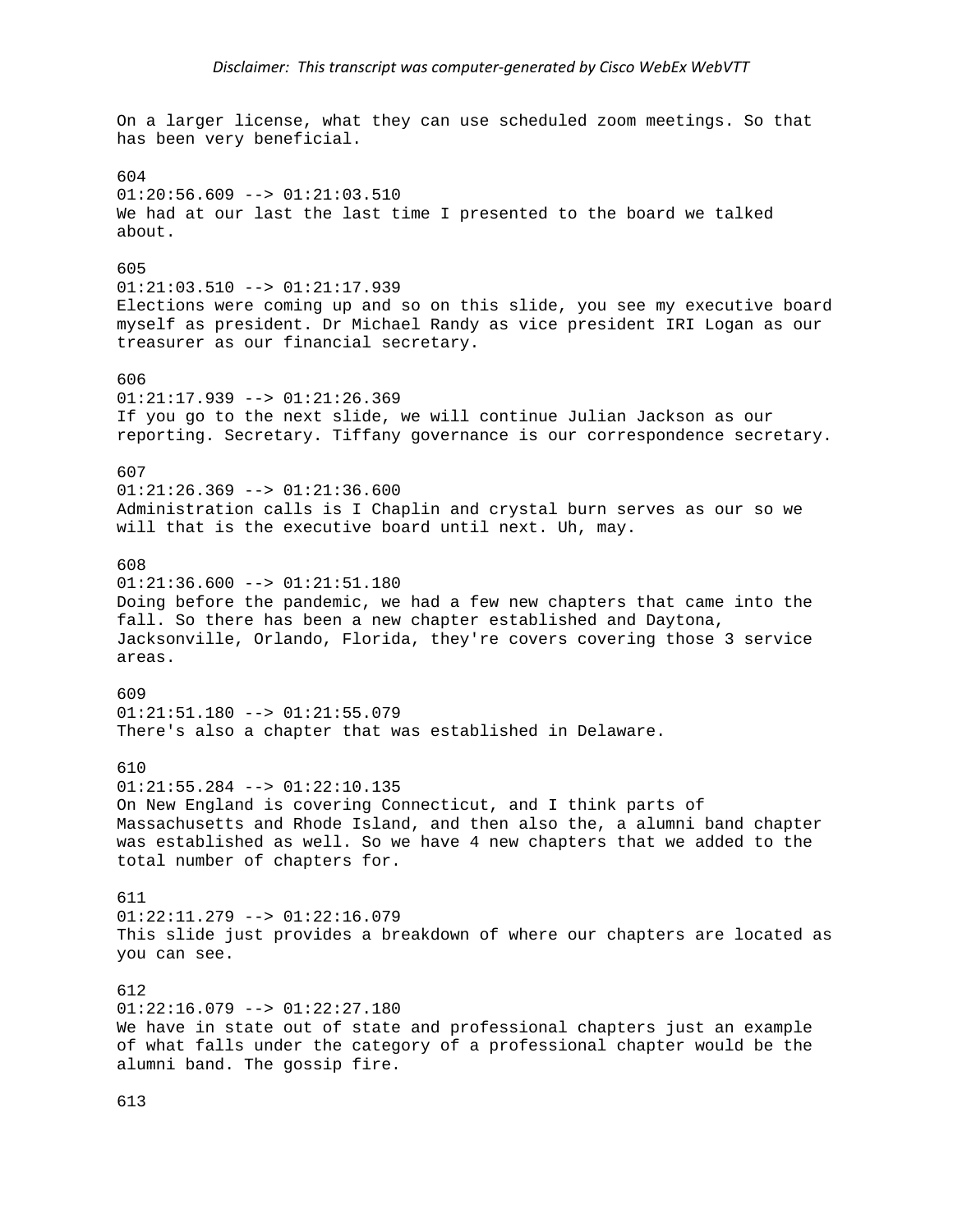$01:22:27.180$  -->  $01:22:37.199$ Purple army, which is, I'll make a 5 minute trypsin and cream there. Some of our professional chapters. And also that includes some of our at large members as well. 614 01:22:37.199 --> 01:22:48.569 So, we have total total of 53 active chapters around the country and continue to grow. We have 1 that's in the pipeline that probably will be approved at our may our board meeting. 615  $01:22:48.569$  -->  $01:22:52.109$ Some of them that are members of the Persian angels. 616 01:22:52.109 --> 01:22:58.979 Have submitted their information for membership, so we will probably approve them and I may meeting and now our totals up to. 617  $01:22:58.979$  -->  $01:23:12.779$ 54, as you look at the numbers, our membership numbers, they go down because of the pandemic but we still had a tremendous growth when it comes to life membership between 22,020 and. 618  $01:23:12.779$  -->  $01:23:16.739$ Today we have over 50, new life. 619 01:23:17.335 --> 01:23:18.685 That has been an amazing job. 620 01:23:18.715 --> 01:23:20.604 We've seen an increase in life membership, 621  $01:23:20.935$  -->  $01:23:23.755$ and also within our annual membership numbers, 622 01:23:23.935 --> 01:23:30.654 I increase and at large and at large membership is an alarm or support yes, 623  $01:23:30.654$  -->  $01:23:34.045$ you can join if they don't have a chapter in their local area. 624 01:23:34.314 --> 01:23:48.595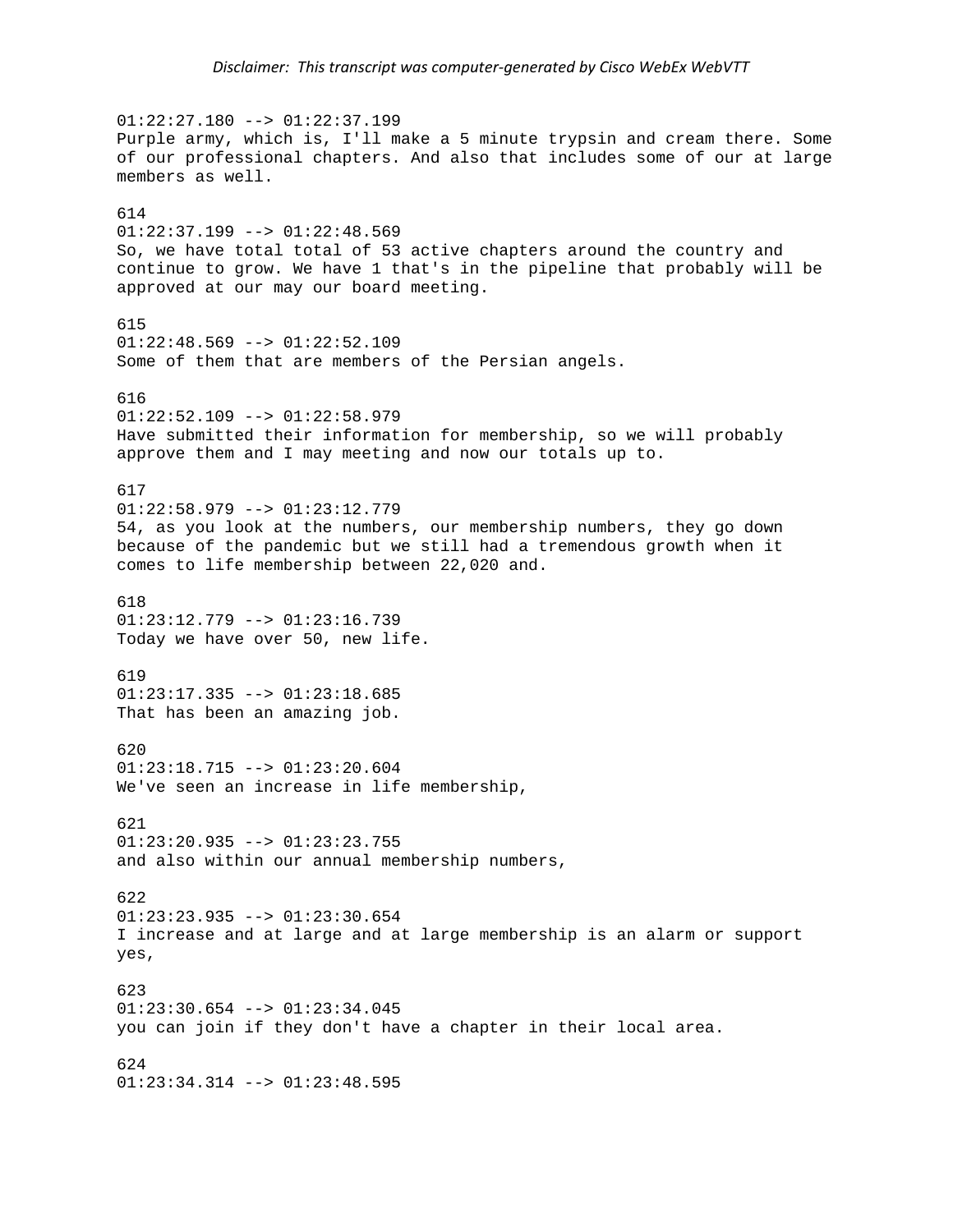And they just pay their 30 dollars to support their national due. So, our total for the year year to date is 1276. we usually cut off. We still accept them in membership, but we counted anything after April 15 goes to the following year. 625 01:23:51.239 --> 01:24:00.479 When we look at assets, I like membership money goes into a different fund. So we do not use that as operating. 626  $01:24:00.479$  -->  $01:24:12.630$ Um, the past couple of years, we opened 2 investment funds over at Edward Jones 1 of the the fund that has 155,000 that that money was given it to us by an alarm. And we invested it. 627  $01:24:12.805$  -->  $01:24:20.635$ On the tuition assistance, as you can see those figures those that money comes from. We have a partnership with Geico. There are any partners. 628 01:24:20.635 --> 01:24:31.375 So and I'll talk about that in another slide, but a lot of that funding, and we also other donations, or we call it the board lay down. We ask each board member to lay down 100 dollars. 629 01:24:31.375 --> 01:24:40.614 And sometimes their chapter does that out of that tuition assistance fund last last semester we were able to help students both fall and spring. 630  $01:24:41.340$  -->  $01:24:46.800$ With incidentals for books from books too late validation fees to it. 631  $01:24:46.800$  -->  $01:24:56.970$ So, looking at all of our assets, including our endowment funds on the issue foundation, we stand, we have over 7. 632 01:24:56.970 --> 01:25:10.350 777,000 dollars in assets, and a lot of we're going to be looking at moving and invest in some of the life membership money. So I definitely will be talking to of the office of institutional advancement about that. 633  $01:25:10.350$  -->  $01:25:25.050$ When it comes to the partnership with Geico, like I said it before Geico has been our affinity partner with the alumni association for probably over 12 years and started off with just you call in or do it online to

get a quote and we would get a percentage.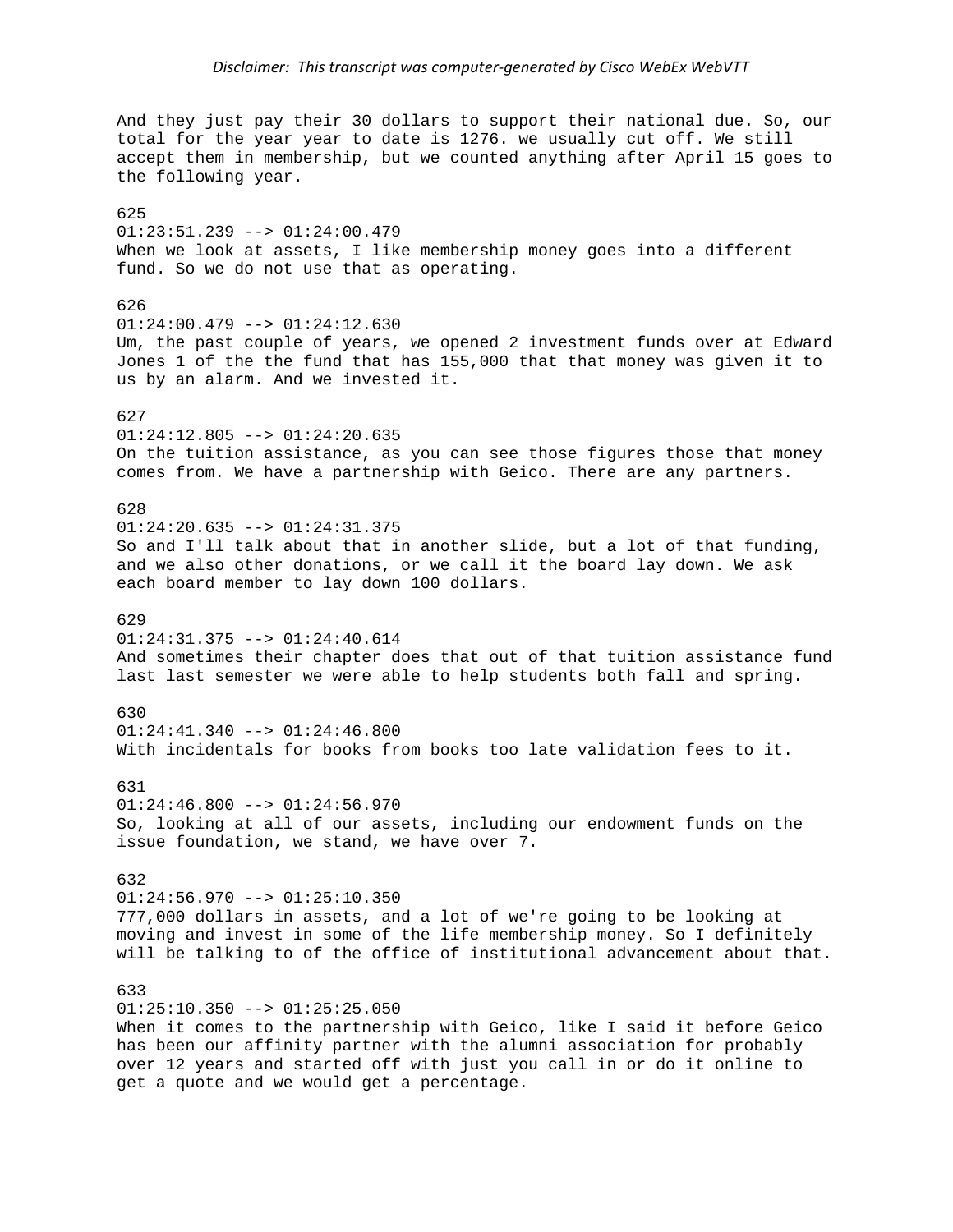634  $01:25:25.050$  -->  $01:25:32.489$ But that relationship has flourished over the years and now that we, I renegotiated the contract. 635 01:25:32.489 --> 01:25:42.420 And so will be receiving 19,000 dollars over the next 3 years. That money is broken down from 2 entities within Geico Geico. 636  $01:25:44.095$  -->  $01:25:53.364$ Link I called, and then also they have a sports division, and I had the pleasure to introduce our rep to our Amy Peggy Davis. 637  $01:25:53.604$  -->  $01:26:03.925$ And so we're going to be partnering with them where Geico will be sponsoring the student athlete of the week. And also at the NPC, we have permanent signage and so I. 638  $01:26:04.199$  -->  $01:26:15.689$ Glad that I was able to start that partnership because they want to do more with the issue when it comes to athletics. And also we have a partnership in the pipeline working with our career services. 639  $01:26:15.689$  -->  $01:26:20.550$ Connecting our students with Geico for careers after graduating from Virginia State University. 640  $01:26:22.380$  -->  $01:26:26.520$ Some amazing news with the alumni house as read South. 641  $01:26:26.520$  -->  $01:26:35.430$ Um, there's going to be a lot of work going on over there, but the 1st, 1, we were contacted by the national park service. 642  $01:26:35.430$  -->  $01:26:39.569$ About going forward to solicit. 643  $01:26:39.569$  -->  $01:26:49.350$ To see, if we can get a national designation for the alumni house, also, that process is ongoing. Uh, we're excited about that because again, like, VP Hall said. 644 01:26:49.795 --> 01:27:04.284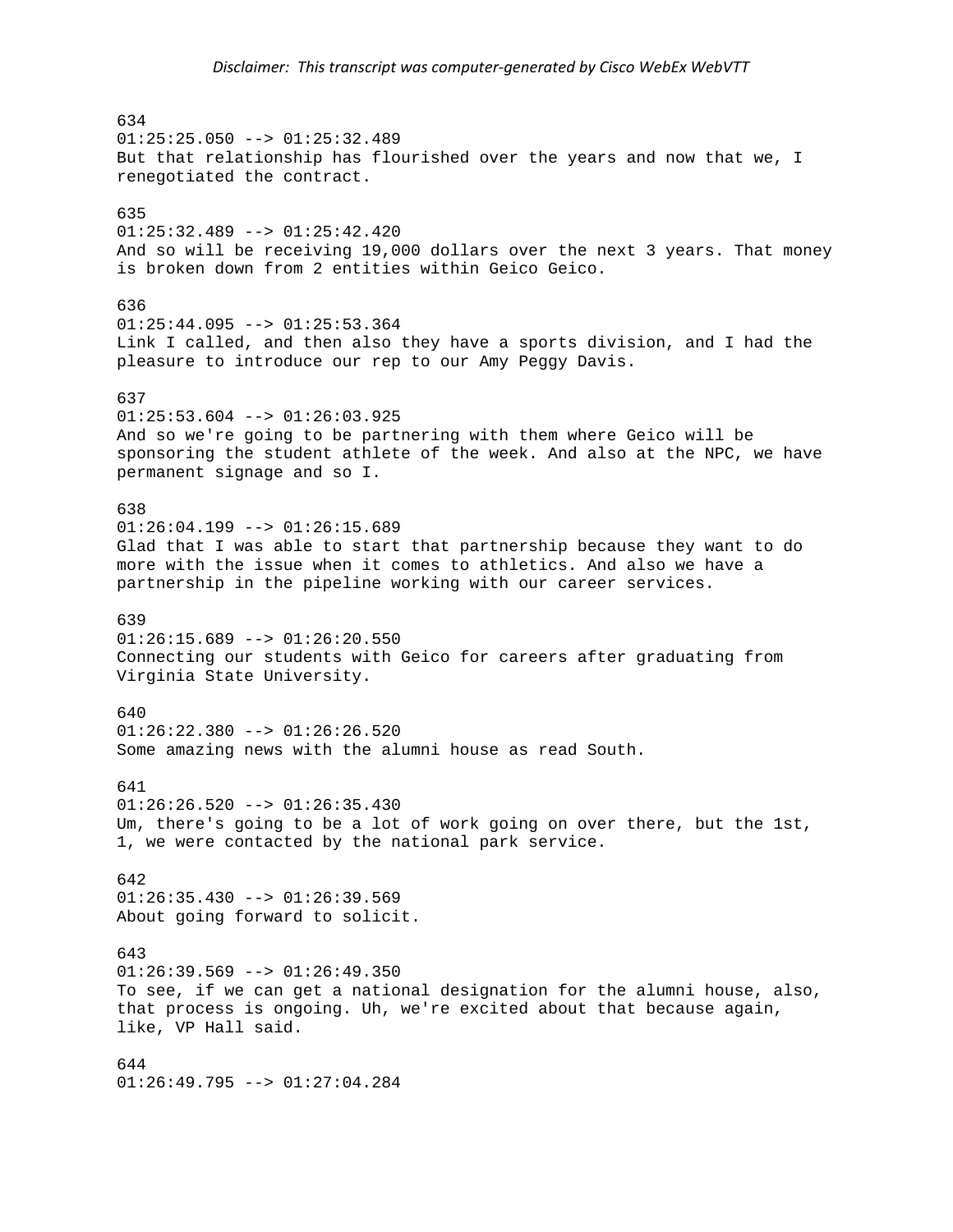People are coming to us, which is amazing. Also, another big initiative that we will be working out, starting the deck in July. We also were submitted to receive a grant from Benjamin Moore.

645 01:27:04.284 --> 01:27:07.524 So the National Trust for historical preservation.

## 646

01:27:07.829 --> 01:27:21.954

On reached out to us, they submitted us and we received the grant, so we're going to be receiving paint to paint the interior and exterior of the alumni house. I think there hasn't been paint job on the alumni house probably for 15 years.

## 647

01:27:22.225 --> 01:27:32.005 So we're excited about doing some repairs to my house and getting that done in conjunction with that we're going to be involving our students. They're going to be doing a documentary.

## 648

01:27:32.244 --> 01:27:40.524 So, I'm going to be working with to see if we can have some, our communications students, shadow, the documentary crew, as they come down. And also.

#### 649

01:27:41.430 --> 01:27:52.979 With this Meredith, being starting the art department, want to reach out to some of our art students to see if they will help the painting. So it's, you know, they, they did a great.

## 650

01:27:52.979 --> 01:28:07.289

Press release a story about her doing women's History month and so we're just excited that you receive the grant. It was us and another site in New Orleans that received the grant this year to make reservations and updates to their historical property.

651 01:28:07.289 --> 01:28:19.199 Just a couple last things, because of the pandemic. We did not have your meeting last year. So the last time we awarded.

### 652

01:28:19.199 --> 01:28:32.970

Our issue awards, we extended the period, so these are award winners from dilemma. Some of the year down to individual chapter awards. We usually announce those at our annual meeting that we usually have 1.

653 01:28:32.970 --> 01:28:37.800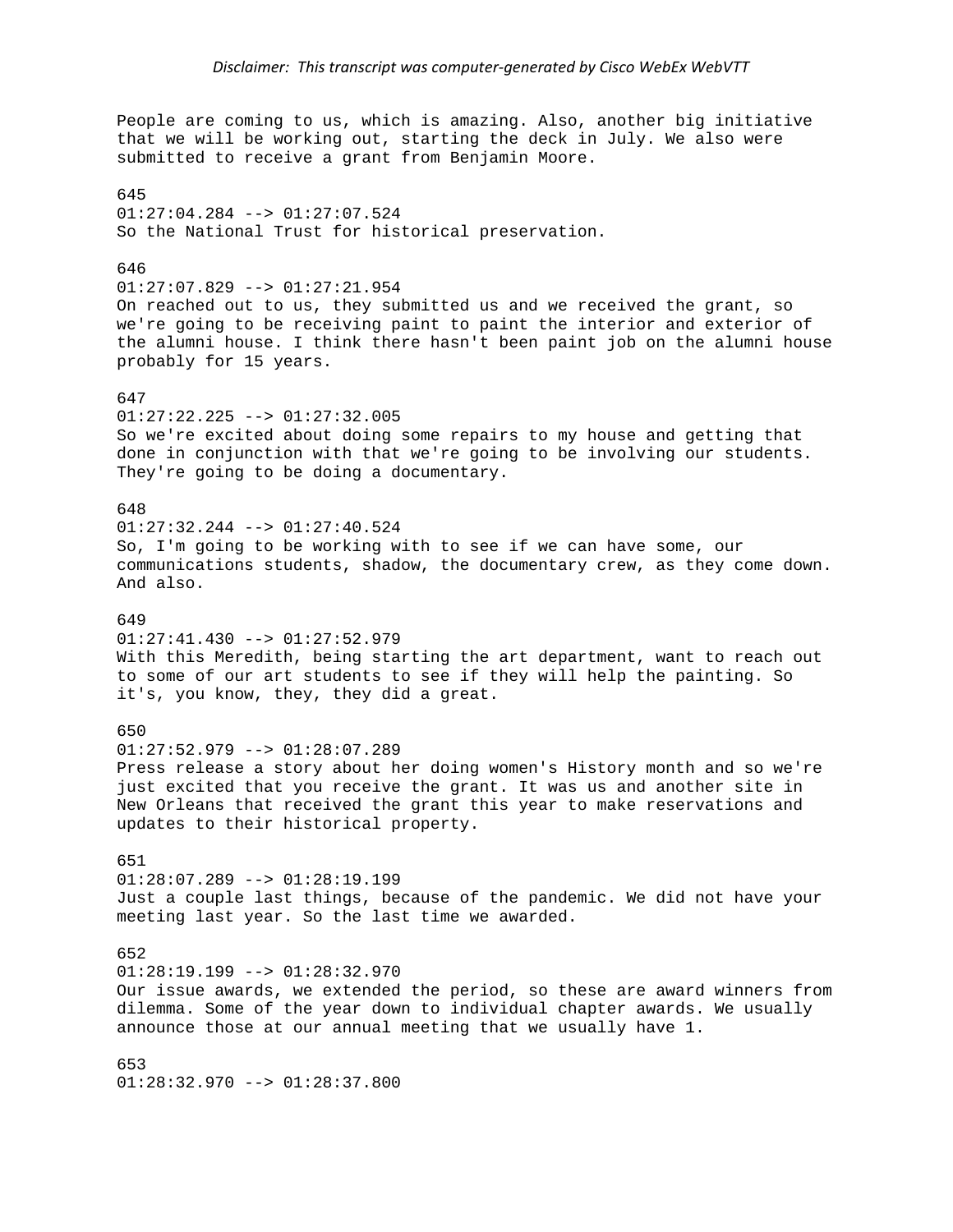Alumni weekend, so we're excited about, you know, recognizing those chapters. 654  $01:28:37.800$  -->  $01:28:42.449$ For their hard work and dedication and on the last side is just our alumnus. 655  $01:28:42.449$  -->  $01:28:52.890$ Of the year miss that when that crushed account, she will serve as our longest of the year until 2022 the issue a, as a whole where. 656  $01:28:52.890$  -->  $01:29:07.050$ Just excited to continue to work with the University hand in glove to make sure that we're there to support. I want to thank doctor Abdullah, and also the office of institutional advancement. This is year 7 for Diaz, being alumni, president and. 657  $01:29:07.050$  -->  $01:29:11.970$ Under this administration we have, and the alumni association has been at the table. 658  $01:29:11.970$  -->  $01:29:21.090$ And working more and more with the university to continue to push the mission of the issue for it and to do anything, we can to support. 659 01:29:21.090 --> 01:29:27.270 So, I know I had to be brief, so that was my quick update. If there are any questions I. 660 01:29:27.270 --> 01:29:30.510 We'll entertain those if not. Thank you for your time. 661  $01:29:36.750$  -->  $01:29:39.750$ Thank you that's all. 662  $01:29:39.750$  -->  $01:29:44.369$ Hear me. 663  $01:29:44.369$  -->  $01:29:52.859$ We do have acknowledge we have 1 acknowledgement and 2 resolutions that we need to discuss. 664 01:29:54.569 --> 01:30:04.859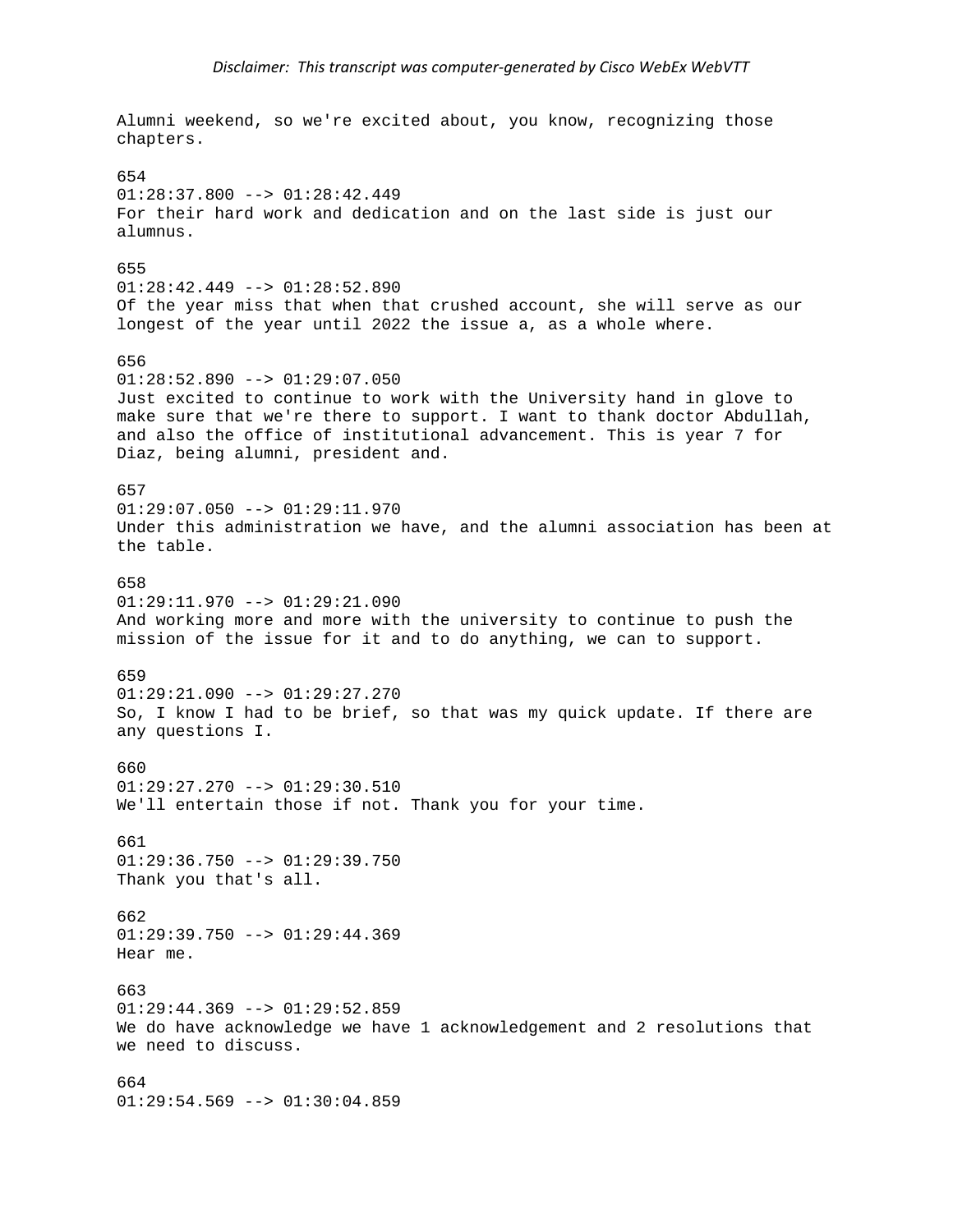# *Disclaimer: This transcript was computer‐generated by Cisco WebEx WebVTT*

Okay, uh, I've been also advised that we're in overtime, so if we can do that, uh, in an appropriate and expedition span, thank you. 665  $01:30:05.484$  -->  $01:30:19.375$ So, the management Franklin just mentioned was the announcement of that contract, have to serve the alumni association alumni of the alumni of the year for 2020. 666 01:30:20.760 --> 01:30:35.220 2021, we just need to acknowledge that and I do believe that the other resolution is so confirming of the 2Million partnership is we have 2Million engineer. 667 01:30:35.220 --> 01:30:45.390 Some her verge program to name on the summer bridge program the dimension engineering summer bridge program. That is the resolution. 668  $01:30:45.390$  -->  $01:30:51.329$ And the next resolution, I believe we do have to go into post session for. 669  $01:30:51.329$  -->  $01:30:57.779$ That is correct. Okay. Uh, you should have campuses. 670 01:30:57.779 --> 01:31:02.760 Those resolutions, I guess we can take them 1 at a time. 671 01:31:02.760 --> 01:31:07.739 If she would go ahead and again, um. 672  $01:31:07.739$  -->  $01:31:12.600$ My screen is jumping all over the place, uh, for the 1st, 1. 673 01:31:12.600 --> 01:31:27.145 1st, the 1st, 1 is just an acknowledgment for the missile net contract camp to be named alumni association among the chance of the year for 2021. so that's not my resolution. Okay. And we certainly will acknowledge that. 674 01:31:27.145 --> 01:31:28.885 I don't know that. 675 01:31:31.680 --> 01:31:35.520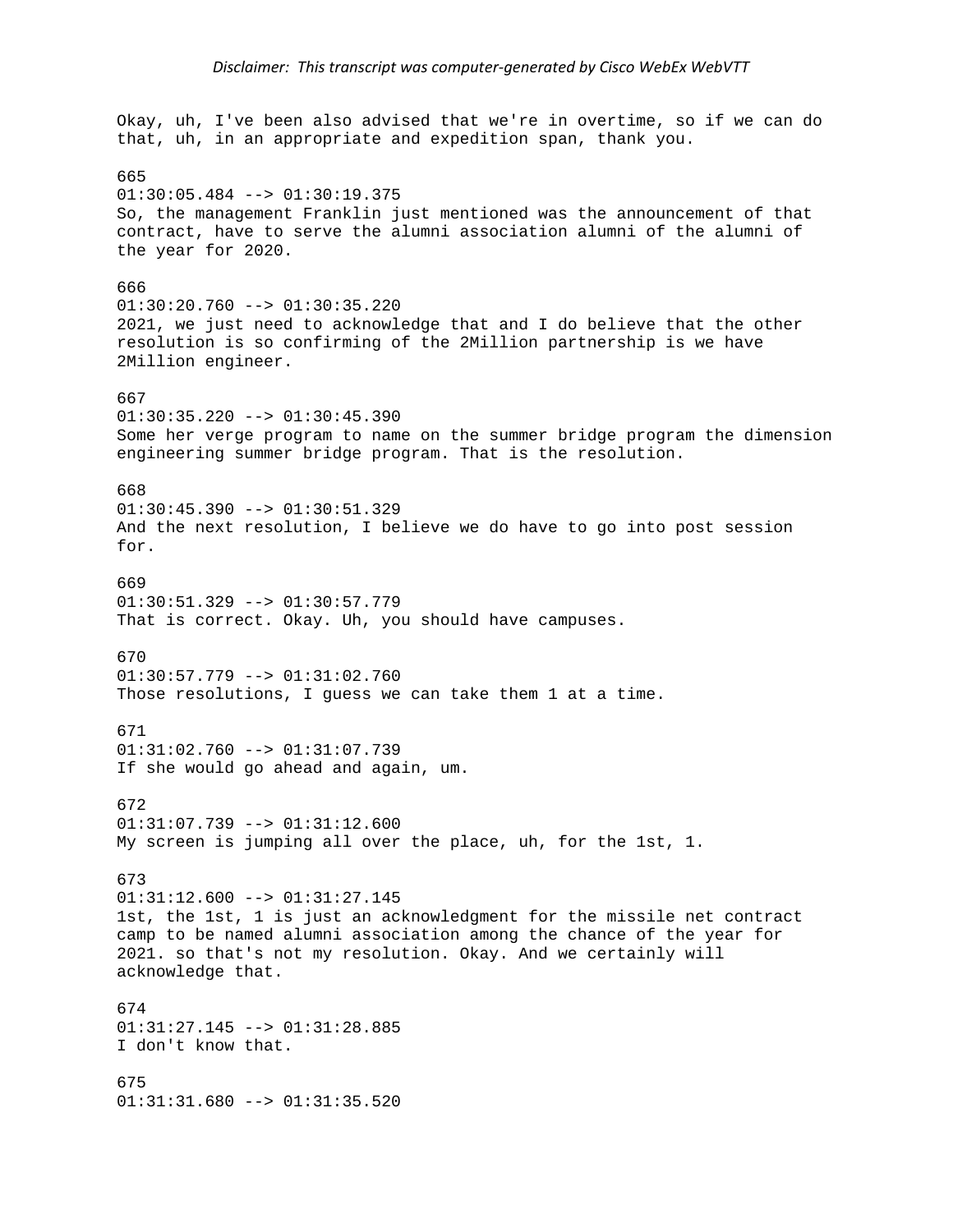```
We need to vote. 
676 
01:31:35.520 --> 01:31:40.949 
We need to vote on this. Correct? That's right. 
677 
01:31:40.949 --> 01:31:51.479 
We don't have to. Okay, thank you. I think we need to vote on the top 
50Million, engineering, summer project, changing the name of the. 
678 
01:31:51.479 --> 01:31:55.078Okay, and you had that before, you. 
679 
01:31:55.078 --> 01:31:59.309 
Yes, yes, yes. 
680 
01:31:59.309 --> 01:32:08.279 
Target both acknowledgement. I'm sorry, I'm new, so I'm going to come the 
new card. Would you need to vote on these announcements? 
681 
01:32:08.279 --> 01:32:13.738 
Okay, I've been here for 7 years and I've been calling me the new. 
682 
01:32:13.738 --> 01:32:17.609 
The new member chickens for C***. Okay. You have it for you. 
683 
01:32:17.609 --> 01:32:21.179The, uh. 
684 
01:32:21.179 --> 01:32:24.359 
No, I was in that. 
685 
01:32:24.359 --> 01:32:27.599 
A lot of other year. 
686 
01:32:29.368 --> 01:32:34.439 
Follow up it about. 
687 
01:32:34.439 --> 01:32:38.429 
Some move. Okay. 
688 
01:32:38.429 --> 01:32:42.269
```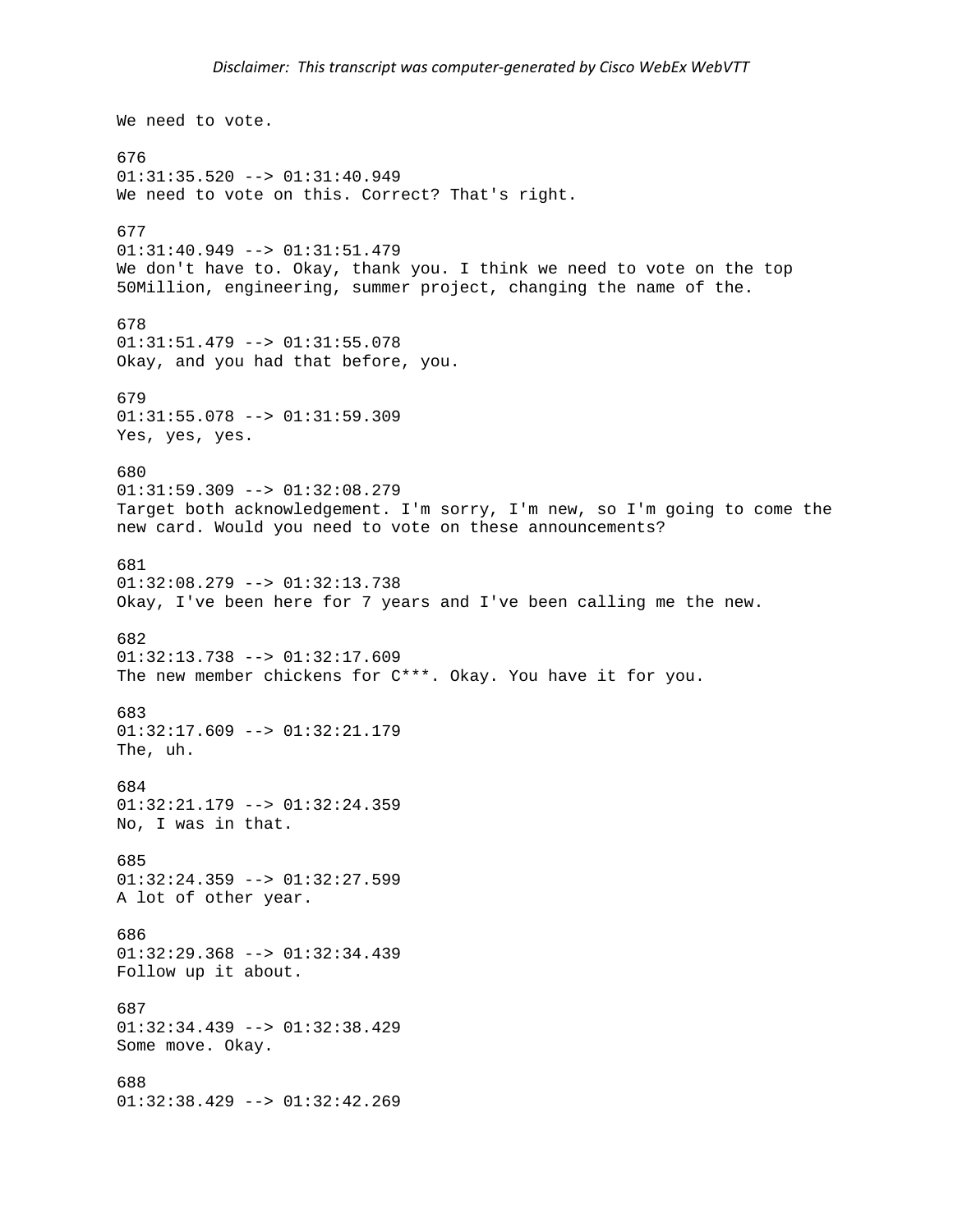```
So, now we need to have, do we have to have a roll call? Correct? 
689 
01:32:42.269 --> 01:32:47.009 
Sir I'm ready. Okay go ahead. Dr red, thank you. 
690 
01:32:48.359 --> 01:32:52.828 
Dr. brown? Yes. 
691 
01:32:52.828 --> 01:32:56.939 
Yes, yes. 
692 
01:32:56.939 --> 01:32:59.969That to do documents on. 
693 
01:33:02.969 --> 01:33:07.798 
I'm bored yes yes. 
694 
01:33:14.458 --> 01:33:17.729 
It's not muted, but it looks like he's saying yes. 
695 
01:33:17.729 --> 01:33:20.788 
Thank you. 
696 
01:33:20.788 --> 01:33:28.078 
That is that complete to a call? Thank you. 
697 
01:33:28.078 --> 01:33:32.698Thank you. Okay, we'll go to the next 1 and go back to the dominion. 
698 
01:33:33.809 --> 01:33:39.418Some of our various programs, so dominion engineer engineers. 
699 
01:33:39.418 --> 01:33:42.658 
Perfect all right if we can bring that. 
700 
01:33:42.658 --> 01:33:46.708 
Upon a screen as well Thank you. Yes. 
701 
01:33:46.708 --> 01:33:51.359 
All right there, we need a motion 1st, and then.
```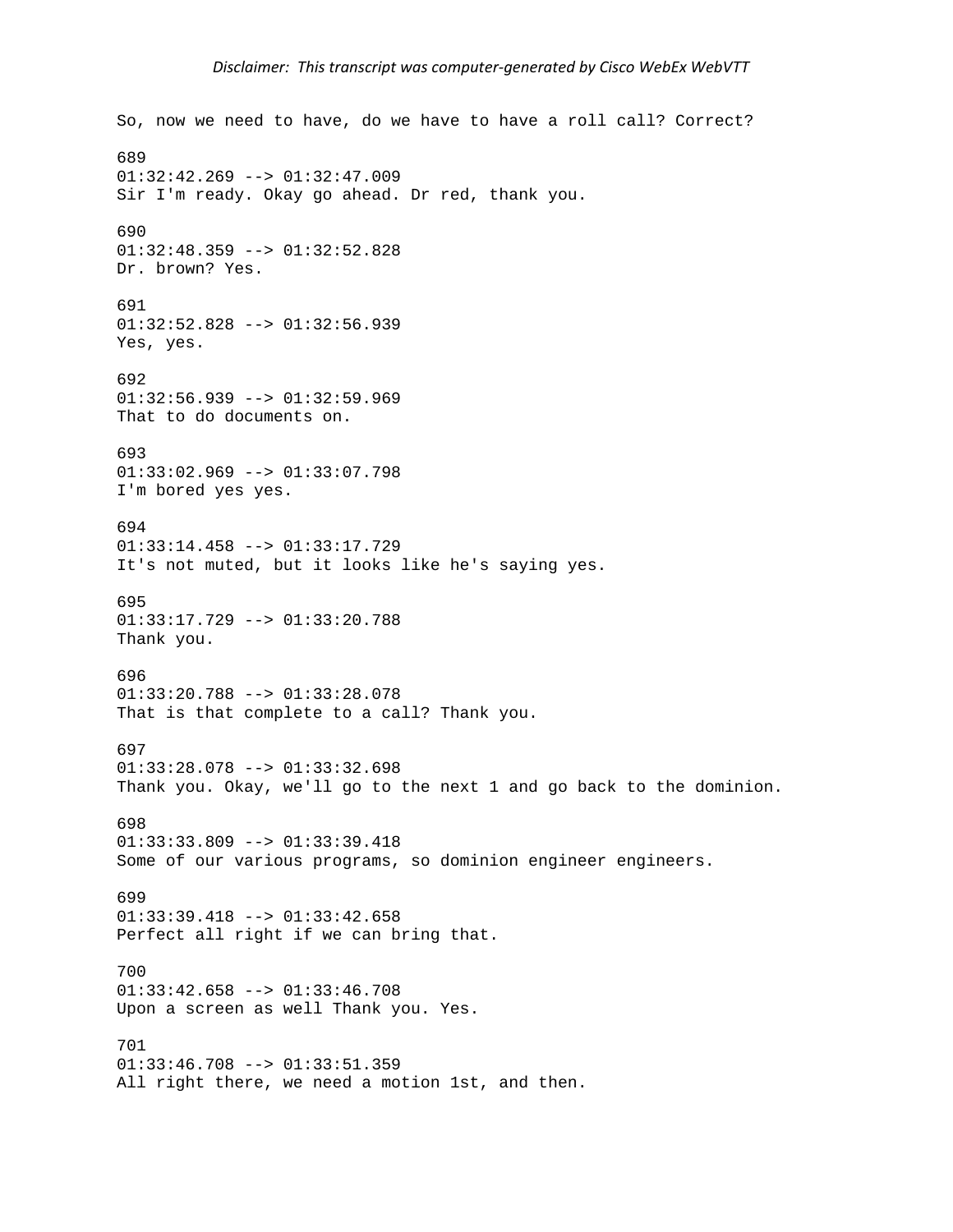702  $01:33:51.359$  -->  $01:33:55.259$ To call him for. 703  $01:33:55.259$  -->  $01:33:58.498$ Thank you for all call. 704 01:33:59.939 --> 01:34:04.889 Yes, it's great. 705 01:34:04.889 --> 01:34:09.569 Yes, yeah. 706 01:34:11.219 --> 01:34:14.878 Born. 707 01:34:14.878 --> 01:34:19.649 Yes, okay. 708 01:34:19.649 --> 01:34:22.798 He's saying, yes, again right check your head. 709 01:34:22.798 --> 01:34:27.208 Thank you. 710 01:34:27.208 --> 01:34:34.798 We make accommodations, we think board of visitors, Marie, for helping us with that. 711 01:34:36.029 --> 01:34:48.179 Thank you. Mr. Mary Alaska is the resolution for renaming of the buildings that we named, but I believe we have to go into closed session for that. 712 01:34:48.179 --> 01:34:52.078 That is true and Dr, it will. 713  $01:34:52.078$  -->  $01:34:55.679$ Actually, go into the session. Oh, it now. 714 01:34:55.679 --> 01:35:04.109 The reason I would like to remind you that after I read the motion.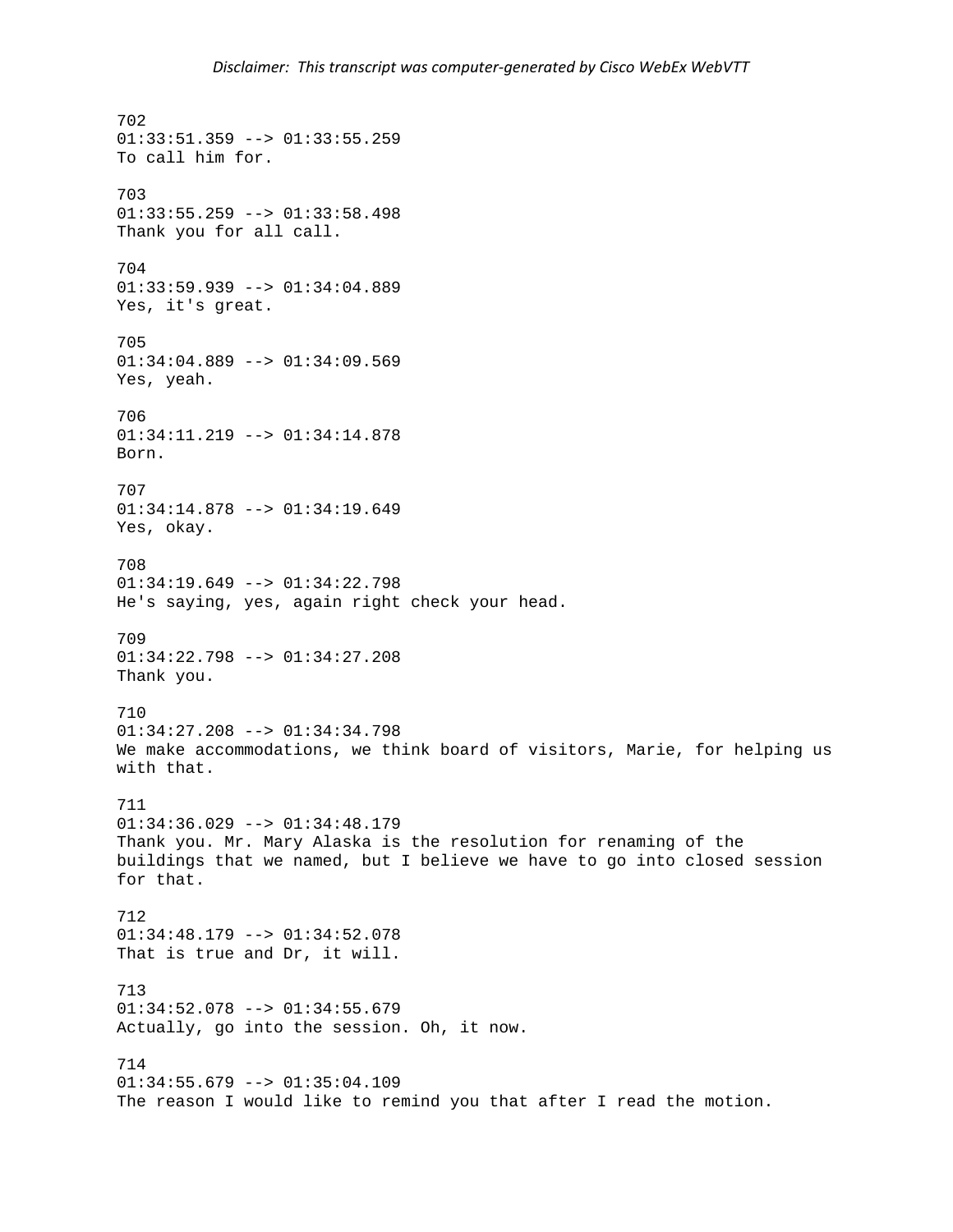715 01:35:04.109 --> 01:35:07.559 That the technical team will need about 10 minutes. 716 01:35:07.559 --> 01:35:11.519 To close down the electronic communication. 717 01:35:11.519 --> 01:35:16.469 And to at 1st of the fiscal to the. 718 01:35:17.488 --> 01:35:22.889 Thank you that will be offering for the meeting. 719 01:35:22.889 --> 01:35:31.319 Or we have other chair that the committee coming a closed meeting for 2 and 2 section 2.2. 720 01:35:31.319 --> 01:35:34.439 That's 37111. 721  $01:35:34.439$  -->  $01:35:42.838$ And 2.3711811 of the code of Virginia for discussion or consideration. 722 01:35:42.838 --> 01:35:57.628 Promotion and tenure's sabbatical on a specific event going and for our degree, and our special awards specifically renaming for campus building. 723 01:35:57.628 --> 01:36:01.918 Additionally, I moved that press forward and after. 724 01:36:01.918 --> 01:36:08.429 The senior assistant attorney general Dr CBT. 725  $01:36:08.429$  -->  $01:36:20.819$ The Tanya hall, vice president for external affairs. Kevin devil for vice president of finance vehicle. Shari key Casey. 726 01:36:20.819 --> 01:36:35.158 Senior advisor to the president and left Nancy Rick before liaison, I can close meeting because their presence in nicole's meeting is deemed necessary and, or their presence will aid the board in this consideration of this man.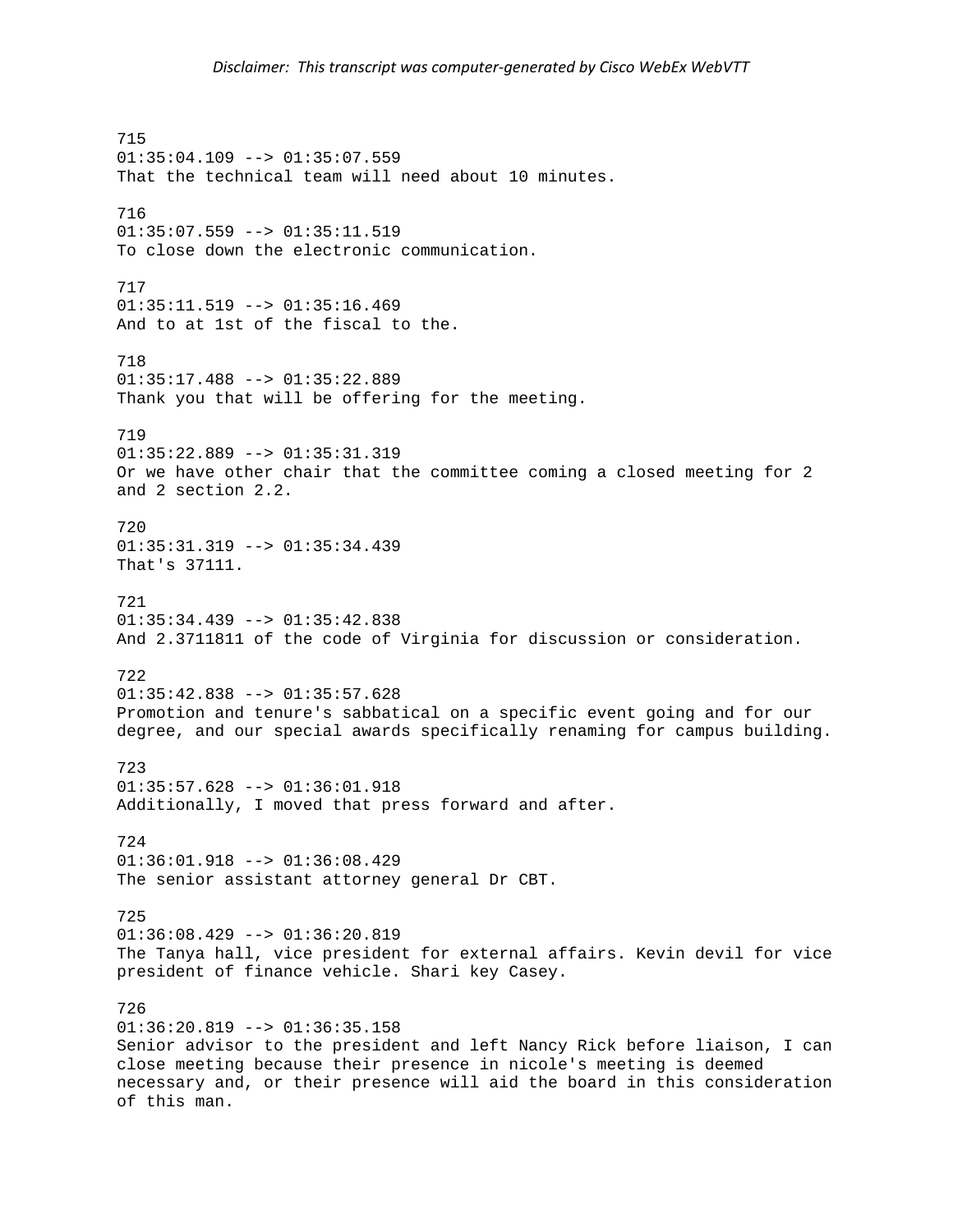727 01:36:35.158 --> 01:36:40.319 Thank you. 728 01:36:40.319 --> 01:36:43.769 Okay. 729 01:36:45.059 --> 01:36:49.439 Okay. 730 01:36:49.439 --> 01:36:57.149 All right. 731 01:36:57.149 --> 01:37:02.578 Silence. 732 01:37:02.578 --> 01:37:08.158 Silence. 733 01:37:09.838 --> 01:37:17.128 Silence. 734 01:37:20.993 --> 01:37:35.724 Thank you on behalf of the chair move that the committee goes on and record certification that to the best of each member's knowledge all the public business matters will also be exempt to come open meeting requirements 735 01:37:36.264 --> 01:37:40.764 and which were identified in the motion authorizing the closed session. 736  $01:37:41.099$  -->  $01:37:45.088$ Or her discussed, or considered in closed session. 737 01:37:45.088 --> 01:37:57.479 And remember believe that there has been a deviation before you close meeting limitations that never has this opportunity to make a pigment prior to this certification vote. 738 01:38:00.059 --> 01:38:10.823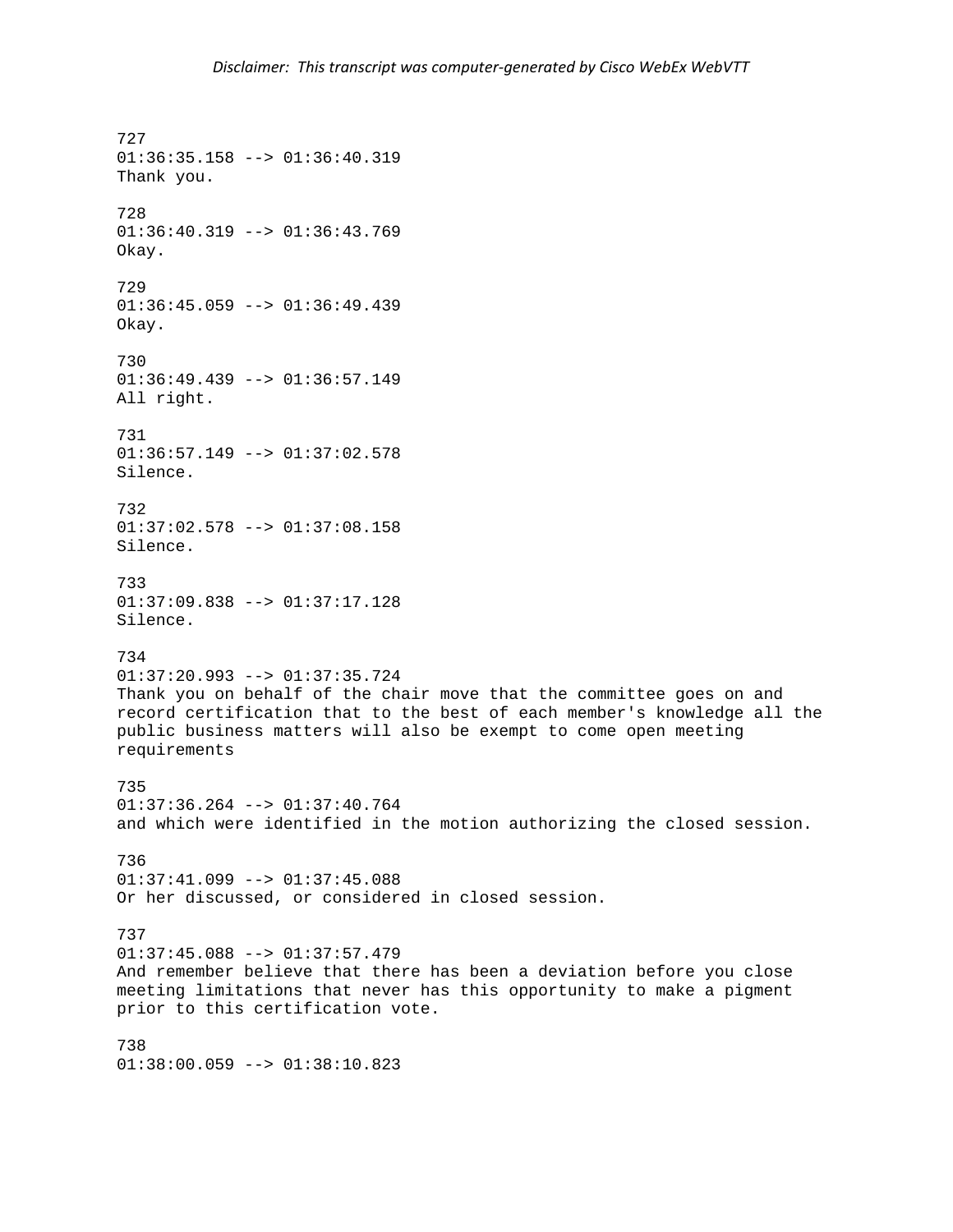With no statement being made all those certified to the best video knowledge that the board discussed, or considers all those public business matters. 739 01:38:11.154 --> 01:38:16.884 And also the exempted from open meeting requirements, just different junior freedom of information packed. 740 01:38:17.248 --> 01:38:22.198 And all in such a public business matters, and were identified in motion. 741 01:38:22.198 --> 01:38:25.679 I would to close the mean, what's coming say. 742 01:38:25.679 --> 01:38:29.729 Hi. 743 01:38:29.729 --> 01:38:33.298 Although who do not so certified. 744  $01:38:35.368$  -->  $01:38:39.179$ And at this time to roll. 745 01:38:39.179 --> 01:38:44.969 Brown? Yes. 746 01:38:44.969 --> 01:38:48.238 Yes. 747 01:38:49.529 --> 01:38:55.408 All right. Yeah. 748 01:38:55.408 --> 01:38:58.889 Yes, yes. 749 01:38:58.889 --> 01:39:05.309 He said, yes. 750 01:39:05.309 --> 01:39:08.548 Okay, thank you. 751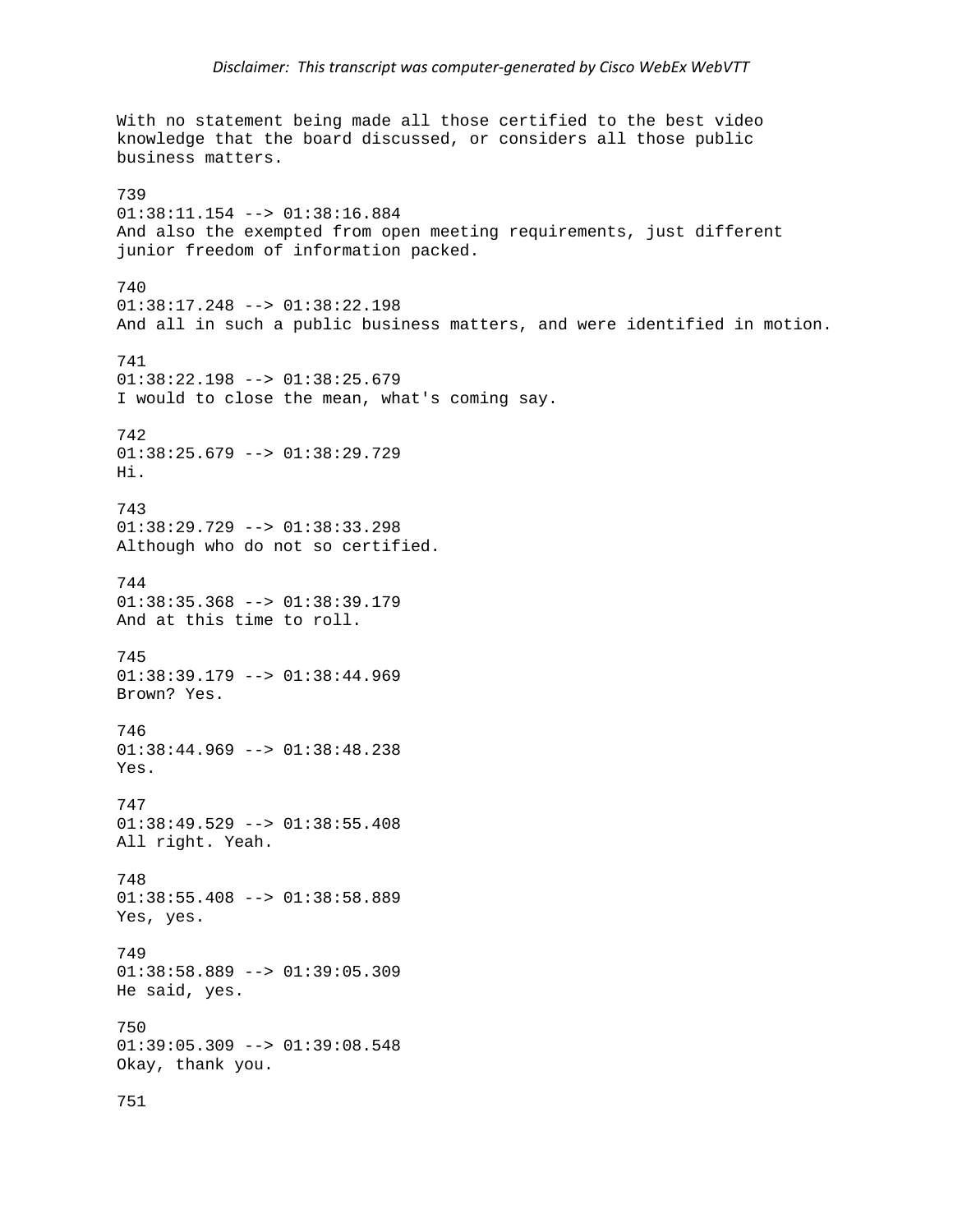```
01:39:08.548 --> 01:39:11.849 
I can read. 
752 
01:39:19.019 --> 01:39:23.458Oh, thank you. Thank you. Okay. It's all. 
753 
01:39:23.458 --> 01:39:27.029 
I guess we're now ready to. 
754 
01:39:27.029 --> 01:39:30.029 
But on the. 
755 
01:39:30.029 --> 01:39:35.429 
Resolution relative to approving they renaming of 3 buildings. 
756 
01:39:35.429 --> 01:39:41.519 
You have that before you and if you can share it on the screen so that we 
can. 
757 
01:39:41.519 --> 01:39:46.319 
Now, I'll approve it. 
758 
01:39:46.319 --> 01:39:49.948 
Okay, we need a 2nd. 
759 
01:39:49.948 --> 01:39:53.429 
A motion whatever. 
760 
01:39:53.429 --> 01:39:56.698 
Hampered Thank you. Thank you. Pen. 
761 
01:39:56.698 --> 01:40:02.219 
It can be scary. Okay. We have a roll call vote on this. Please. 
762 
01:40:02.219 --> 01:40:09.088 
We offer the motion. 
763 
01:40:09.088 --> 01:40:13.319 
Harry miscarry and 2nd. 
764 
01:40:14.788 --> 01:40:23.309
```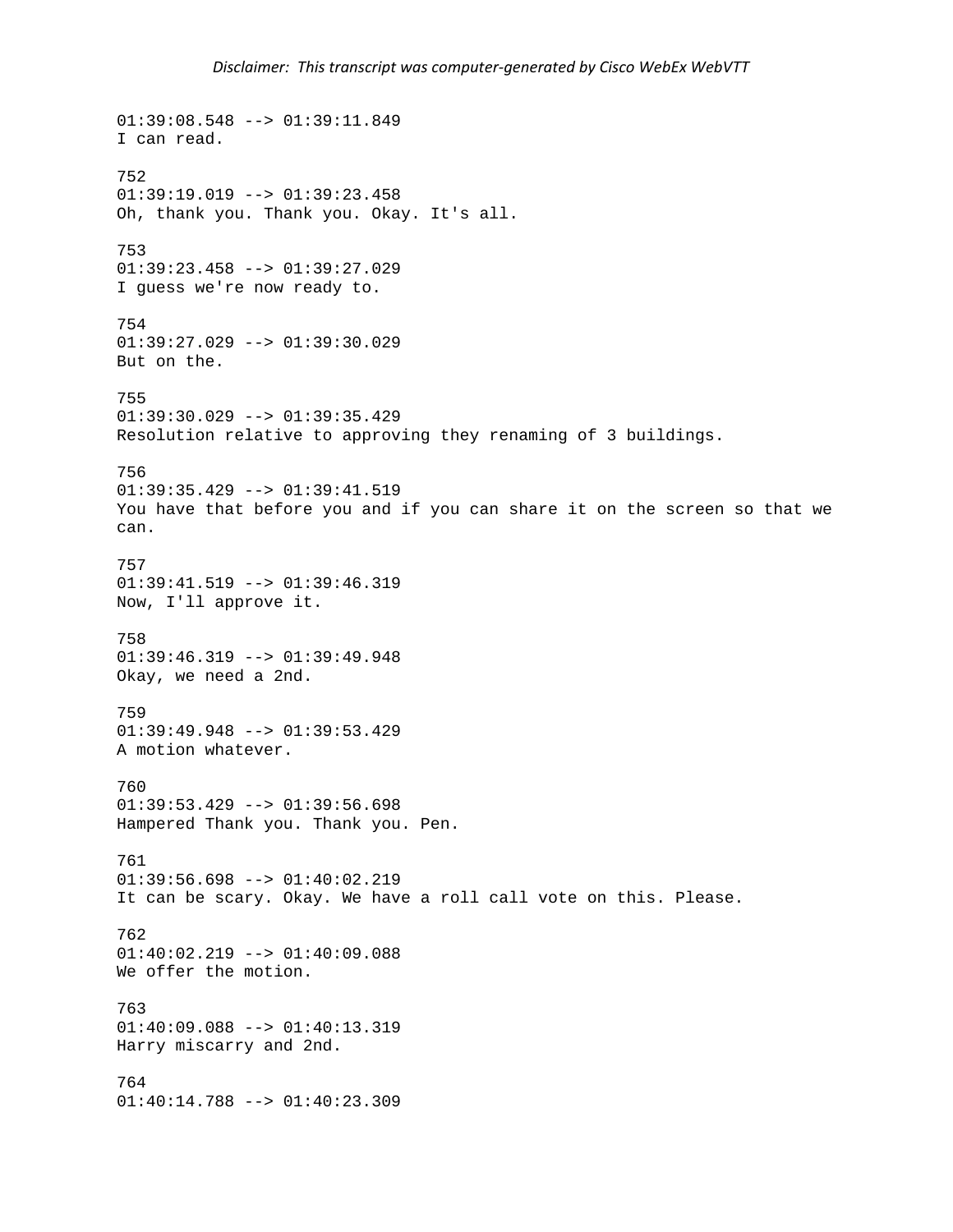So, actually the 2nd, but I'll put the motion that so that she can 2nd, this is the. 765  $01:40:23.309$  -->  $01:40:29.279$ Thank you. 766 01:40:29.279 --> 01:40:33.929 Now, for the roll call, that's yes. 767 01:40:33.929 --> 01:40:40.259 Yes, all right. Yeah. 768 01:40:40.259 --> 01:40:44.729 Gore yes. 769 01:40:44.729 --> 01:40:52.649 Yes. 770 01:40:52.649 --> 01:40:57.179 Yes, thank you. 771 01:40:57.179 --> 01:41:00.899 Call okay. 772 01:41:00.899 --> 01:41:04.048 Is this can closure. 773 01:41:04.048 --> 01:41:10.378 A report hall yes. Or just unless there are any questions. 774 01:41:10.913 --> 01:41:17.873 Okay, is there any questions I like to say, thank you for the magnificent job that you and your staff are doing. 775 01:41:18.234 --> 01:41:32.453 I know you talked about how long it takes to cultivate a gift, but fortunately, it doesn't take that long for you to get a grounded on this campus. And we, thank you for the pace at which you have made a remarkable difference and we congratulate your staff. 776

01:41:32.878 --> 01:41:41.128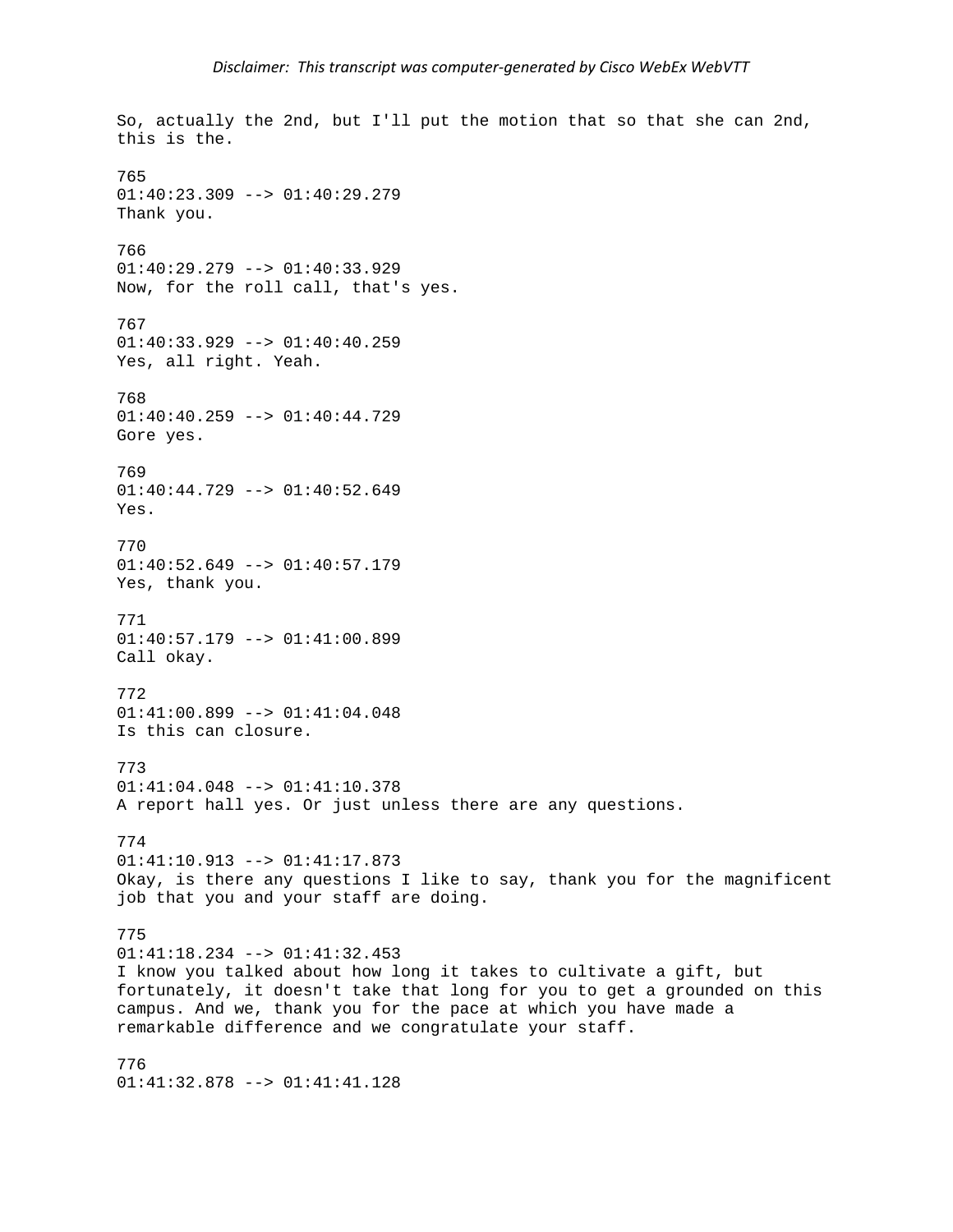Um, president, and all of the happening, everyone else who have enabled us to have a much more. 777 01:41:41.128 --> 01:41:55.918 Financially successful year to date, and all of the great things that are going on there, just from vervine all visitors. If you ever have a contact or a connection with the prospects that are in the works, please reach out to the hall. 778 01:41:55.918 --> 01:42:08.064 Um, certainly, we know that in the business the fundraising is regardless of how great your case statement is, sometimes it's who, you know, who's around the table, making the decisions. So, keep that in mind as well. 779 01:42:09.054 --> 01:42:14.543 Before we conclude the meeting, we do want to call on this, um. 780 01:42:14.878 --> 01:42:21.719 Stiff fetch to provide a report from the foundation. Uh, I think. 781 01:42:21.719 --> 01:42:26.639 Mr. Richard and I and I have a few seconds. Please. Please please. 782 01:42:26.963 --> 01:42:36.054 I wanted to 1 thing as you did take this home for the work that she's been doing and shipping these committees, but also wanted to. Thank you. 783 01:42:36.083 --> 01:42:49.554 Of course, you know, the background that you have been really helping us move forward with this with the renaming and kind of staying on me and us if I remember correctly, this is almost a year and a half really? In the making. 784 01:42:49.554 --> 01:42:56.304 And so I want to thank you for really keeping us on task to make sure that we got to this point today on the rename. Thank you so much. 785 01:42:57.059 --> 01:43:00.929 You're welcome, but in that year and a half, you've been doing a lot of great things. So. 786  $01:43:00.929$  -->  $01:43:04.198$ There's no need to apologize. Thank you.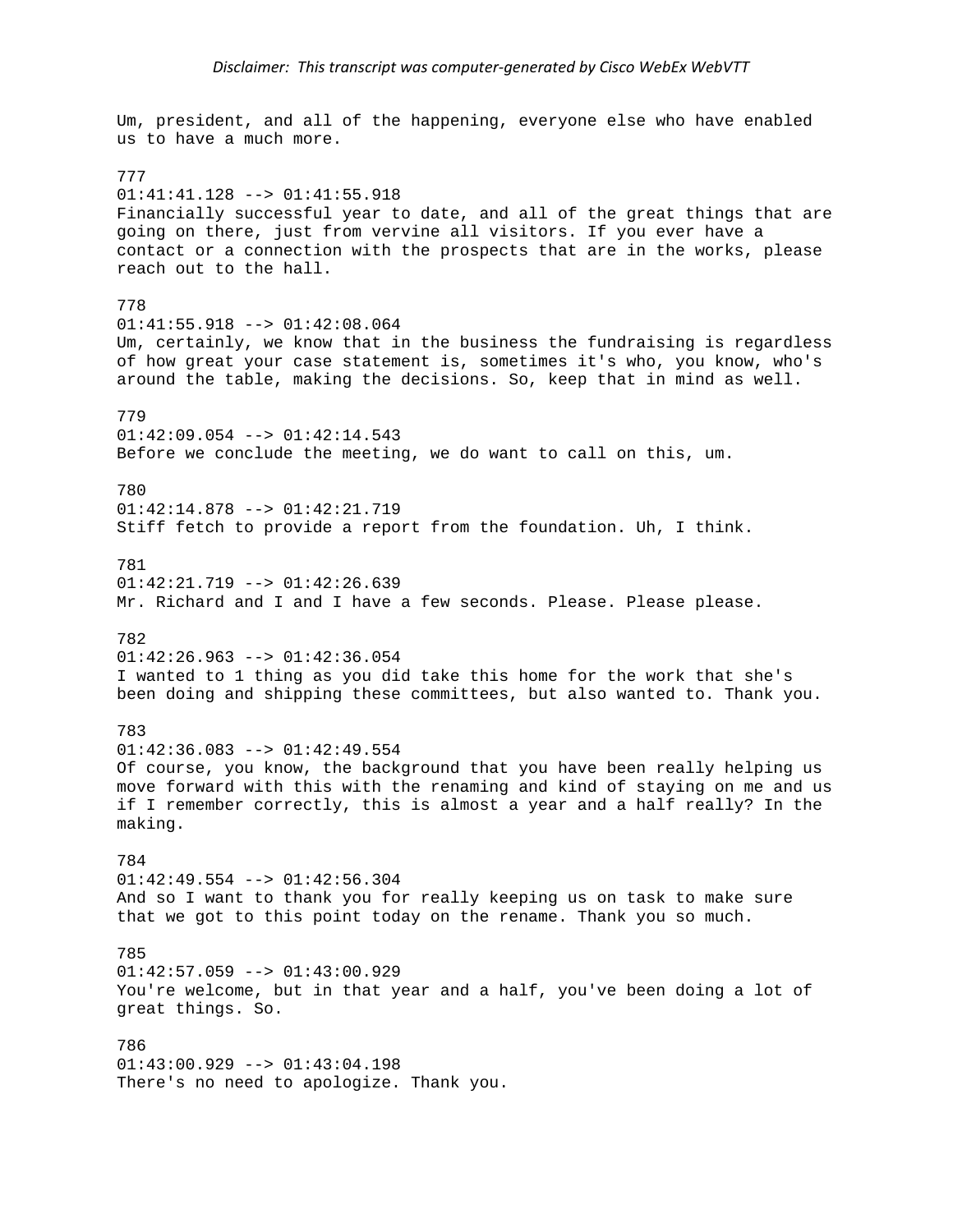787  $01:43:04.198$  -->  $01:43:09.359$ Yeah, thank you so much. I wanted to ask that if you could please put my presentation up. 788 01:43:09.359 --> 01:43:16.288 Can you do that? I don't know how to prepare some of the full board meeting. Okay. 789 01:43:19.408 --> 01:43:22.408 I start to read to put it up, please. 790  $01:43:22.408$  -->  $01:43:31.109$ You want 2nd. Okay, thank you. And I apologize for not having a fancy orange and blue presentation. 791 01:43:31.109 --> 01:43:34.139 Because I'm doing my own work here. 792 01:43:34.139 --> 01:43:39.809 And please make sure that we have a copy of that. We don't want directed to get me in trouble for a. 793 01:43:39.809 --> 01:43:44.819 Parent on the meeting too long. Yeah. Won't be take a few minutes. 794  $01:43:44.819$  -->  $01:43:48.838$ That would really like to thank you for all the great work you're doing at the foundation too. 795 01:43:48.838 --> 01:43:52.259 Thank you. 796 01:43:52.259 --> 01:43:56.309 Okay, great Thank you. 797  $01:43:56.309$  -->  $01:44:02.128$ Thank you very much. I really appreciate the opportunity to take 10 minutes or less of your time. 798  $01:44:02.128$  -->  $01:44:06.029$ To share with you, what? We, some, some things at the foundation so.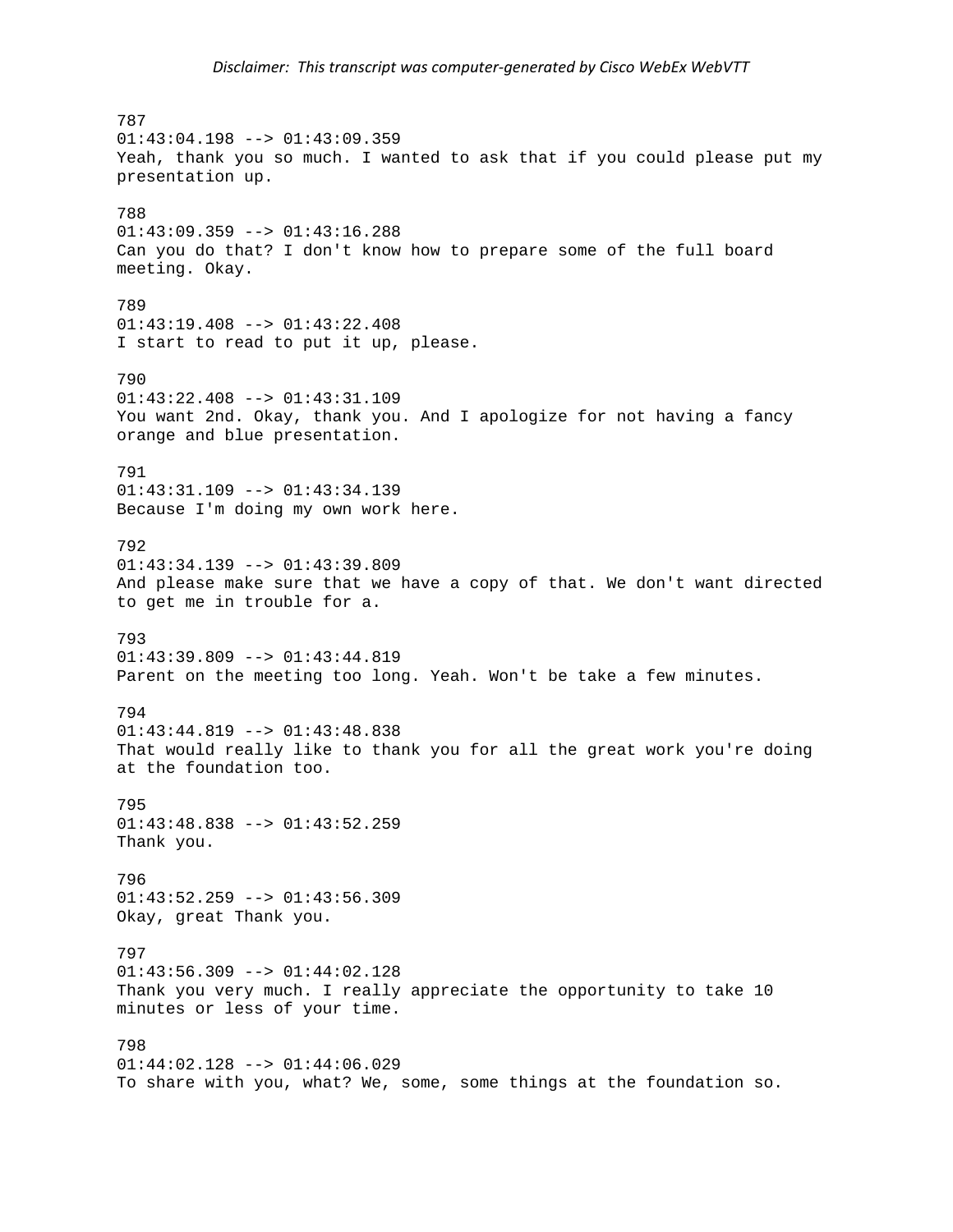799  $01:44:06.029$  -->  $01:44:13.198$ I want you to see here this is really the Nadia foundation slab. I want it because we've not had a chance as. 800 01:44:13.198 --> 01:44:20.158 2 boards to meet with each other, but I want you to see the skill set that we have the foundation. 801 01:44:20.158 --> 01:44:23.788 Uh, you know, cpa's. 802  $01:44:23.788$  -->  $01:44:28.828$ Federal contracting business owners retire kernels, retired, lieutenant colonel. 803 01:44:28.828 --> 01:44:33.298 And these gentlemen and ladies bring their skill set to the foundation. 804 01:44:33.298 --> 01:44:38.338 And we've been happy as we've added new people, we've added another CPA. 805 01:44:38.338 --> 01:44:43.529 And we've added with, so we'll be looking at certain talent certain skills. 806  $01:44:43.529$  -->  $01:44:51.689$ To bring to the board, not just regular people and I don't mean anything by that, but we want to bring certain talents to the board. 807  $01:44:51.689$  -->  $01:44:57.658$ And we, I want you to see this list. So you have a sense of who we currently have there. 808 01:44:57.658 --> 01:45:01.588 And this will be our micro going forward with bringing specific skills. 809  $01:45:01.588$  -->  $01:45:05.128$ To the board the next slide please. 810  $01:45:08.219$  -->  $01:45:12.269$ And I kind of wanted to go back from when I talked to you earlier.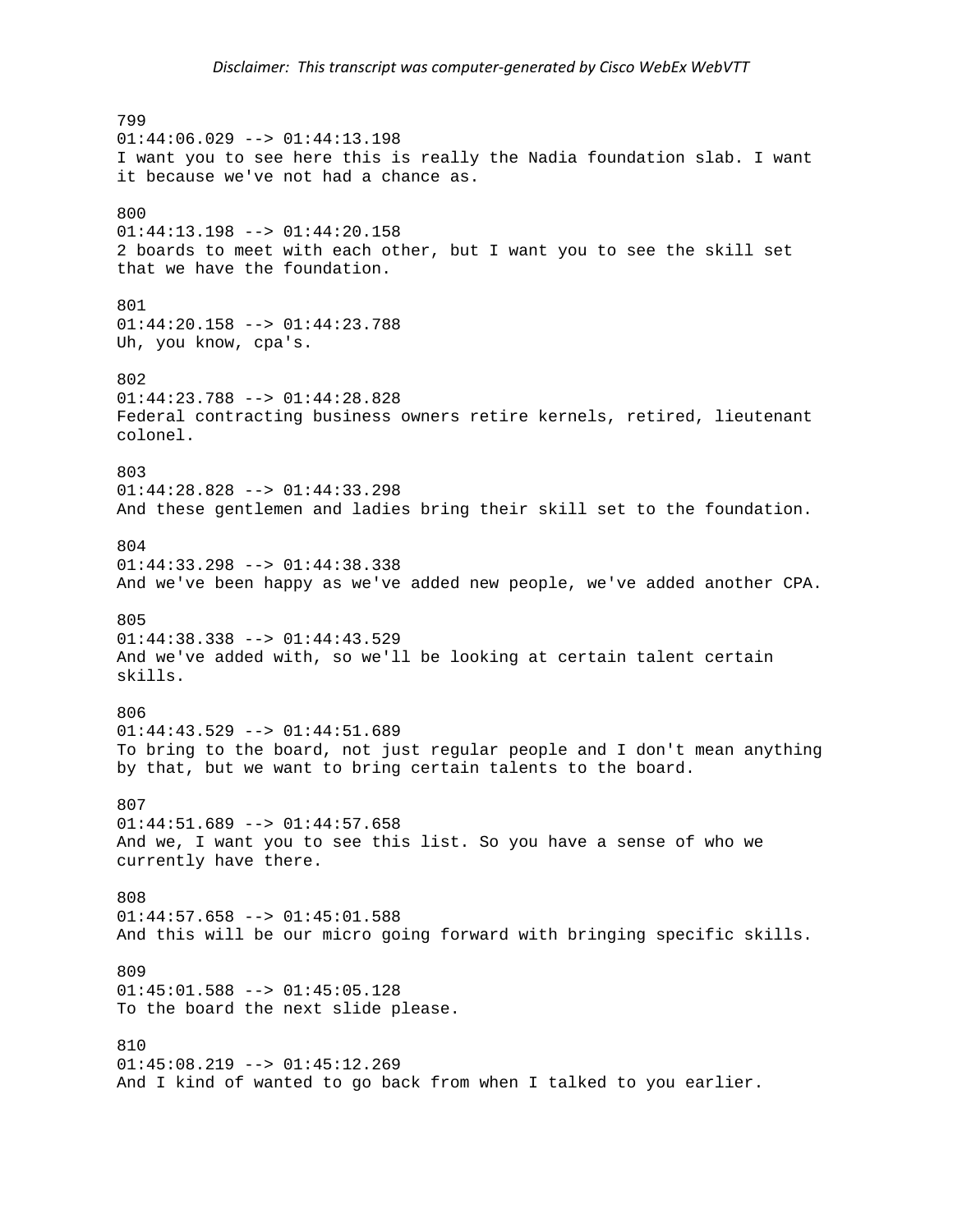811  $01:45:12.269$  -->  $01:45:16.979$ I don't think we, I made it clear that we have made tremendous. 812  $01:45:16.979$  -->  $01:45:20.759$ Financial leaves in at the foundation. 813  $01:45:20.759$  -->  $01:45:24.448$ The market Valley as of the 31st of this year March. 814 01:45:24.448 --> 01:45:30.238 Was 22Million as compared to 15Million in March of 2020. 815 01:45:30.238 --> 01:45:39.479 You might ask how did we do that? Well, we leave Parker has been working with us at Bank of America, but we got a new. 816 01:45:39.479 --> 01:45:43.559 A new investment advisor, and at least there. 817  $01:45:43.559$  -->  $01:45:48.658$ I'm sorry yes, we got a new investment advisor. 818 01:45:48.658 --> 01:45:53.279 And she came with us and our investment committee. 819 01:45:53.279 --> 01:45:59.219 We looked at how we change our investments from stock, the stock equity at the equity. 820  $01:45:59.219$  -->  $01:46:06.929$ To something that would be more expansive so we moved to funds we move to equity funds, like vanguard. 821  $01:46:06.929$  -->  $01:46:12.509$ Um, uh, BlackRock, and we looked at all of those kinds of funds. 822  $01:46:12.509$  -->  $01:46:21.628$ Think of us trying to be the expert on going to bind with the cell without ideas. We went to more fun management. 823 01:46:21.628 --> 01:46:34.288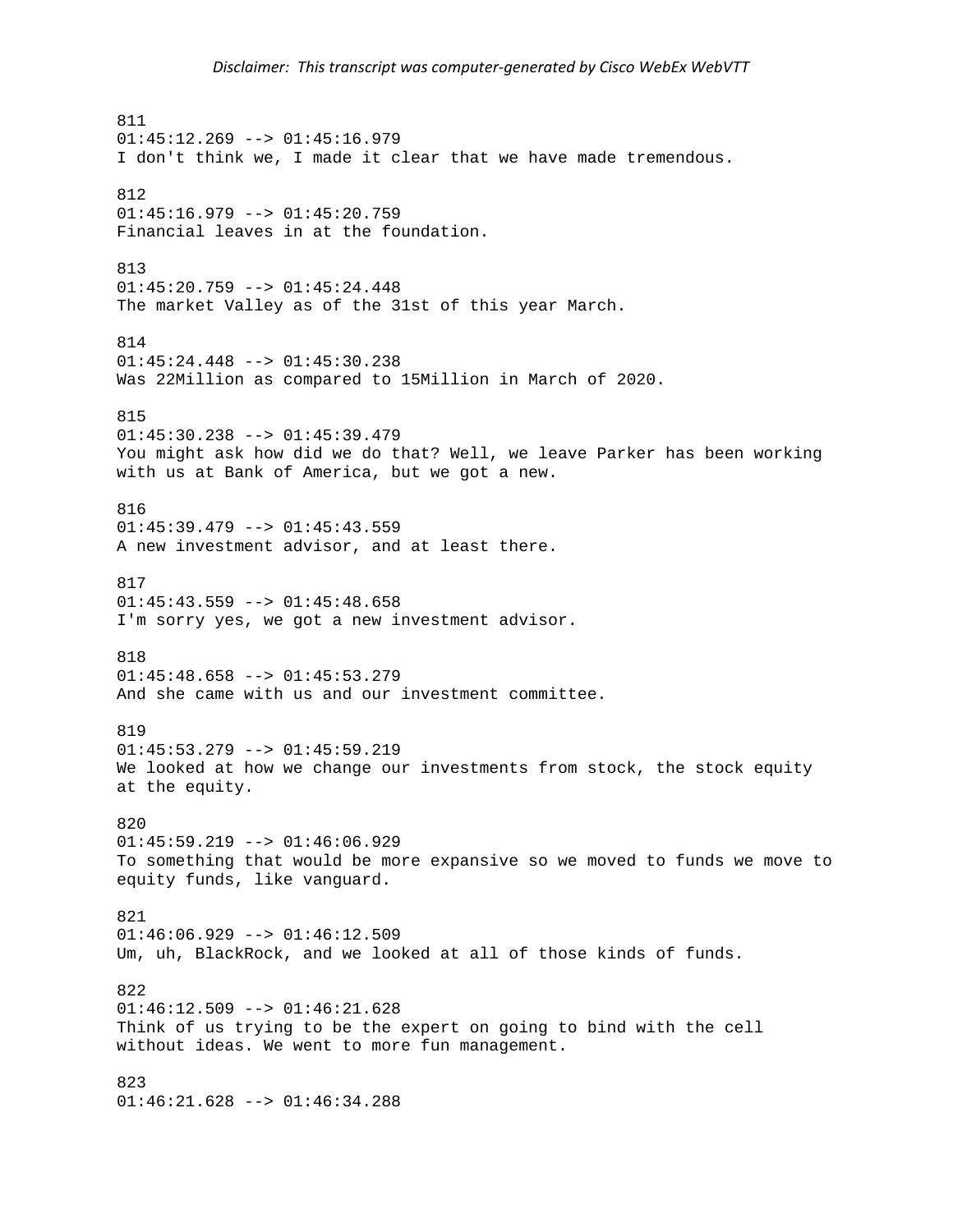And these funds have been phenomenally successful for us and that way, they're using their skill sets to decide when to buy when to sell individual stock. And as you can look here on the return, that fees. 824 01:46:34.288 --> 01:46:40.918 But last year we had a 42% return, and on average, the average 2 years is 9.7. 825 01:46:40.918 --> 01:46:46.559 So, you can see that that made us have a huge jump in our assets. 826  $01:46:46.559$  -->  $01:46:53.939$ 1 year to the next recognizing, everybody fell down doing it, but we came back in in an expensive way. 827  $01:46:54.984$  -->  $01:47:08.963$ And so we are very pleased with this, and I give the credit to the, our investment committee, and all of this work was done and Beverly Everson Jones, who is a CPA. So we are, we're looking now to bring the talents of our board. 828  $01:47:09.208$  -->  $01:47:18.208$ To managing our moneys managing our funds and we're very pleased with this. You can see we also have hedge funds. I think I talked about that the last time. 829 01:47:18.208 --> 01:47:25.679 But we want to be a little more aggressive, but at the same time, make sure that we have assets that can grow. 830 01:47:25.679 --> 01:47:40.014 And we just really pleased with this huge jump that we have. And so you see down here at the bottom, the students scholarships, we're going to give more than a half, a 1Million dollars this year. And you see that little plus sign there. We know it's going to be more than that. 831  $01:47:40.043$  -->  $01:47:43.524$ We just don't know how much more yet that is going to be. 832 01:47:43.738 --> 01:47:48.179 So, again, we're real pleased with what we're doing on the foundation. 833 01:47:48.179 --> 01:47:52.229 And we are excited about the growth that we've had.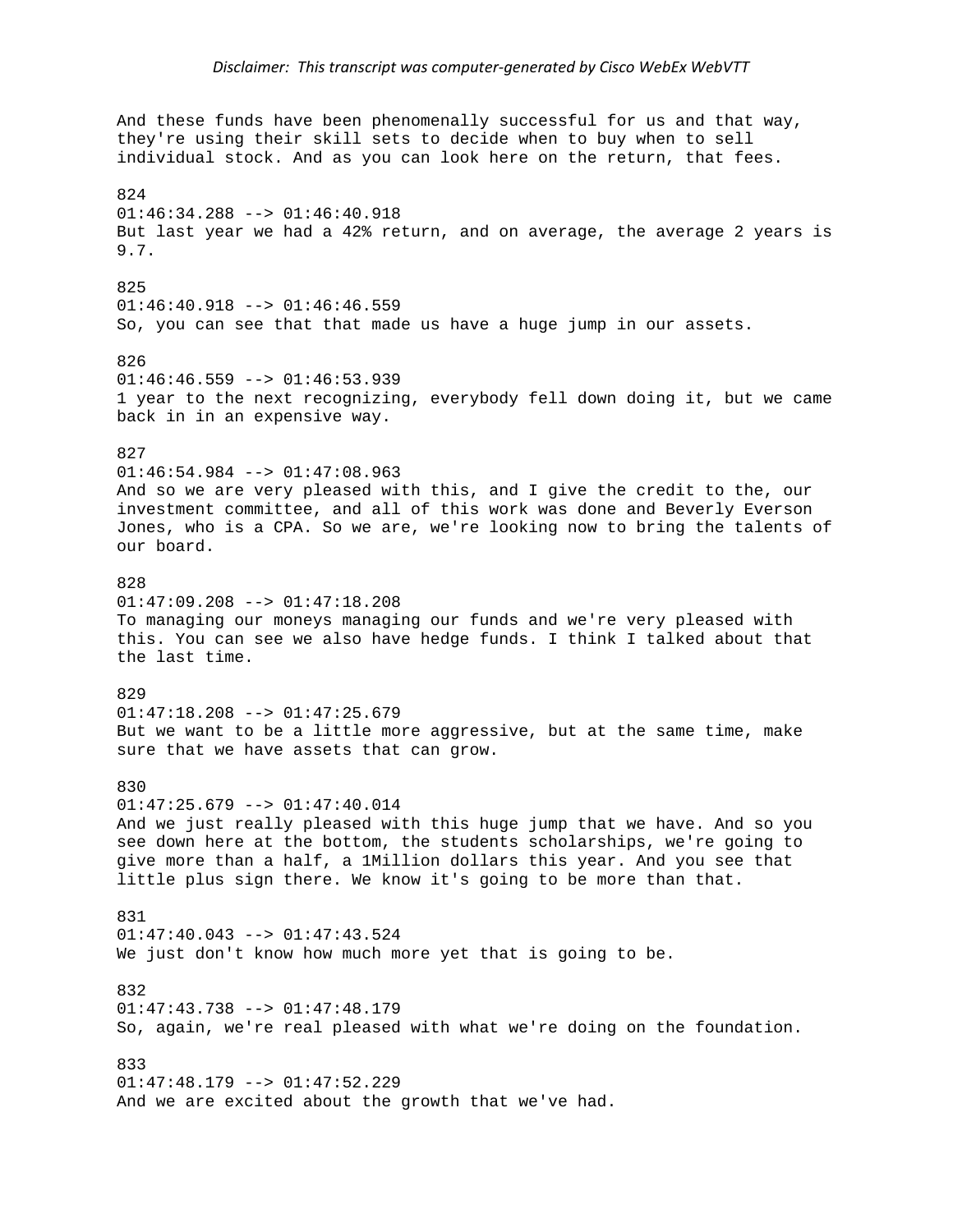834 01:47:52.229 --> 01:48:06.929 Year over year, recognizing that next year, it probably will be something more in the, in the grain of 8 to 10%, but it's better to have 8 to 10% growth on 22Million, as opposed to 15Million. So we're excited about it. 835 01:48:06.929 --> 01:48:12.179 So, that's all I have, it was very clear and it's great news. 836 01:48:12.179 --> 01:48:20.939 Uh, please convey our appreciation to the foundation as always for their support and, uh, we certainly look forward to working even closer with you and. 837 01:48:20.939 --> 01:48:27.538 And look at for even greater returns, because that's not both because this happens here. 838 01:48:27.538 --> 01:48:31.408 Right. Okay. Yeah Thank you. Thank you. 839 01:48:31.408 --> 01:48:38.189 Okay, if there's no other business, I would call the Germans of. 840 01:48:38.189 --> 01:48:43.498 This committee do I need to have a. 841  $01:48:43.498$  -->  $01:48:47.099$ Oh, can I just join it? 842  $01:48:48.599$  -->  $01:48:51.748$ So the motion. 843 01:48:51.748 --> 01:48:56.819 Some of that we adjourn. 2nd then Dr brown. 844  $01:48:56.819$  -->  $01:49:01.559$ And it's fair to make a motion. Thank you all those in favor. Say, aye aye. 845 01:49:01.559 --> 01:49:10.948 The day bye, thank you.